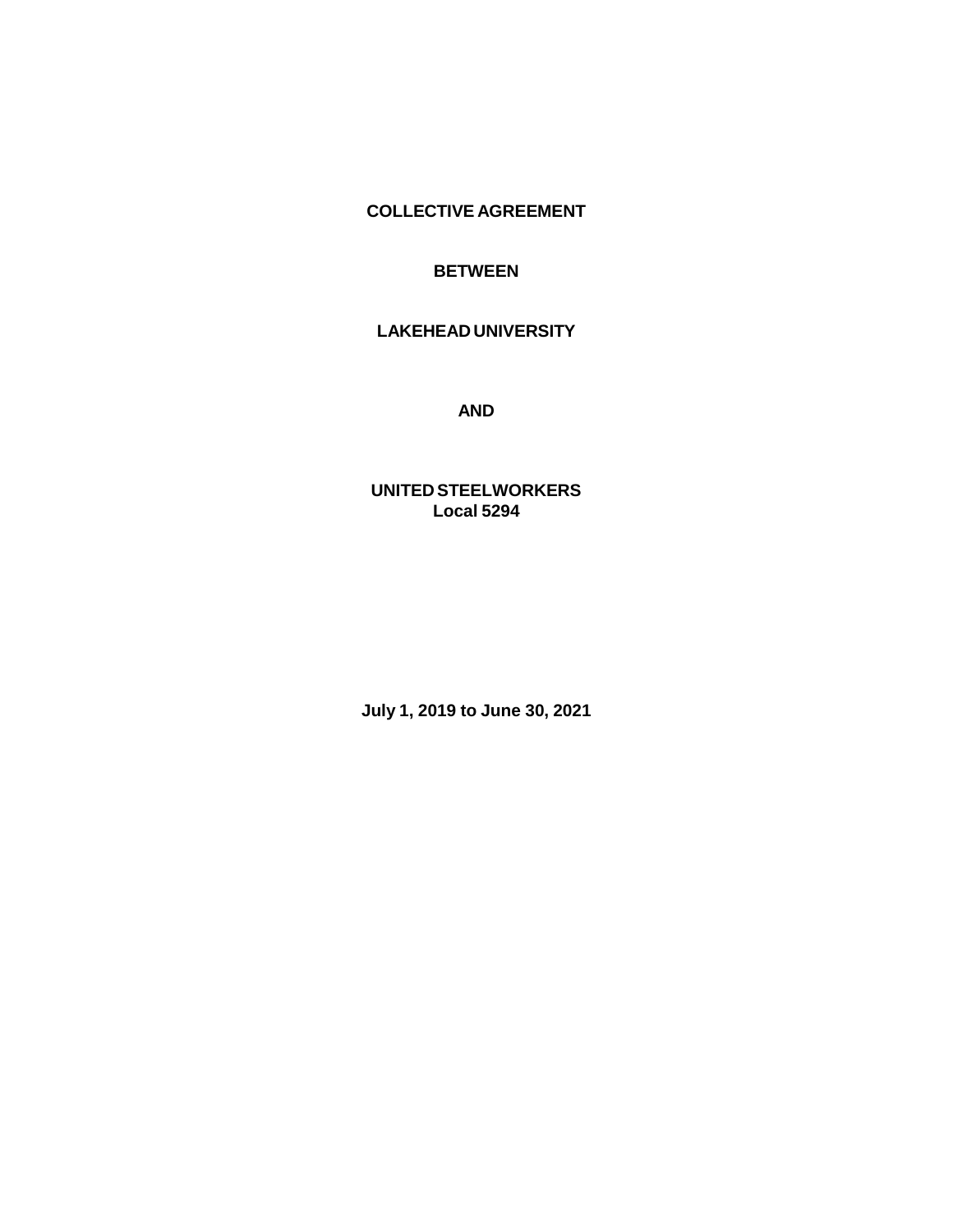| <b>ARTICLE</b>                                                             | <b>TITLE</b>                          | <b>PAGE</b>  |
|----------------------------------------------------------------------------|---------------------------------------|--------------|
| 24                                                                         | <b>Access to Records</b>              | 21           |
| 10                                                                         | <b>Arbitration</b>                    | 6            |
| 18                                                                         | <b>Bereavement Leave</b>              | 16           |
| 21                                                                         | <b>Bulletin Boards and Amenities</b>  | 21           |
| $\overline{\mathbf{4}}$                                                    | <b>Deduction of Union Dues</b>        | $\mathbf{2}$ |
| 1                                                                          | <b>Definitions</b>                    | $\mathbf{1}$ |
| 23                                                                         | <b>Disciplinary Measures</b>          | 21           |
| 9                                                                          | <b>Grievance Procedure</b>            | 4            |
| 16                                                                         | <b>Health and Welfare</b>             | 14           |
| 12                                                                         | <b>Hours of Work</b>                  | 8            |
| 19                                                                         | <b>Leave of Absence</b>               | 16           |
| $6\phantom{1}$                                                             | <b>Management Rights</b>              | $\mathbf{3}$ |
| $\overline{7}$                                                             | <b>No Cessation of Work</b>           | $\mathbf{3}$ |
| 15                                                                         | <b>Paid Holidays</b>                  | 13           |
| 25                                                                         | <b>Postings and Filling Vacancies</b> | 22           |
| $\overline{2}$                                                             | <b>Purpose</b>                        | $\mathbf{1}$ |
| 3                                                                          | <b>Recognition</b>                    | $\mathbf{1}$ |
| 5                                                                          | <b>Relationship</b>                   | $\mathbf{2}$ |
| 8                                                                          | Representation                        | 4            |
| 11                                                                         | <b>Seniority</b>                      | 6            |
| 17                                                                         | <b>Sick Leave</b>                     | 15           |
| 22                                                                         | <b>Term of Agreement</b>              | 21           |
| 20                                                                         | <b>Uniforms</b>                       | 19           |
| 14                                                                         | <b>Vacations</b>                      | 12           |
| 26                                                                         | <b>Wages</b>                          | 22           |
| 13                                                                         | <b>Wage Schedule</b>                  | 12           |
| Letter of Understanding#1 Re: 12/8 Hour Shift Rotation                     |                                       | 26           |
| Letter of Understanding#2 Re: 10/8 Hour Shift Rotation                     |                                       | 27           |
| Letter of Understanding#3 Re: Hours of Work                                |                                       | 28           |
| Letter of Understanding#4 Re: University Closure due to Inclement Weather  |                                       | 29           |
| Letter of Understanding #5 Re: Vacation Implementation                     |                                       | 30           |
| Letter of Understanding#6 Re: On Call Shifts for Senior Security Guards    |                                       |              |
| <b>Schedule A - Wage Rates</b>                                             |                                       | 24           |
| <b>Signature to Agreement</b>                                              |                                       | 25           |
| For Information Only Re: Harassment & Discrimination Policy and Procedures |                                       |              |
| For Information Only Re: Indemnification Policy                            |                                       |              |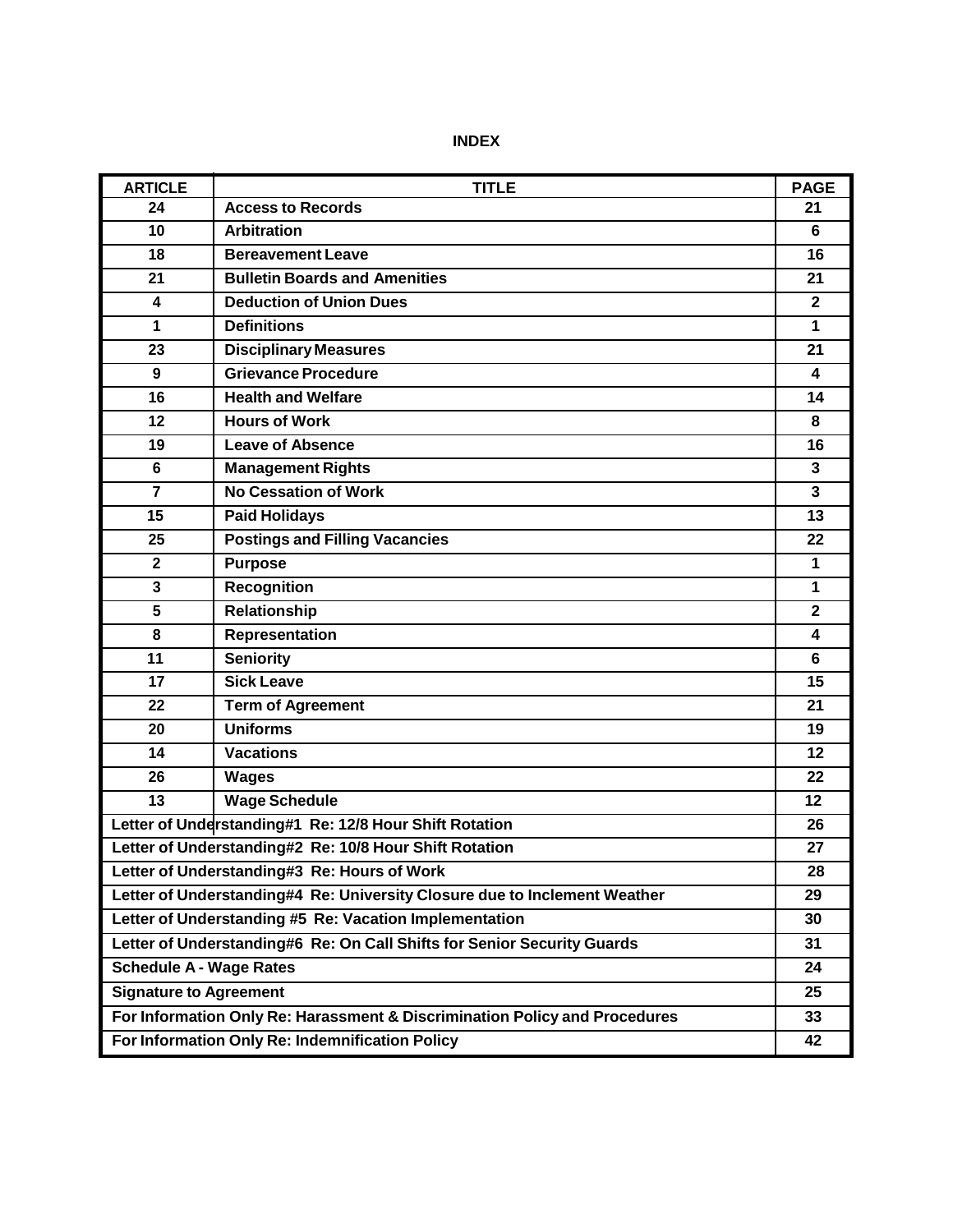# **ARTICLE 1 - DEFINITIONS**

**1.01** "Full Time Employee" means an employee who is employed as a full-time employee in the Security Department and works a minimum of forty (40) hours per week.

"Part Time Employee" means an employee who is employed as a part-time employee in the Security Department and normally works less than forty (40) hours per week.

**1.02** "Day" means working day forthe individual concerned unless otherwise specificallystated

and shall be construed to mean eight (8) hours' pay for purposes of compensation calculations.

**1.03** "Working Day" as referred to in the Grievance and Arbitration procedures means Monday to Friday, exclusive of any paid holidays.

**1.04** Special Assignment Guard appointments requiring specific skill sets or qualifications may arise for temporary assignments and/or events and would be assigned whenever possible to bargaining unit employees without compromising Article 3.02.

When a guard is assigned these duties they will continue to be paid their same rate of pay as their regular security position. The Employer will advise the Union in advance of the required assignment and/or event and the associated timelines. Upon request will meet with the Union to review the proposed assignment.

**1.05** "Term Employee" means an employee who is employed as a term employee in the Security Department for a defined period of time.

**1.06** "Casual Employee" means an employee hired by the Employer as a casual employee in the Security Department who does not have regularly scheduled hours.

# **ARTICLE 2 - PURPOSE**

**2.01** The purpose of this Agreement is to establish as herein provided the salaries, hours of work and other working conditions of Security employees covered by this Agreement and to establish the procedure for final settlement without stoppage of work on the application of either party of differences or grievances which might arise hereunder. This agreement moreover seeks to provide for fair and peaceful adjustment of all disputes that may arise between the parties.

# **ARTICLE 3 - RECOGNITION**

**3.01** The Employer recognizes the Union as the sole and exclusive bargaining agency with respect to all matters covered by this Agreement for all Security employees employed by Lakehead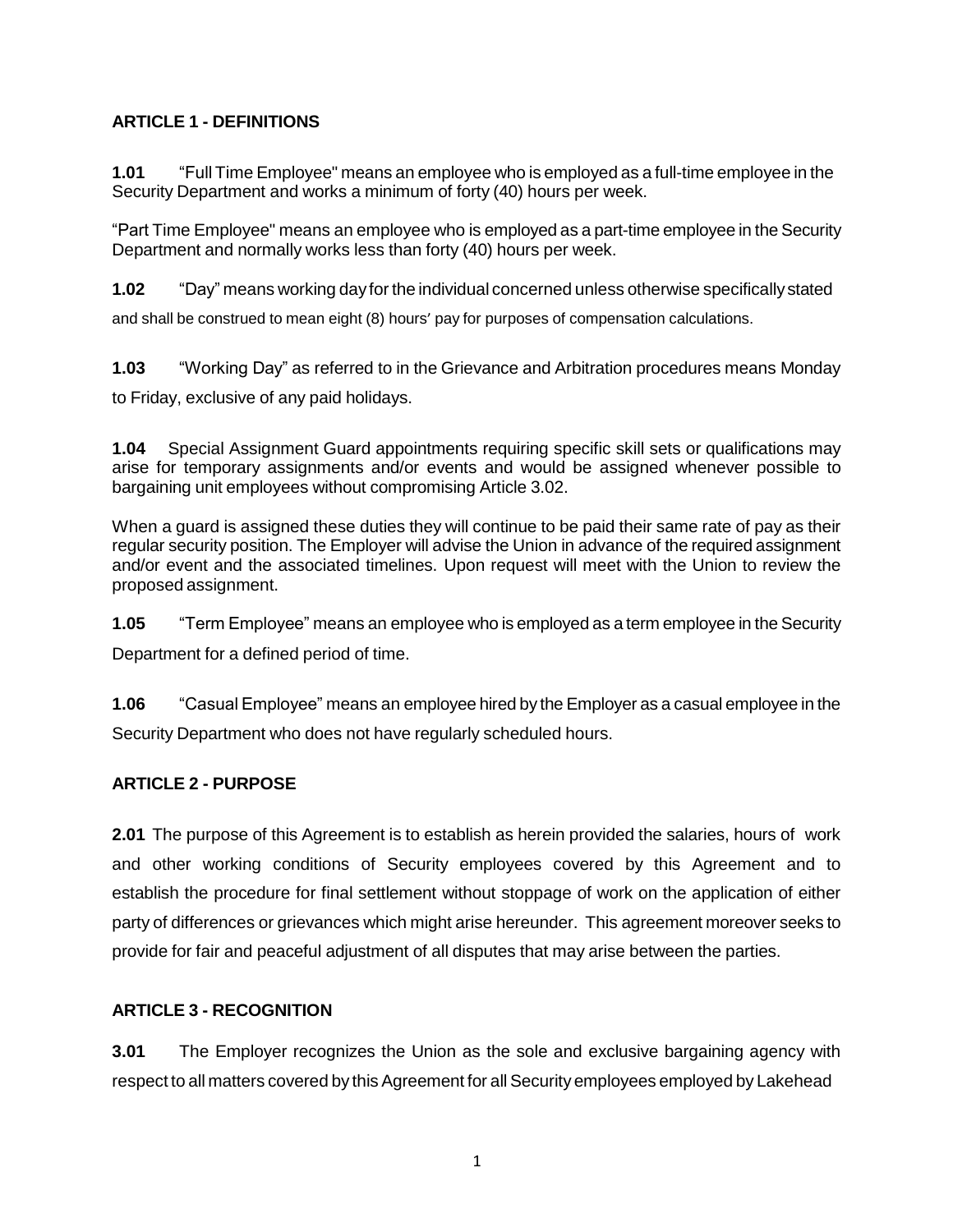University at Thunder Bay, and Orillia, save and except employees above the rank of Managers, administration staff and persons above the rank of Manager.

**3.02** The Employer may employ securitypersonnel on a temporarybasis on special projects who will not be employees within the meaning of this Agreement. It is agreed that the hours of work, duties and wage rates of members of the bargaining unit actively employed will not be reduced during the employment of such security personnel. It is further agreed that work normally performed by employees within the bargaining unit shall continue to be performed by employees within the bargaining unit, provided that this Article shall not deprive the University of the right to contract out work beyond the scope of the existing staff to perform expediently at the time.

**3.03** Each Security employee shall possess and maintain, at all times, a valid and current license pursuant to the Private Security and Investigative Services Act 2005 which authorizes the performance of any and all duties and responsibilities consistent with the positions.

## **ARTICLE 4 - DEDUCTION OF UNION DUES**

**4.01** The Employer agrees, during the term of this agreement, to deduct whatever sum may be authorized for Union dues from each employee's first pay due each calendar month and to remit same not later than the twenty-fifth (25<sup>th</sup>) of the same month to the Secretary-Treasurer of Local 5294 of the Union. Probationary employees shall pay equivalent Union dues commencing the first full month of employment.

**4.02** Such authorization shall be on a form approved by the Union and the Employer and shall be signed by the employee.

**4.03** As a condition of employment, all employees shall become members of the Union and shall remain members in good standing as long as they are employed by the University.

**4.04** Should an employee be promoted or transferred to a position outside the Bargaining Unit, deductions of Union dues, levies or other fees shall automatically be cancelled.

## **ARTICLE 5 – RELATIONSHIP**

**5.01** The Employer and the Union agree that there will be no limitation, discrimination, interference, restraint or coercion exercised by either party or their representatives or members because of any employee's membership in the Union or because of his activity in the Union.

Furthermore, both parties agree that there will be no discrimination against any employee in regard to employment based on the prohibited grounds as defined by the Ontario Human Rights Code.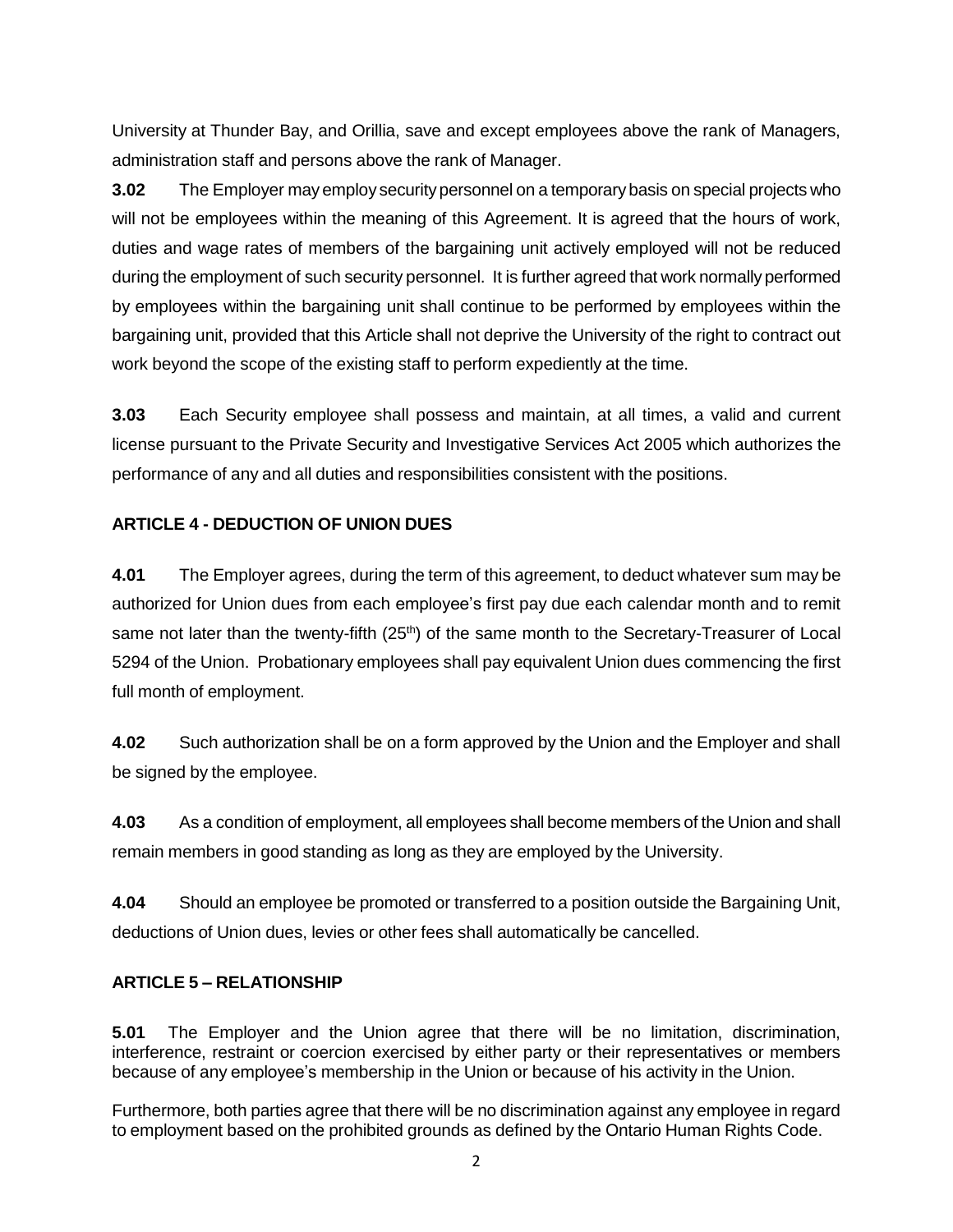**5.02** The Union further agrees that there will be no Union activities on the premises of the Employer, except as specifically permitted by this Agreement or in writing by the Employer.

## **ARTICLE 6 – MANAGEMENT RIGHTS**

**6.01** The Union recognizes the right of the Employer to:

**a)** maintain order, discipline and efficiency;

**b)** hire, discharge, direct, classify, transfer, promote, demote, layoff and suspend or otherwise discipline employees subject to the right of any employee so concerned to lodge a grievance in the manner and to the extent as herein provided;

**c)** establish from time to time and enforce rules and regulations, not inconsistent with the provisions of this Agreement, governing the conduct of the employees. The Employer will, for purposes of convenience, provide the Union with a copy of new or changed rules and regulations. It is to be understood however that the copy maintained by the Employer is the official one; and

**d)** generally to manage the University and, without restricting the generality of the foregoing, to determine the number of personnel required from time to time, the standards of performance for all employees, the methods, procedures, machinery and equipment to be used, schedules of work and all other matters concerning the Employer's operation not otherwise specifically dealt with elsewhere in this Agreement.

**6.02** The Employer agrees that these functions will be exercised in a reasonable manner consistent with the provision of this Agreement.

**6.03** The Union acknowledges that all managerial rights of the Employer shall be reserved to the Employer except to the extent herein expressly limited.

## **ARTICLE 7 – NO CESSATION OF WORK**

**7.01** In view of the orderly procedure for settling grievances, and following the signing of this Agreement, the Employer agrees that it will not cause or direct during the term of this Agreement any lockout of its employees and the Union agrees that, during the term of this Agreement, there will be no strike or other collective action which will stop, curtail or interfere with work or the Employer's operations. The Union agrees that if any such collective action takes place it will repudiate it forthwith and require its members to return to work. Any employees participating in any such strike will be subject to discipline, including discharge.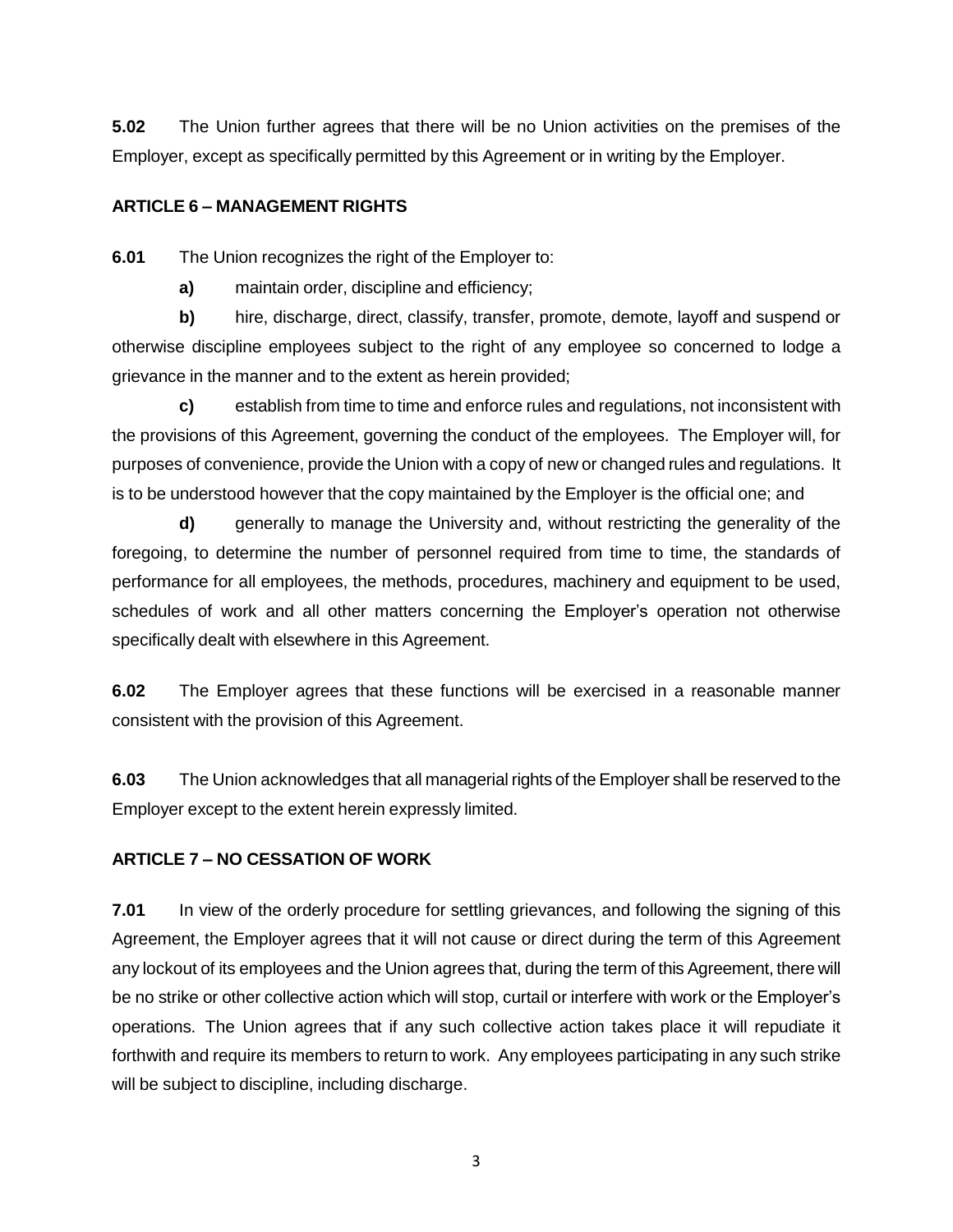**7.02** In the event that any controversy between the Employer and any organization or group of employees not represented by the Union results or threatens to result in a strike, work stoppage or other interference with the Employer's business, the Union agrees, and each employee in the Union agrees, that regardless of the organization or group involved in any such controversy, employees represented by the Union will continue to report for duty, and will fully discharge their duties as employees of the Security Department.

# **ARTICLE 8 – REPRESENTATION**

**8.01** The Union may elect from amongst the employees who have completed their probationary periods one (1) Committeeperson and one (1) alternate for the purpose of assisting employees in presenting grievances to the Employer as set forth in this Agreement

**8.02** The Union shall keep the Employer notified in writing of the name of the Committeeperson and of the alternate and the effective dates of their appointments.

**8.03** The Committeeperson and alternate will be allowed necessary time off not to exceed one hour per week to carry out Union business only as such business pertains to this Agreement. The Committeeperson and alternate will not leave their work without first obtaining the permission of their immediate supervisors, which shall not be unreasonably withheld. The Committeeperson and alternate shall notify their supervisors before leaving their jobs and upon their return.

**8.04** The Employer will recognize a Negotiating Committee of three (3) employees and one (1) alternate employee of the bargaining unit who have obtained seniority. This Committee may be expanded at any time by the addition of a representative of the Union who is not an employee of the Employer.

# **ARTICLE 9 – GRIEVANCE PROCEDURE**

**9.01** An employee having a complaint as to the interpretation, application or administration of this Agreement shall have the right to process such complaint through the grievance procedure as set out hereunder, provided that such action is undertaken within six (6) working days from the time the circumstances or events giving rise to the grievance could have been reasonably known to the employee.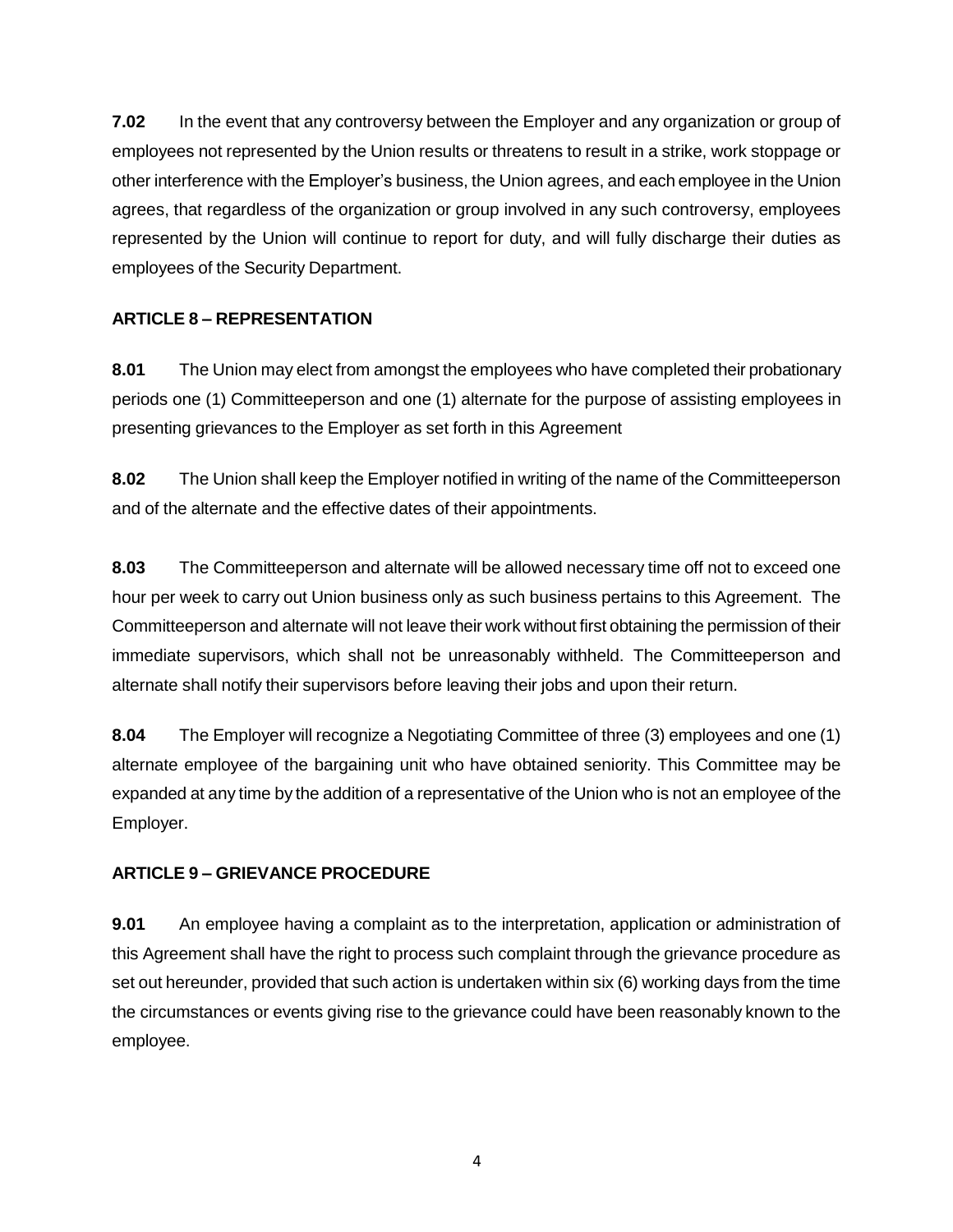#### **GRIEVANCES**

**STEP 1:** An employee having a complaint shall discuss it with the Director, Security Services, with his Committeeman present if he so desires. If he is not satisfied, he shall then, within ten (10) working days, present it as a grievance in writing to the Director, Security Services who shall, within ten (10) working days, give a written reply as to the disposition of the grievance. Should the employee not be satisfied with the disposition of the grievance then:

**STEP 2:** The employee may, within ten (10) working days of the receipt of the Director, Security Services written response, request a meeting through the office of the Associate Vice-President, Human Resources. Such meeting shall be held within ten (10) working days of the request for the meeting. The employee may be accompanied at this meeting by his Committeeman if he so desires. The Associate Vice-President, Human Resources shall provide the employee and the Committeeman with the written decision within ten (10) working days of this meeting. If the written decision of Associate Vice-President, Human Resources is unsatisfactory, then:

**STEP 3:** The Committeeman may, within ten (10) working days of the receipt of the Associate Vice-President, Human Resources written decision, request a meeting of the parties through the office of the Vice-President, Administration and Finance. Such meeting shall be held within ten (10) working days of the request for the meeting. The Vice-President, Administration and Finance shall provide the written decision within ten (10) working days of this meeting.

**9.02** If the parties are unable to resolve the grievance, the Employer or the Union may refer the matter to Arbitration within ten (10) working days of the completion of Step 3 (Grievances).

**9.03** Time limits shall be computed by excluding Saturdays, Sundays and paid holidays, except as stated otherwise.

**9.04** An allegation by either party that the Agreement has been misinterpreted or violated may be lodged in writing as a Policy Grievance commencing at Step 1 of the Grievance Procedure and thereafter the Grievance Procedure shall apply.

**9.05** It is mutually agreed that in discharge cases grievances shall be brought forward at Step 2 (Grievances).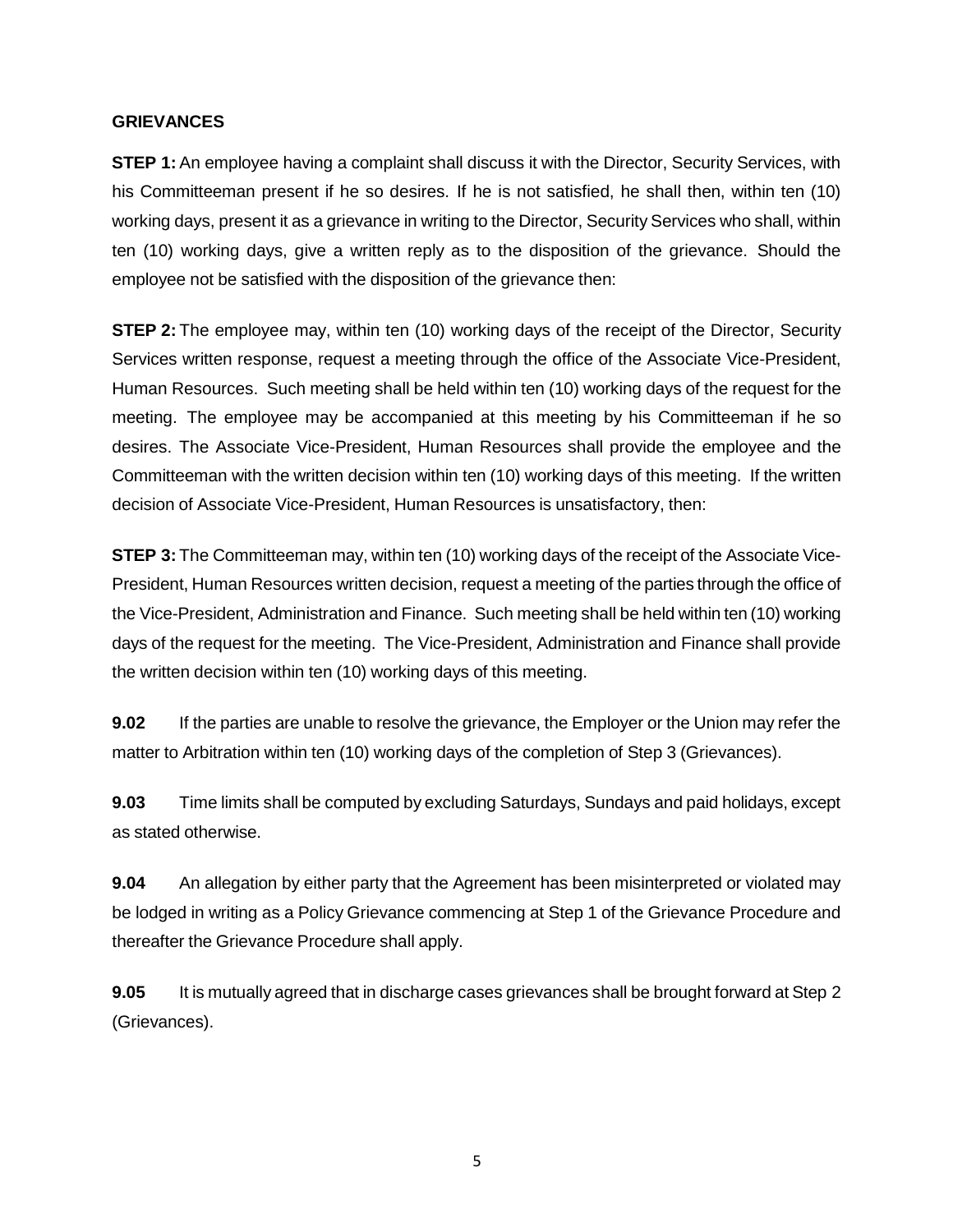## **ARTICLE 10 – ARBITRATION**

**10.01** When either party requests that a grievance be submitted to Arbitration, the request shall be in writing, within twenty (20) days. The Arbitrator shall be chosen by mutual agreement from any recognized list of arbitrators.

**10.02** Should the parties be unable to agree upon an Arbitrator, the Arbitrator shall be appointed by the Ministry of Labour for the Province of Ontario.

**10.03** No person may be appointed as an Arbitrator who has been involved in an attempt to negotiate or settle the grievance unless mutually agreed to by the parties.

**10.04** No matter may be submitted to Arbitration which has not been properly carried through all steps of the Grievance Procedure.

**10.05** The Arbitrator shall not be authorized to make any decision inconsistent with the provisions of this Agreement, nor alter, modify, add to or amend any part of this Agreement.

**10.06** The decision of the Arbitrator, will be final and binding upon the parties hereto and the employee or employees concerned.

**10.07** Each of the parties hereto will bear the expense of the Arbitrator.

**10.08** The time limits fixed in both the Grievance and Arbitration Procedures may be extended by consent of the parties to this Agreement.

## **ARTICLE 11 - SENIORITY**

**11.01 a)** A new full-time employee shall be considered a probationary employee-for a period of three (3) months following date of hire. Upon completion of the probationary period a full time employee shall be entered on the seniority list as of the date of the start of the probationary period.

**b)** A new part-time employee shall be considered a probationary employee for a period of six (6) months following date of hire. Part time employees shall accumulate seniority based on hours worked, and if such an employee is appointed to a full-time position then the employee shall be credited with their total continuous part-time service for seniority (upon the successful completion of her/his probationary period). For the purposes of this article one year of service equals 2080 hours.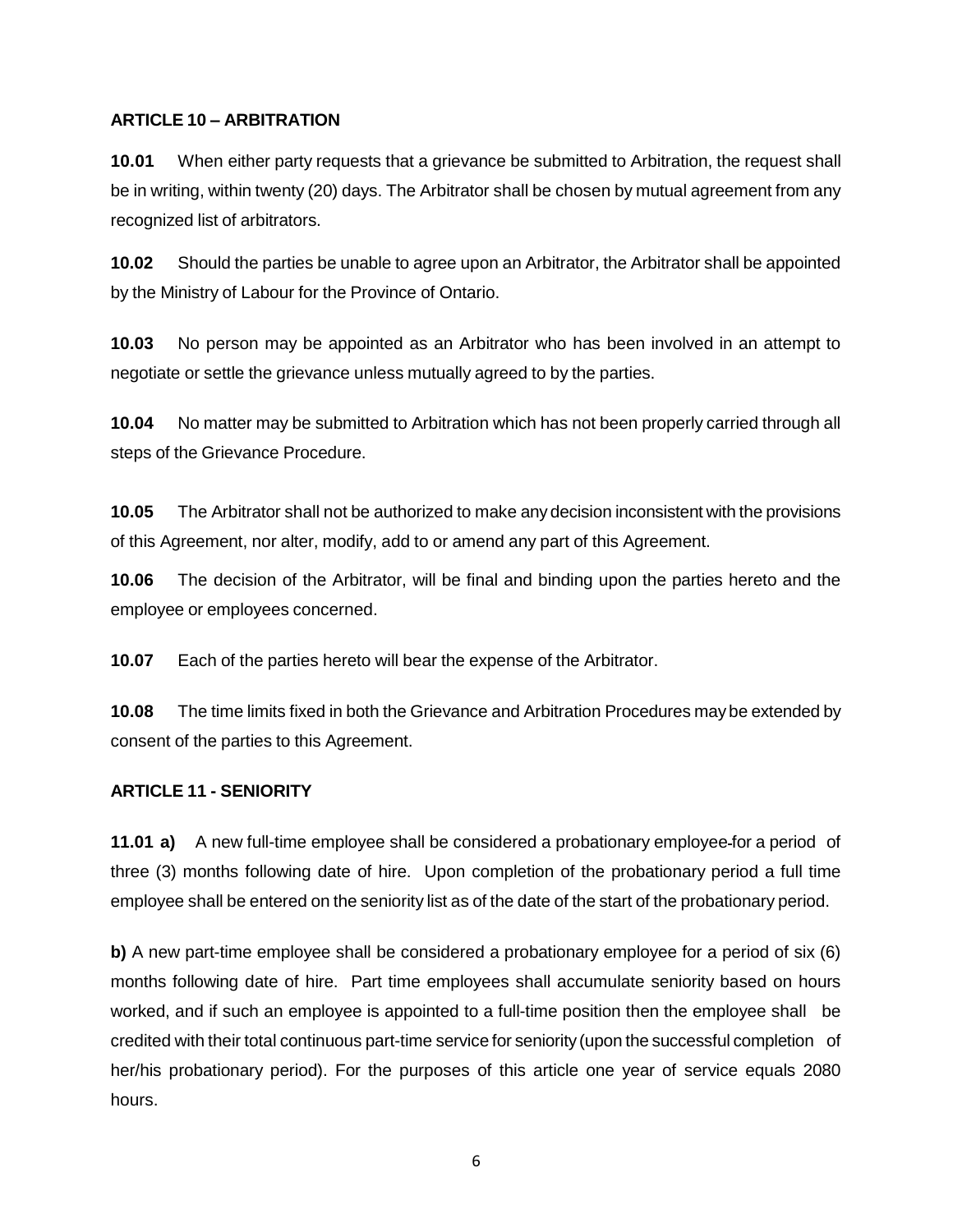**c)** Where deemed necessary by the Employer, the probationary period for an employee may be extended without mutual agreement from the Union for an additional one (1) month for full-time employees and two (2) months for part-time employees. In the event, the Employer deems it necessary; the probationary period may be extended by mutual agreement for up to a further three (3) months for full-time employee and six (6) months for part-time employee. In such instances, the Union shall be advised in writing of the Employer's intent within the initial three (3) month probationary period for full-time employee and initial six (6) month probationary period for part-time employee. Agreement to extend a probationary period will not be unreasonably withheld. The Union will not question the dismissal of any probationary employee, nor shall such a dismissal be the subject of a grievance.

**11.02** The Employer agrees to maintain and post an up-to-date seniority list and supply the Union with a copy of such list in the months of April and October.

**11.03** In the event of layoff, the Employer shall lay off employees at the site in which the reduction is required, in the reverse order of their seniority within employee type (full-time, part-time) and their classification, providing that there remain on the job employees who then have the ability to perform the work. In recalling employees to work, the last employee laid off within a given job classification shall be the first recalled within that same job classification.

**11.04 a)** An employee transferred or promoted to a new position within the bargaining unit shall be placed on a trial period for three (3) months. Where deemed necessary by the Employer, the trial period may be extended by mutual agreement for up to a further three (3) months. In such instances, the Union shall be advised in writing of the Employer's intent within the initial three (3) month trial period. Agreement to extend a trial period will not be unreasonably withheld.

**b)** At any time prior to the expiration of this trial period, the employee may return or may be returned to his previous position and such action shall not be made the subject of a grievance.

**c)** When an employee is transferred or promoted into a vacant position that is expected to exceed thirty (30) consecutive shifts, the employee will receive the rate of pay associated with the position.

**11.05** In the event that the probationary or trial period for any employee is extended, all affected probationary and/or trial periods shall be extended by the corresponding period of time.

**11.06** An employee shall lose all seniority and be terminated if the employee:

**a)** voluntarily leaves the employ of the Employer;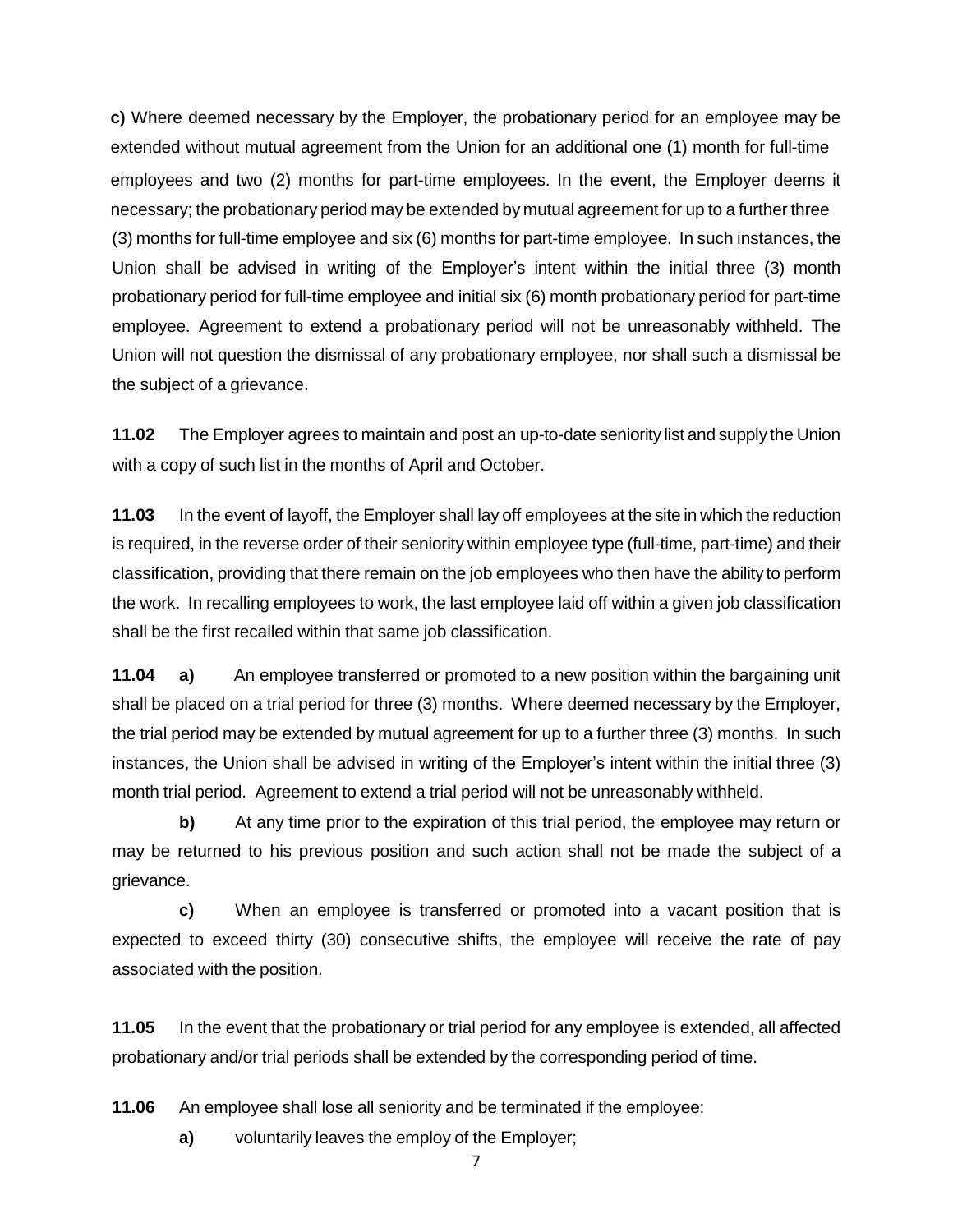**b)** is discharged and is not reinstated through the Grievance or Arbitration Procedure;

**c)** fails to return to work within seven (7) calendar days after being recalled from layoff by notice sent by registered mail, unless such period is extended for reasons satisfactory to the Employer;

**d)** has been laid off for more than twenty-four (24) months; and

**e)** The inability of an employee to work by reason of illness or accidental injury shall not result in the loss of seniority rights during a period of two (2) years and such period may be extended by consent of both parties. Any correspondence related to the individual's employment status under this article will be copied to the Union Committeeperson. The parties agree that this clause will be interpreted in accordance with the Ontario Human Rights Code.

**11.07** Employees being promoted or transferred to a position outside the Bargaining Unit may retain such Union seniority as has been accumulated at the time of promotion or transfer for a period of one year, after which time and returning to the Bargaining Unit, such person shall be considered to be a new employee with respect to Union seniority.

**11.08** It shall be the duty of the employee to notify the Employer promptly of any change in address. If an employee fails to do this, the Employer will not be responsible for failure of a notice sent by registered mail to reach such employee.

# **ARTICLE 12 – HOURS OF WORK**

**12.01 a)** The normal work week for full-time employees shall average forty (40) hours over the period covered by the work schedule as it may be implemented by the Employer from time to time. The normal work day shall be eight (8) hours. It is hereby expressly understood that provisions of this section are intended only to provide a basis for calculating time worked and shall not be, or construed to be, a guarantee as to the hours of work per day nor as to the days of work per week, nor as a guarantee of work schedules.

**b)** Hours of work for part-time employees shall be more than eight (8) hours per week and less than forty (40) per week. It is hereby expressly understood that provisions of this section are intended only to provide a basis for calculating time worked and shall not be, or construed to be, a guarantee as to the hours of work per day nor as to the days of work per week, nor as a guarantee of work schedules.

**12.02 a)** The regular work week for full-time employees shall be forty (40) hours per week inclusive of lunch time. Such forty (40) hours to be worked in a five (5) day period of eight (8) hours each with two (2) consecutive days off per week.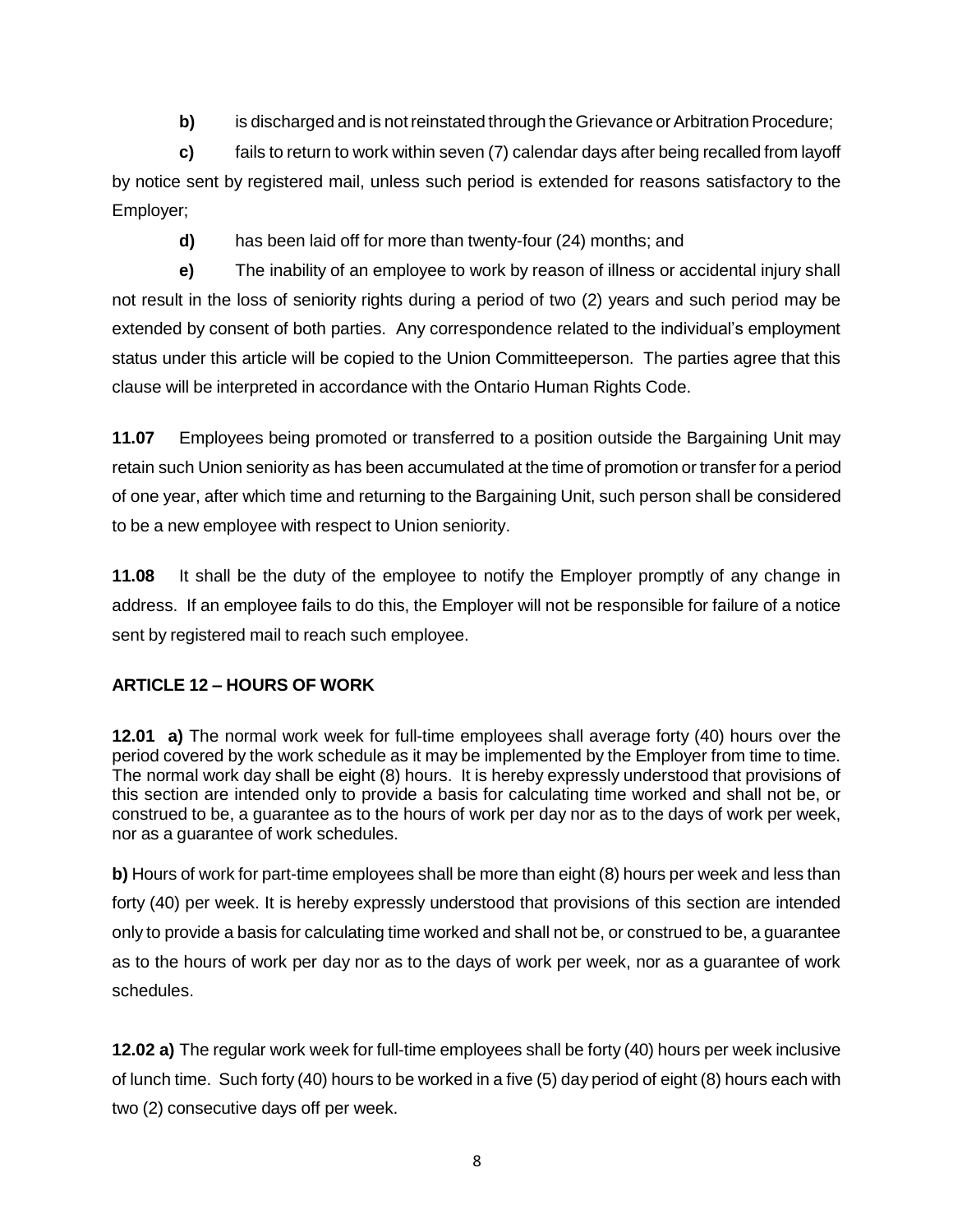**b)** For full-time and part-time employees, each eight (8) hour shift includes one twenty (20) minute lunch break and two ten (10) minute rest periods. The Employer from time to time must make adjustments within the working schedules, he shall make these adjustments to the said schedules to the extent that no employee of the Security Department works more than a seven (7) day period without the required days off.

**12.03** The above hours of work are based on a seven (7) guard shift schedule and should the schedule revert back to one based on six (6) guards or less, the 6:00 p.m. to 2:00 a.m. shift will be the first eliminated. For the purposes of this clause, the seven (7) guard count does not include either the Guard assigned to parking nor the Guard assigned to fire and safety patrol.

**12.04 a)** Authorized work performed in excess of the employee's normal work day (8 hours) shall be classed as overtime and will be paid at the rate of time and one half  $(1\frac{1}{2})$  of the employee's regular rate. The Employer may extend the shift of an employee by two (2) hours at the beginning of the shift or by two (2) hours at the end of the shift and pay the overtime rate of time and one half  $(1/2)$ of the employee's regular rate.

**b)** Authorized work performed by employees in excess of forty-four (44) hours per week will be paid at the rate of time and one half  $(1\frac{1}{2})$  of the employee's regular rate.

**12.05 a)** Any full-time employee who has completed his regular day'sworkandis recalledto work extra time, shall be paid at the rate of time and one half (1½) for his classification and shall receive a minimum of four (4) hours at this rate.

**b)** Any full-time employee required to attend court as per Article 20.04 who has completed his regular day's work or is on his first scheduled day off, shall be paid at the rate of time and one half (1½) his regular rate and shall receive a minimum of two (2) hours at this rate. Any employee required to attend court who is on his second and/or subsequent scheduled day off shall be paid at two (2) times his regular rate and shall receive a minimum of two (2) hours at this rate.

**12.06** An employee who is required to work more than two (2) hours overtime continuous outside of the regular working day as defined in Article 1.02 shall receive a ten dollar (\$10.00) meal allowance.

**12.07** Time spent by an employee who has successfully completed his probationary period and who has been directed by the Employer to attend a training course shall be classed as regular duty and shall be paid for at the employee's regular rate.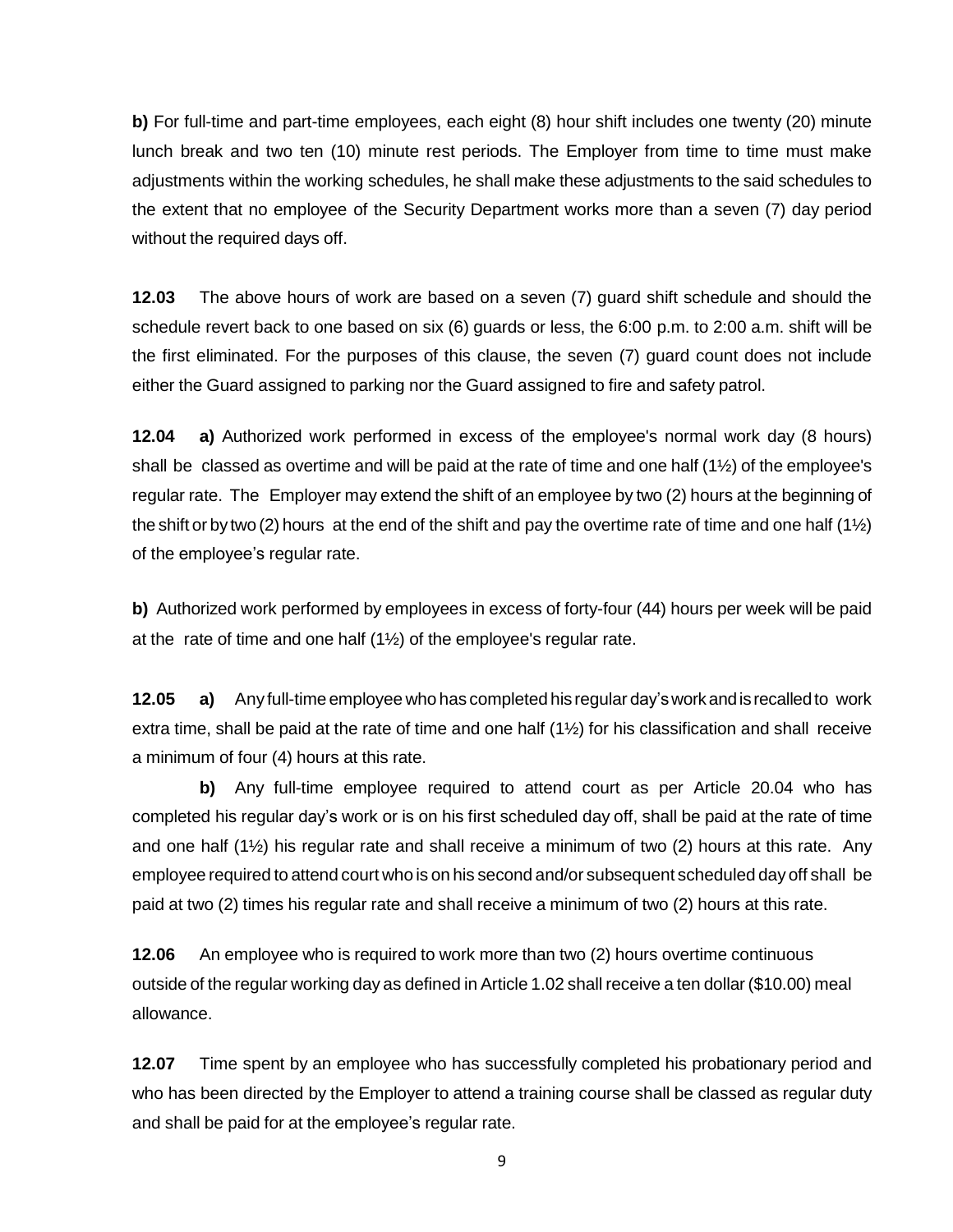If the training course falls on the employee's regular scheduled day off, the employee shall be paid at their regular rate of pay or given equivalent time off for the attended training hours. Such time off must be mutually agreed upon and taken within three (3) months from the training event. The three (3) month time limit may be extended with mutual agreement.

**12.08** All authorized work performed by full-time employees on theirfirst scheduled day off shall be paid for at the time and one half (1½) rate. All authorized work performed on the second (and/or subsequent) scheduled day(s) off shall be paid at the double time rate, providing the first (or immediately preceding) day off has been worked.

**12.09** All overtime pay will be issued as wages unless the employee notifies the Director, Security Services in writing not later than two (2) working days after overtime has been worked that he wishes to have overtime earned as time off. An employee may accumulate and maintain a balance of up to forty-eight (48) hours of earned time off in a calendar year. The scheduling of earned time off must be by mutual agreement.

**12.10** Opportunities to work overtime shall be equitably distributed to currently active employees according to classification. For the purpose of this article, two classifications exist:

Classification 1 – Security Guard Classification 2 – Associate Security Guard

An employee shall be considered to have had an overtime opportunity when he worked the available overtime, or was unavailable to work the overtime due to:

being on sick leave, being on vacation, being on Workers' Compensation, being on leave of absence, being on banked time, being unreachable, or declining the opportunity.

A list indicating overtime opportunities and hours worked will be permanently posted in the Security office.

In the event that an employee is inadvertently overlooked on the overtime call-in list, the remedy shall be to place such employee at the top of the overtime call-in list and he shall have the following options: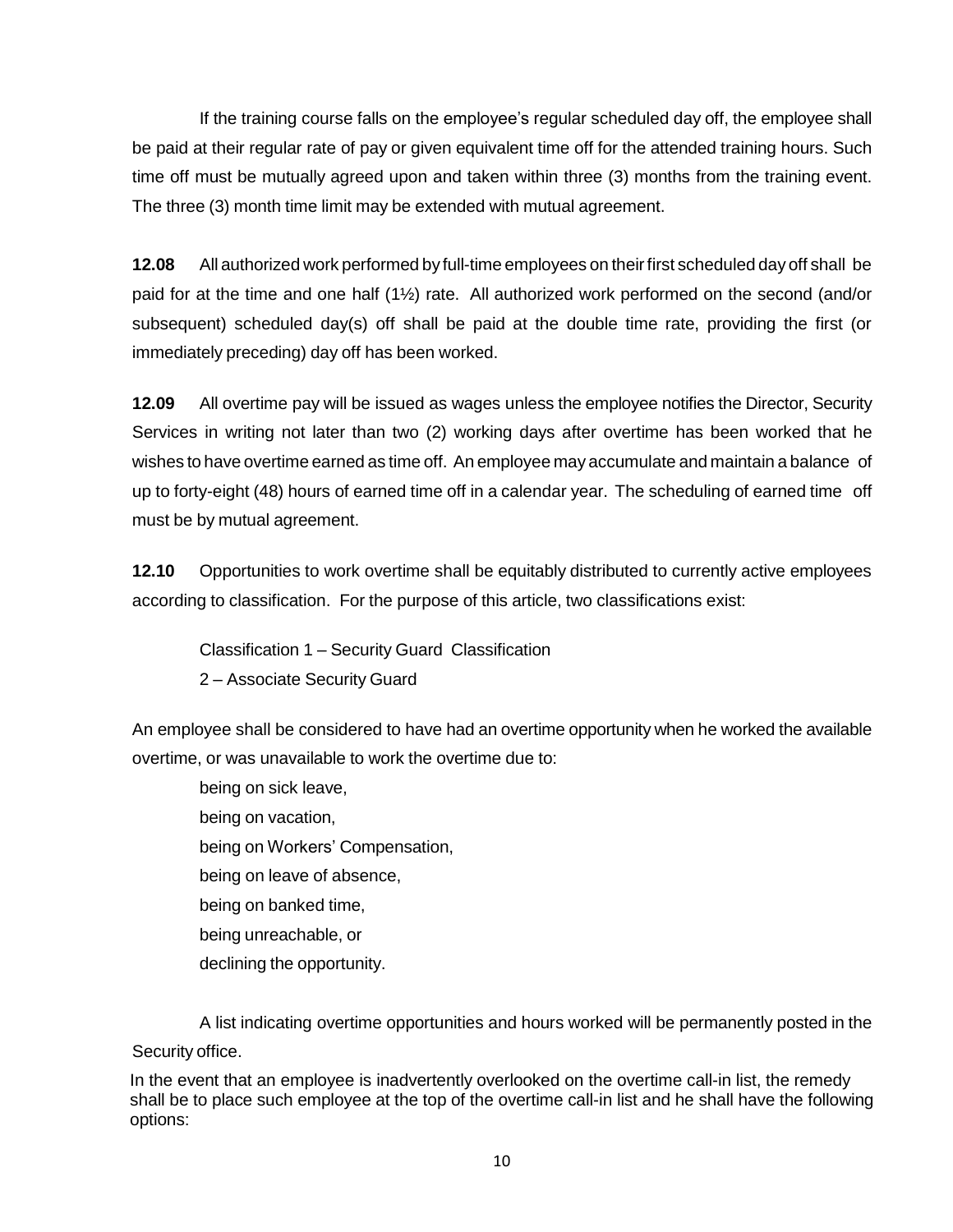- a) to accept the first available overtime opportunity and then be placed at the bottom of the call-in list; or
- b) to decline the first overtime opportunity and remain on the top of the list for a second opportunity, and to accept this overtime opportunity. He will then be placed at the bottom of the call-in list; or,
- c) to not accept either opportunity and be placed at the bottom of the call-in list. After the employee who had been inadvertently overlooked selects option a, b or c above, the revised overtime call-in list will then be in effect.

**12.11** Overtime will be on a voluntary basis provided that sufficient employees can be obtained to meet University requirements. Should sufficient staff not be available to meet requirements, or in response to exceptional operating circumstances, then employees will be assigned to work. Sufficient staff needed as a minimum staffing level shall be determined at the discretion of the Director, Security Services.

## **12.12 Call-In:**

**a)** A Senior Security Guard called into work due to an emergency outside their standard work day and without previous notice shall receive time and one-half for the hours worked as per Article 12.05 a).

**b)** In cases where a Senior Security Guard is able to resolve problems from home and eliminate the need to attend the workplace, s/he shall receive time and one-half forthe timeworked or a minimum of one (1) hour at their regular rate, whichever is greater.

**c)** A Senior Security Guard called into work within one (1) hour before the starting time of the shift shall receive 1 ½ for such time worked**.**

**d)** Hours worked for call-in pursuant to the above, shall not be used in calculating overtime entitlement as specified in a) and b) above.

**12.13** To effectively maintain competency with the role of Security Services at the employer, casual employees are required to work a minimum of ten (10) shifts per twelve (12) month period between January to December of any given year, providing the employee was offered the minimum number of shifts to work. Failure to meet this minimum will be deemed to be just cause and result in termination of employment. Termination will not occur if the inability to complete shifts arose due to bona fide illness.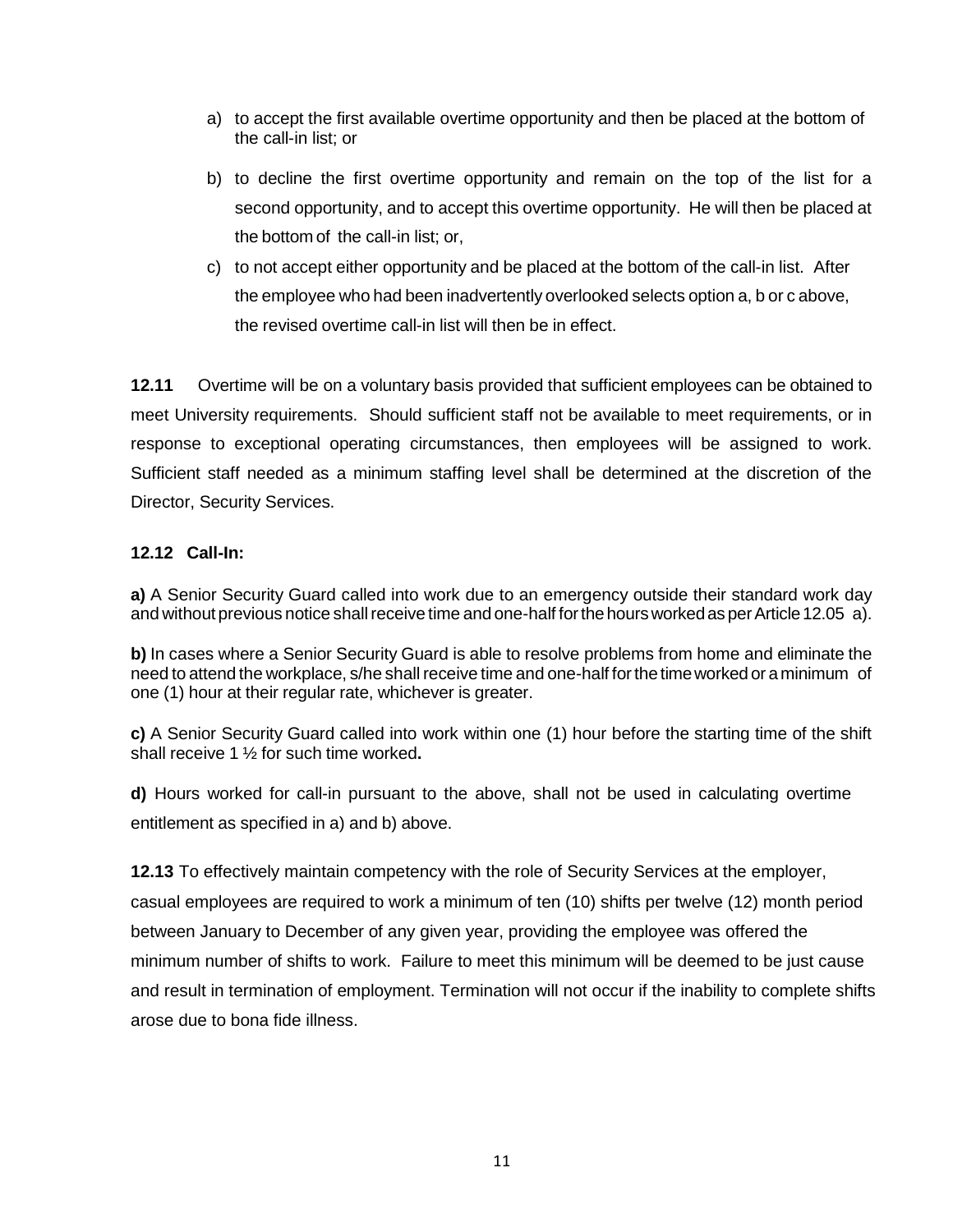## **ARTICLE 13 – WAGE SCHEDULE**

**13.01** The Employer agrees to pay and the Union agrees to accept during the term of this Agreement the schedule of wage rates attached hereto as Schedule "A".

**13.02** Regular pay days shall be every second Friday during the term of this Agreement.

**13.03** Any hour worked between the hours of 4:00 p.m. and 8:00 a.m. shall be paid a shift differential of seventy (70) cents per hour.

**13.04** When a Security Guard is assigned Lead Hand duties at the discretion of the Director, Security Services, the employee shall receive \$0.70 per hour in addition to their regular wage for all hours worked under such assignment. The premium does not form part of the employee's hourly rate for the purposes of calculating overtime or other premium pay.

#### **ARTICLE 14 - VACATIONS**

**14.01 a )** Employees will be entitled to vacations with pay based on length of continuous service as set out below:

| After 1 year of service                         | 2 weeks<br>(one week of which may be taken after the completion of 6 months' service) |
|-------------------------------------------------|---------------------------------------------------------------------------------------|
| After 3 years of service                        | 3 weeks                                                                               |
| After 8 years of service                        | 4 weeks                                                                               |
| After 17 years of service                       | 5 weeks                                                                               |
| After 25 years of service $-5$ weeks plus 1 day |                                                                                       |
| After 26 years of service – 5 weeks plus 2 days |                                                                                       |

In instances where four percent (4%) of earnings is greater than the vacation entitlement, the balance owing shall be paid in cash.

**14.01 b)** Part time employees shall receive 4% vacation pay for regular hours worked, and at any time, no less than the minimum entitlement under the Ontario Employment Standards Act, 2000.

The vacation year runs on a calendar year from January to December. Vacations must be used within one year following the date of earning such vacation. In special circumstances vacation credits may be carried over from one vacation year to the next with prior written approval of the Director, Security Services.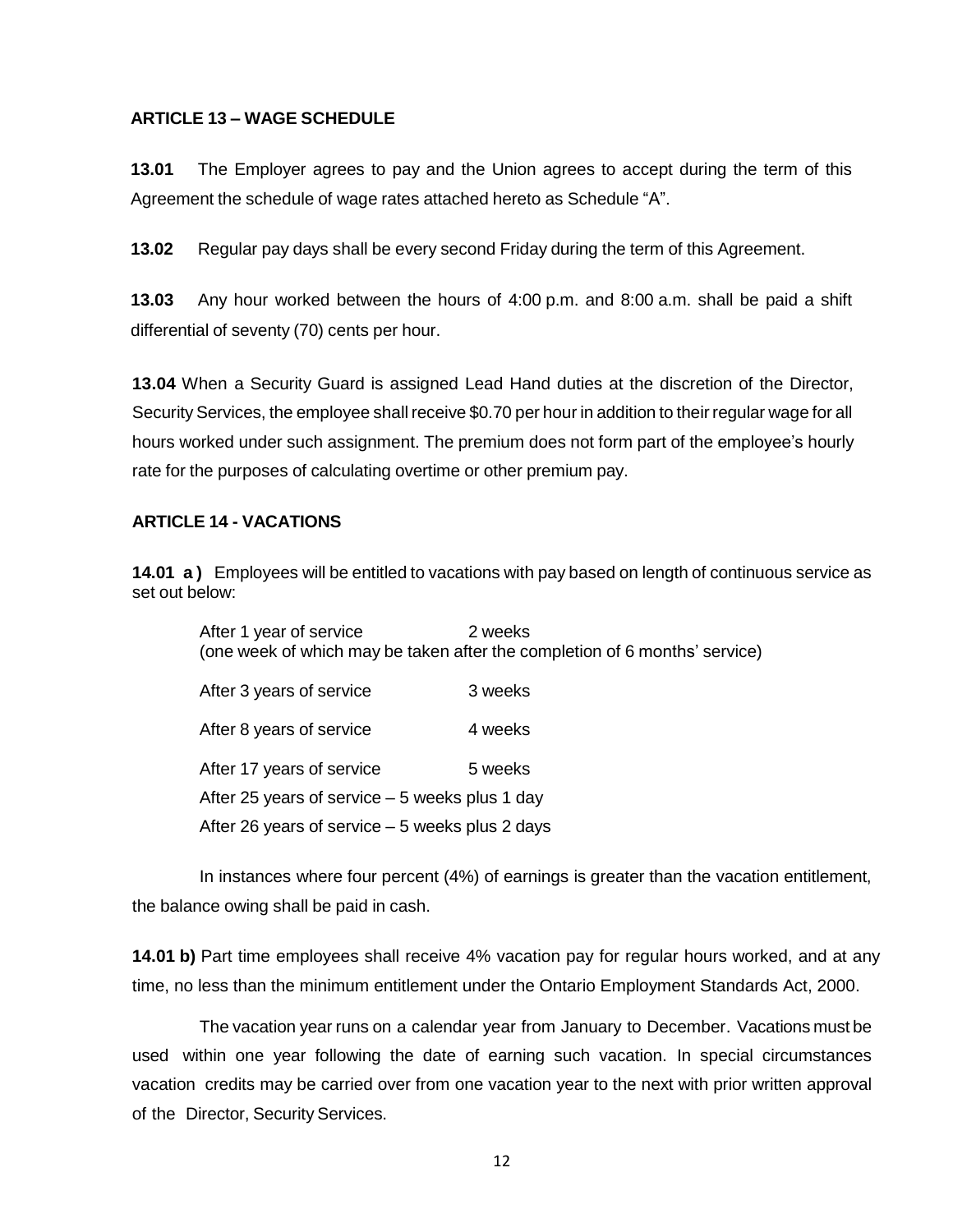**14.02** If an employee leaves without having completed one (1) year of continuous service, vacation pay will be calculated at the rate of four percent (4%) earnings for the period worked.

**14.03** An employee whose service is terminated for any reason shall receive vacation pay for the period to which he is entitled in accordance with the foregoing provisions.

**14.04** Seniority shall prevail when vacations are allotted, and all holiday allotments will be determined on this basis and posted by March 31<sup>st</sup>. Holiday allotments requested after this date will be scheduled on a first come, first served basis. Vacation schedules shall be established consistent with the continuing efficient operation of the department.

## **ARTICLE 15 – PAID HOLIDAYS**

**15.01 a)** Full-time employees shall receive pay for the following holidays:

New Year's Day, Civic Holiday, Family Day, Labour Day, Good Friday, Thanksgiving Day, Easter Monday, Christmas Day, Victoria Day, Boxing Day, Canada Day

And three (3) days in conjunction with the Christmas holiday period to be chosen at the discretion of the Employer. The Employer will endeavor to schedule these latter three (3) days' holiday so that December 24<sup>th</sup> and December 27<sup>th</sup> will be included with the Christmas Day holiday, and December 31<sup>st</sup> and January 2<sup>nd</sup> will be included with the New Year's Day holiday. Each Security Guard will be assigned to one of two equal groups for holiday scheduling purposes. Those in the group receiving Christmas Day holidays in any given year shall be assigned to the group receiving New Year's Day holidays in the following year, and vice versa.

**b)** Part-time employees shall receive University designated holidays with pay, with such calculations made in accordance with the provisions of the Employment Standards Act.

**15.02** Full time employees shall receive a regular day's pay for these holidays not worked, provided that they have worked their last scheduled shift prior to, and their first scheduled shift after, the holiday.

If an employee is absent from said shift above as a result of illness, prior to receiving pay for such holiday, the employee shall furnish a medical certificate issued by a qualified medical practitioner certifying that the employee was unable to work due to illness. The medical certificate must reflect that the employee has been seen by the physician on, immediately before or immediately after, the day of absence.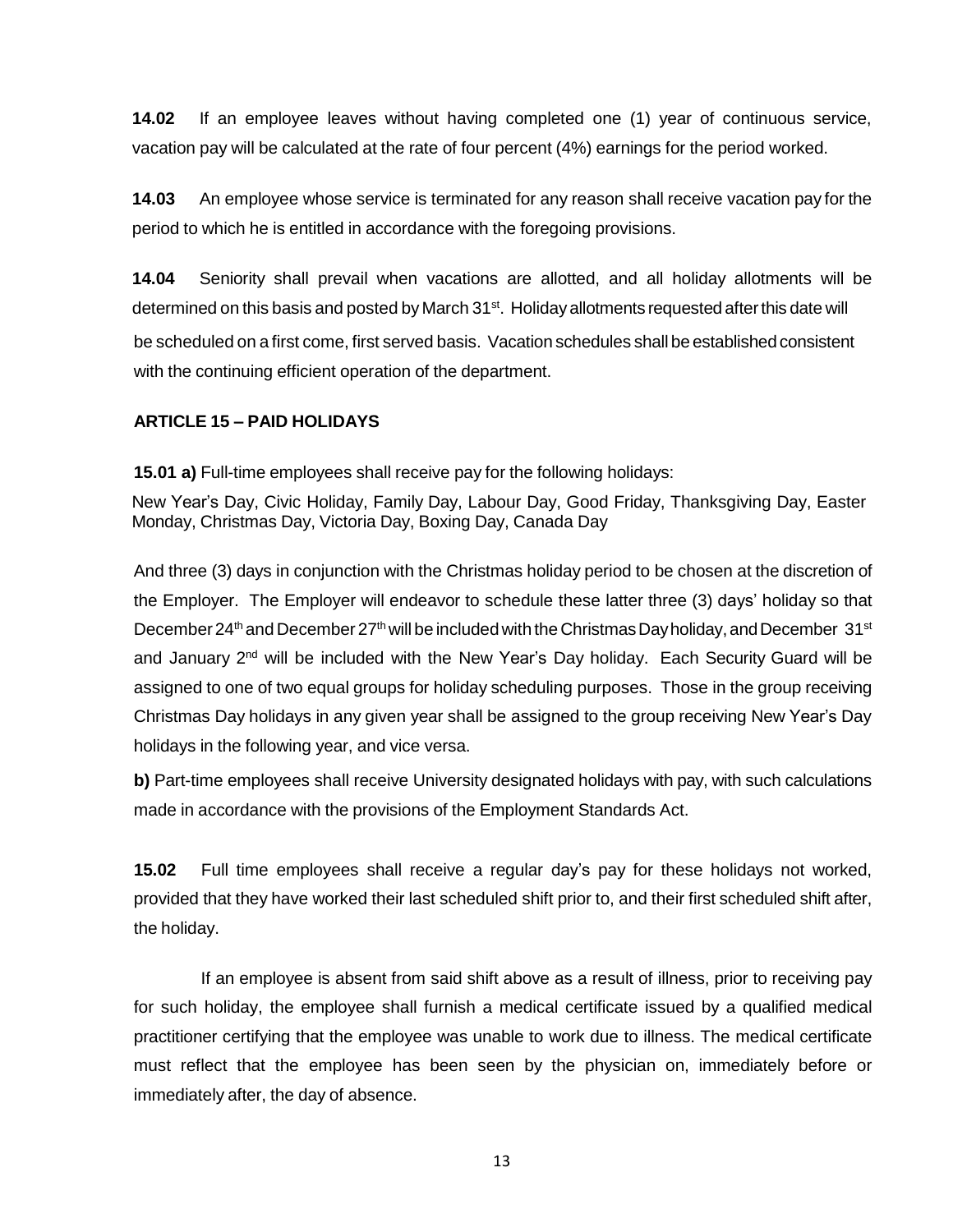**15.03** If a full-time employee is required to work on any of the foregoing holidays, he shall be paid at the rate of time and one half (1½) And an additional day off will be granted in lieu to be taken within four (4) months at a mutually agreeable time. If the lieu day is not taken within stated time period the Employer will schedule the day off, or paid time in lieu.

### **ARTICLE 16 – HEALTH AND WELFARE**

**16.01** As a condition of employment, each regular employee shall enroll, subscribe and participate in:

- **a)** the Ontario Hospital Insurance Plan (O.H.I.P.);
- **b)** the Supplemental Group Medical Benefits Plan;
- **c)** the University Group Life Insurance Plan;
- **d)** the Lakehead University Employee Pension Plan;
- **e)** the University Dental Plan;
- **f)** the University Eye Care Plan; and
- **g)** The University Long Term Disability Plan

unless specifically exempted by legislation or regulation.

**16.02** The Employer shall contribute one hundred percent (100%) of the premiums applicable to employees for coverage under the Supplemental Group Medical Benefits Plan, the Group Life Insurance Plan, the Dental Plan and the Eye Care Plan referred to in items (a), (b), (c),  $\epsilon$  and (f) above. The Employee shall contribute one-hundred (100%) of the billed rate for coverage under the Long Term Disability Plan.

**16.03** To the Lakehead University Employee Pension Plan, the Employer shall contribute an amount equal to 7.9% of regular gross pay integrated with the Canada Pension Plan.

An employee who wishes to retire shall endeavor to provide three (3) months' notice in writing to the Director of Security Services, or designate. Employee contributions to the Lakehead University Employee Pension Plan (LUEPP) shall not be integrated with the Canada Pension Plan (CPP).

**16.04** In the event that any of the foregoing hospital and medical plans for any reason becomes unavailable or is discontinued, the University shall continue to contribute towards the premium for any hospital or medical plans substituted therefore sums of money equivalent to those being paid at the date of such unavailability or discontinuance.

**16.05** The existing terms of the policies and the rules and requirements of the carriers of the various insurance plans shall govern.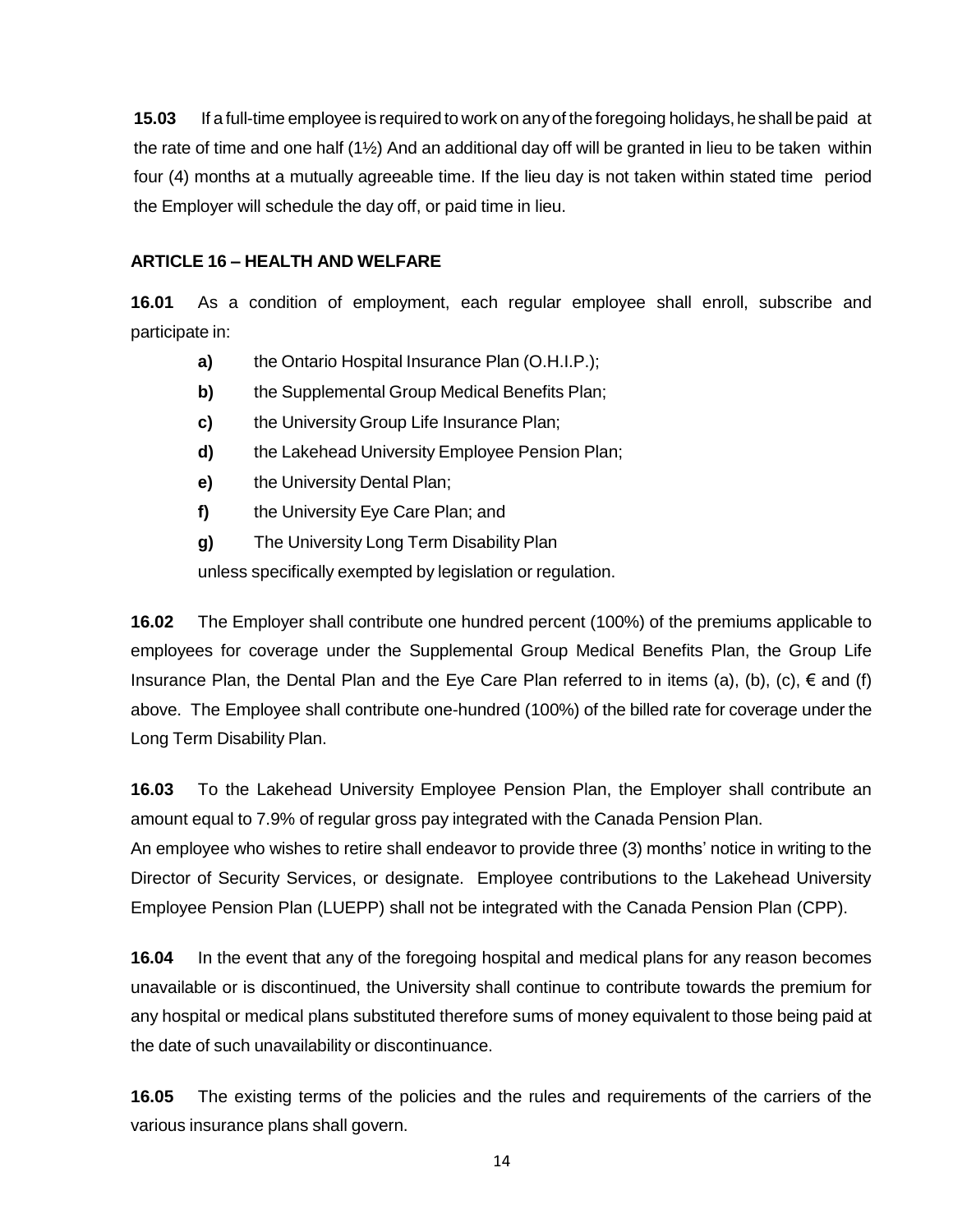**16.06** A full time term employee shall be entitled to full time benefits if contracted for eight months or more.

**16.07** Part time employees are eligible for Pension as per the Lakehead University Employee Pension Plan (LUEPP). (Note: must have worked more than 700 hours per year for two (2) consecutive calendar years). The University shall contribute an amount equal to 7.15% of regular gross pay. Participation in this plan is mandatory.

Part time employees are eligible for both Dental and Supplemental Group Medical Benefits after working one (1) calendar year with hours above 1040. Benefits are as per the established plan for either Single or Family coverage. The employee will be responsible for 50% of all costs associated with the benefits. Benefit cost will be reviewed and adjusted if necessary on an annual basis. Failure of an employee to work in excess of 1040 hours in a calendar year will result in removal of benefit eligibility and the employee will need to re-establish eligibility as per above process.

## **ARTICLE 17 - SICK LEAVE**

**17.01** Sick leave shall be interpreted as any period of time when a full time employee no longer on probation is permitted to be absent from work with full pay due to sickness or non-compensable accident under the terms of the Workers' Safety and Insurance Board (WSIB), rendering him unable to perform his regular duties.

**17.02** Full time employees who have completed their probationary period shall accumulate sick leave credits on the basis of one and one half (1½) days per month to a maximum of one hundred and twenty (120) days.

**17.03** To receive sick leave pay, the full time employee may be required to produce a doctor's certificate.

**17.04** Each full time employee shall be notified annually in March as to the number of accumulated sick days to his credit, as of the previous December 31<sup>st</sup>.

**17.05** In the case of on-duty accidents where WSIB is applicable, the full time employee will receive payment from the University for the difference between his regular wages and the compensation benefit; such payments will be charged to the employee's accumulated sick leave credits, but will cease when these credits are exhausted.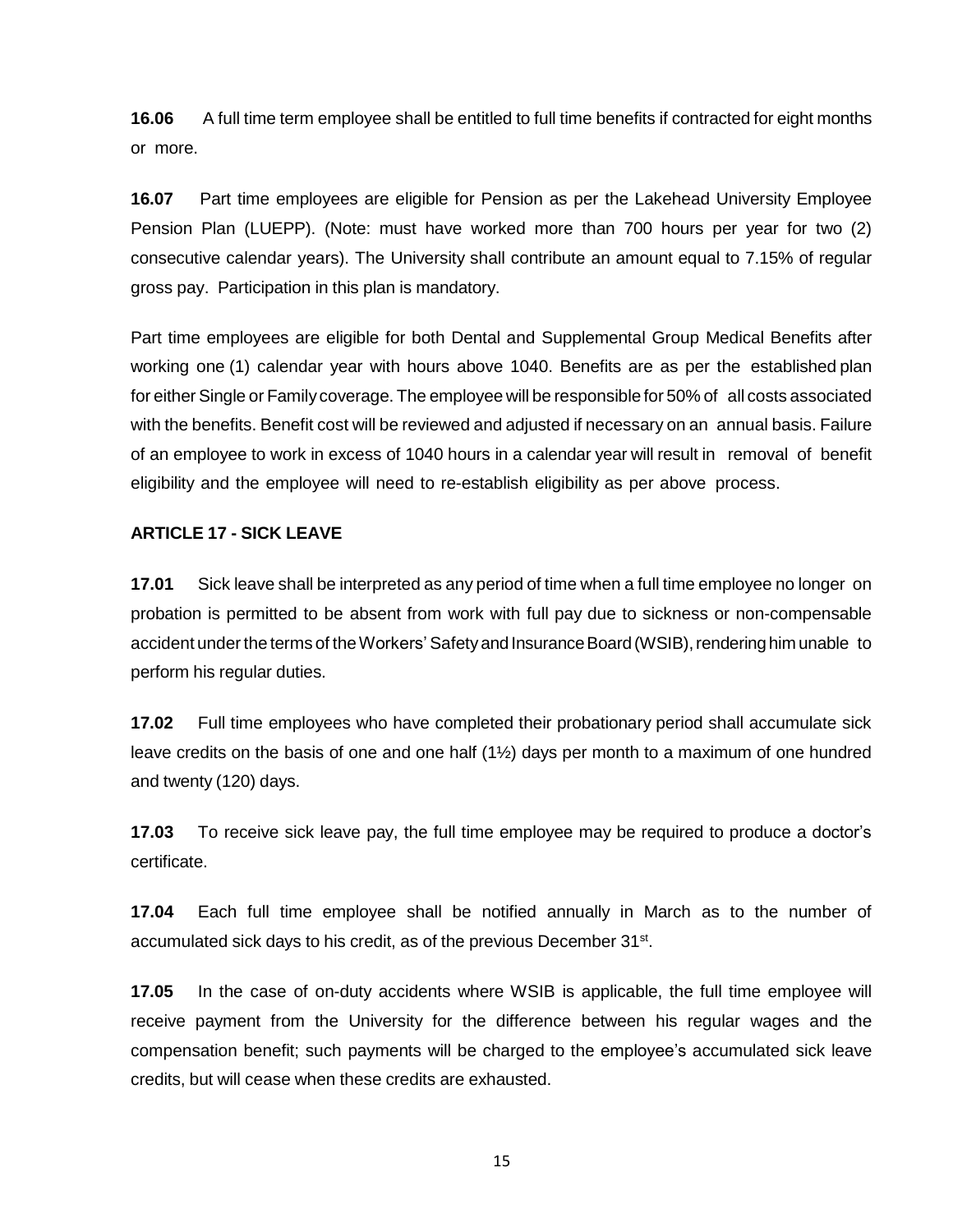**17.06** Following prolonged or serious illness, the University may require an employee to be certified medically fit before returning to his regular duties.

## **ARTICLE 18 – BEREAVEMENT LEAVE**

**18.01** The Employer agrees to grant up to three (3) days' leave without loss of pay or seniority to a full time employee in the event of a death of a member of his immediate family. Immediate family shall mean parent, spouse, brother, sister, child, grandparent, mother-in-law or father-in-law. An employee who is on any other type of approved leave, whether paid or unpaid, is not eligible for bereavement leave. When circumstances indicate additional time is required for purposes of travel, permission may be granted (without loss of regular pay) by the Director, Security Services to a maximum of two days. In the event of the death of an employee's grandchild, son-in-law, daughter-in-law, brother-in-law or sister-in-law, the employee may be granted, upon request, a oneday leave of absence without loss of regular pay for the purpose of attending the relative's funeral.

**18.02** In the event of the death of a close friend or a relative not referred in 18.01, the employee, upon application to the Director, Security Services, may be granted a paid leave of absence to maximum of one (1) day for the purpose of attending the funeral.

**18.03** The Employer agrees to grant a part time employee a paid leave of absence for a scheduled shift to a maximum of one (1) day for the purposes of attending a funeral of a relative as described in 18.01 or a friend as described in 18.02.

## **ARTICLE 19 - LEAVE OF ABSENCE**

**19.01** The Employer may, at its discretion, grant leave of absence without pay and without loss of seniority to an employee for personal reasons. All requests for such leave of absence, except in the case of illness, accident or death in the family, shall be submitted in writing at least two (2) weeks prior to the intended date of commencement of leave. During a leave of absence an employee shall not, without consent of the University, engage in gainful employment. If the employee does engage in other employment without the consent of the University, the employee shall be dismissed without notice.

**19.02** When a full time employee is granted a leave of absence without pay, the employer will pay all contributions on behalf of that employee to all the employee benefit programs provided for in Article 16, in respect of the entire calendar month in which the leave has been granted. The employee may maintain membership in the benefit programs in which he was enrolled immediately priorto such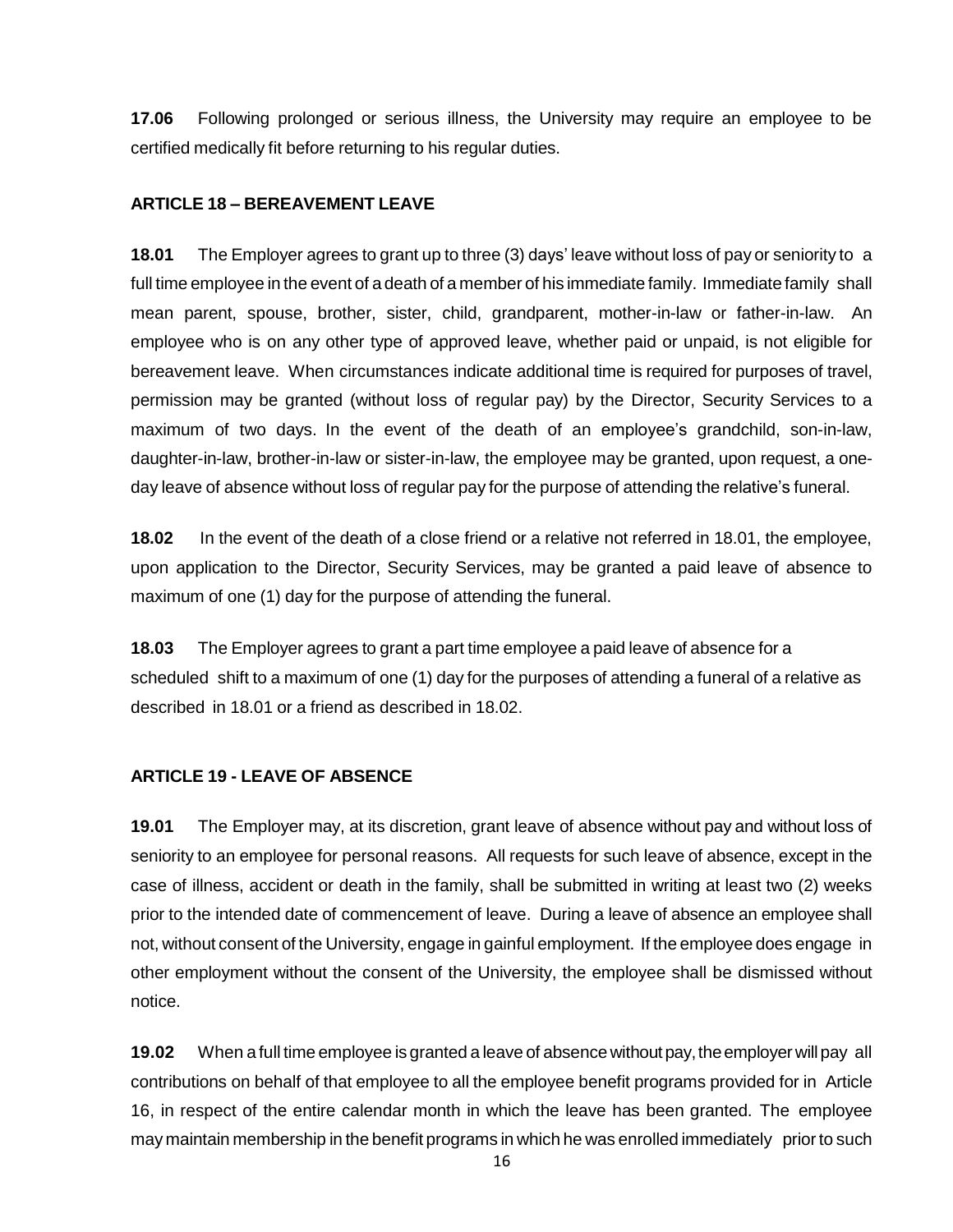leave of absence without pay, provided that the benefit programs so permit and that the employee pays the total cost of the premiums to the Employer.

**19.03 a)** For full time employees, credits for service or seniority, vacation or sick leave shall not accrue or accumulate to an employee during the period of an unpaid leave of absence with extends beyond fourteen (14) calendar days.

**b)** For part time employees, seniority shall not accrue during the leave of absence.

**19.04 Court Leave**: An employee who is summoned for jury duty or is compelled by subpoena to attend as a witness before a court tribunal or hearing in Canada related to the Employer's place of business, except in cases involving personal litigation, shall not suffer any loss of salary, wages or seniority while so serving. Remuneration paid to the employee by the court must be turned over to the University.

The employee shall notify the supervisor as soon as possible after receiving notification of being called, and shall supply the supervisor with a copy of the subpoena.

The employee will come to work during those regularly scheduled hours that he is not required to attend court.

# **19.05 Pregnancy and Parental Leave:**

**a)** An employee who has completed 13 weeks of continuous service is entitled to Pregnancy and/or Parental Leave in accordance with the Employment Standards Act.

**b)** Pregnancy leave may be granted at any time within 17 weeks of the expected date of birth. Parental Leave applies to members of the bargaining unit who are new parents. In accordance with the Employment Standards Act, the following terms and conditions will apply:

i) In the case where a birth mother has taken Pregnancy Leave, Parental Leave must commence no later than upon the expiration of the Pregnancy Leave, and may continue for a maximum of 61 weeks.

ii) In the cases of all other new parents, the Parental Leave commences any time after the date of birth or custody of the child, but no later than 78 weeks after such date of birth or custody, and may continue for a maximum of 63 weeks.

**c)** The employee must give her supervisor a minimum of two (2) weeks' notice in writing of the date she intends to begin her leave.

**d)** If an employee on Pregnancy or Parental Leave wishes to change the date of return to work, the employee will give the Employer four (4) week's written notice before the new date of her intention to return.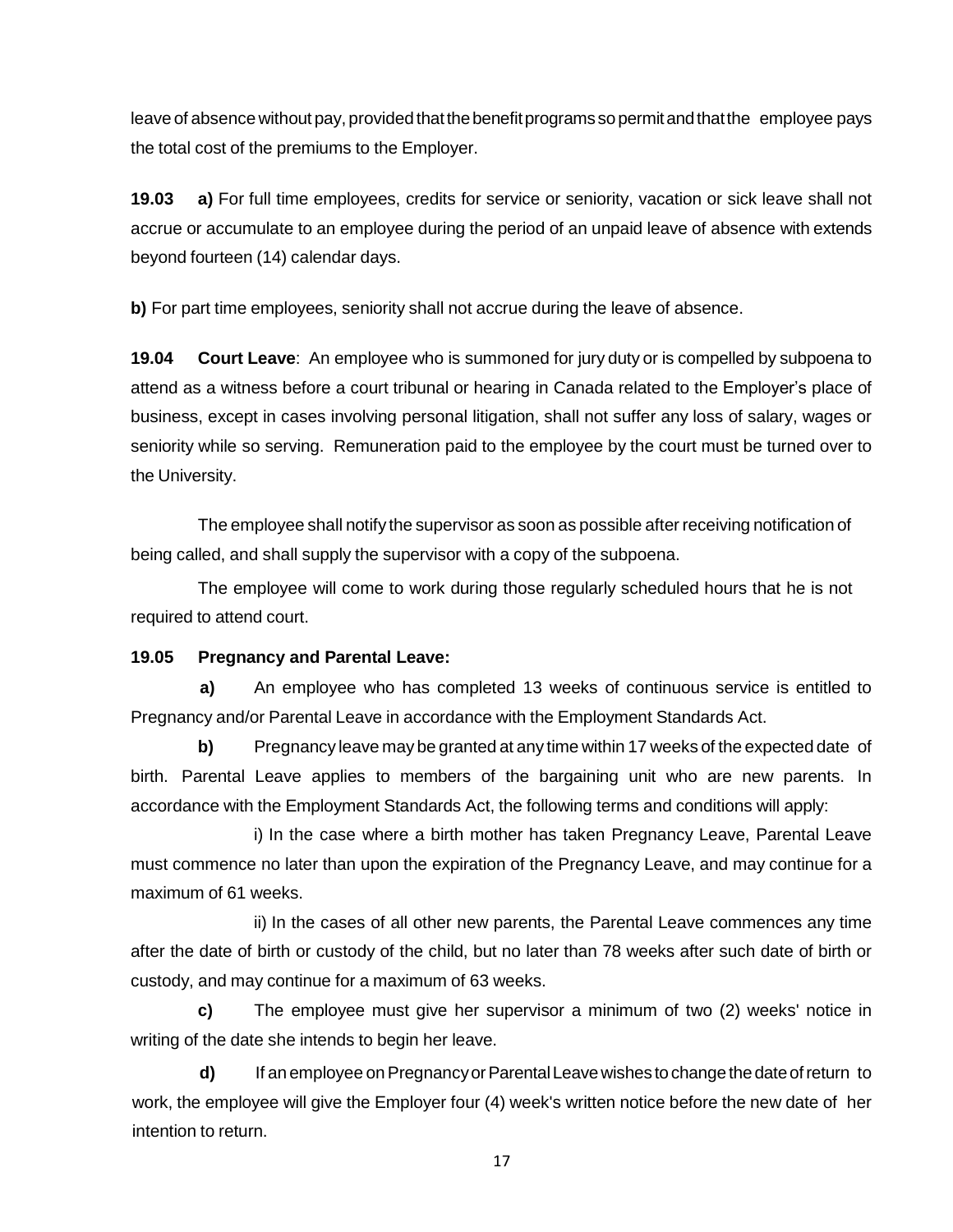**e)** Should an approved leave of absence without pay be extended to an employee beyond the approved pregnancy/parental leave, the provisions respecting benefits specified in Article 20.02 will not apply.

**f)** A full time employee who has completed three (3) years of full time service and agrees to return to the University for at least one year following the leave shall, for a seventeen (17) week period, have her pregnancy leave benefits under the Employment Insurance Act topped up to 95% of the member's regular salary. Any full time employee disentitled or disqualified from receiving employment insurance benefits is not eligible for Supplemental Employment Benefits (SEB). Full time employees do not have the right to SEB payments except as specified in the plan. Payments in respect of guaranteed annual remuneration or in respect of deferred remuneration or severance pay benefits will not be reduced or increased by payments received under the plan.

Pregnancy leave with supplemental salary is granted on the understanding that the full time employee shall return to the University. In the event that a full time employee is unwilling or unable to make the commitment to return to the University following her leave, pregnancy leave shall be taken without pay.

In the event that a full time employee does not fulfill her obligation to return to the University, she shall be obliged to repay to the University any supplemental monies received during her pregnancy leave.

A full time employee must qualify for and be entitled to Elbenefits to receive the top-up benefit and must apply for EI benefits before the top-up benefit becomes payable. The full time employee shall provide the Employer with proof that she is receiving such benefits.

At no point shall payments made under 19.05 f) exceed the amount of top up available under the twelve (12) month Employment Insurance rate.

**19.06** ADOPTION LEAVE: Upon request, an employee who legally adopts a child, other than the child of a spouse, and provides a copy of the proposed adoption made by the employee under the Adoption Act of a child five (5) years of age or younger shall be granted a leave of absence with pay for three (3) days.

**19.07** A full time employee is entitled to two (2) days paid leave within two (2) weeks of the birth of his/her partner's child provided he/she does not take Parental Leave.

**19.08** For part time employees, pregnancy/parental/ adoption or emergency leave shall be in accordance with the provisions of the Employment Standards Act.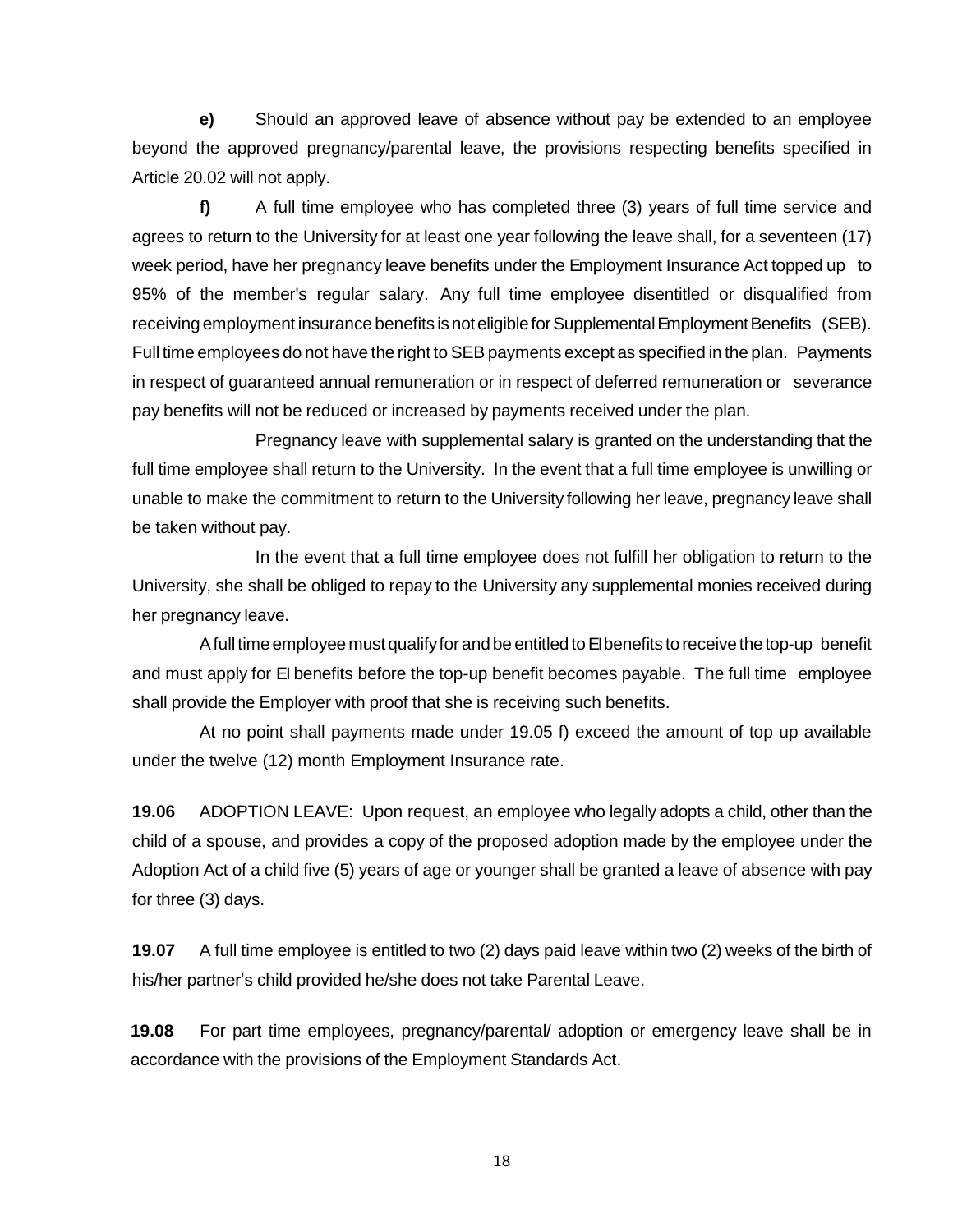### **ARTICLE 20 - UNIFORMS**

**20.01** Upon successful completion of the probationary period, the Employer agrees to provide, at no cost to the employee, his initial uniform and adequate replacement uniforms according to Article 20.02 It is understood that every employee shall take the best possible care of all articles and uniforms and that every employee shall wear his uniform in presentable condition during his working hours. The uniforms shall remain the property of the Employer.

**20.02 a)** Replacement by the Employer of uniforms for Security Guards shall normally be carried out according to the following periods of time:

| <b>ARTICLE</b>     | <b>ISSUE</b>            |  |  |
|--------------------|-------------------------|--|--|
| <b>Ball Cap</b>    | Until unfit for service |  |  |
| <b>Shirts</b>      | Until unfit for service |  |  |
| <b>Dress Shirt</b> | Until unfit for service |  |  |
| Sweater            | Until unfit for service |  |  |
| <b>Trousers</b>    | 2 pairs per year        |  |  |
| Tie                | Until unfit for service |  |  |
| Parka              | Until unfit for service |  |  |
| Raincoat           | Until unfit for service |  |  |
| <b>Winter Hat</b>  | Until unfit for service |  |  |

Upon presentation of a valid sales receipt to the Director, Security Services, the employer shall reimburse each full time Security Guard's up to one hundred dollars (\$100.00) per year or up to two hundred dollars (\$200.00) every two years towards the purchase of CSA approved safety footwear.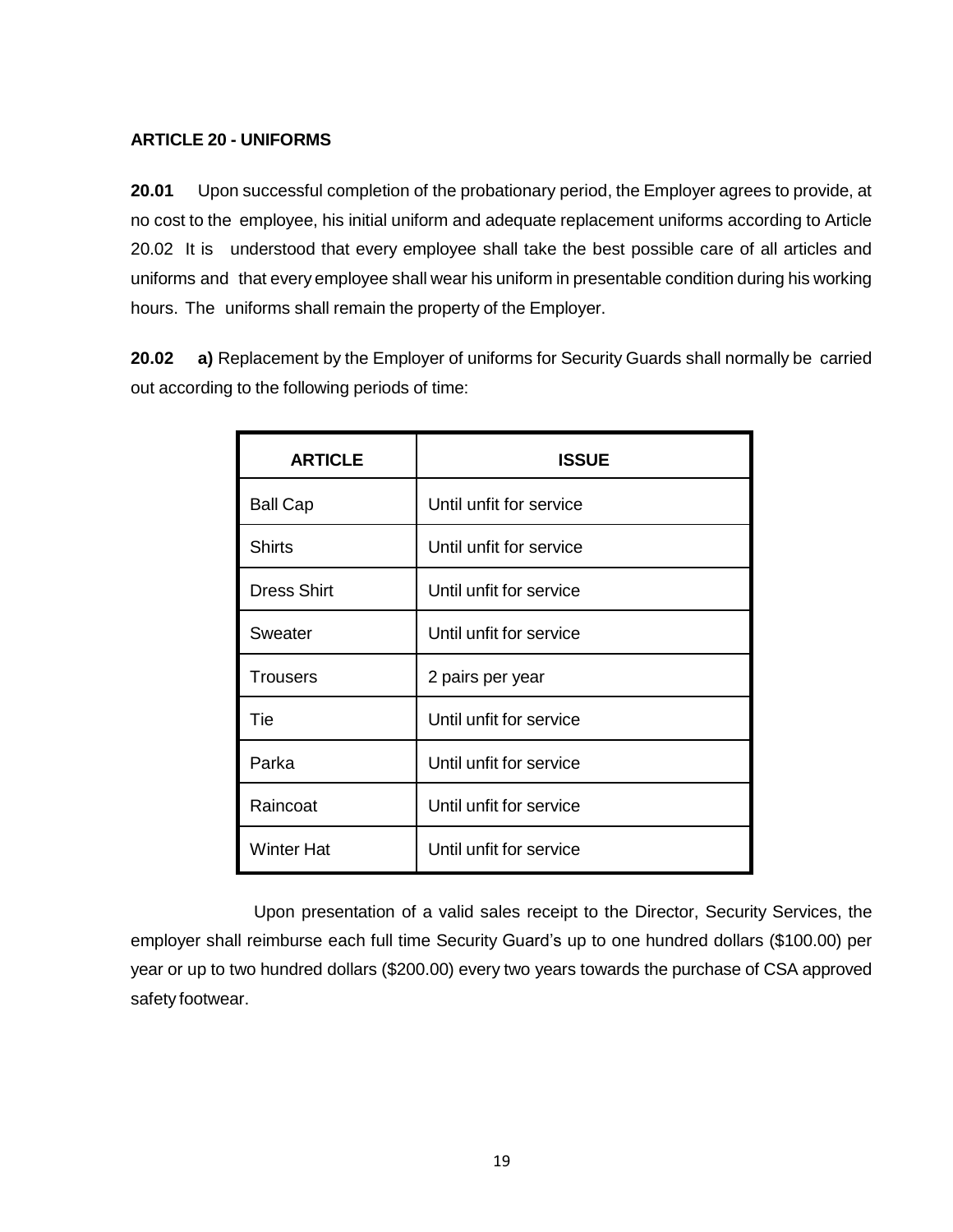**b)** Replacement by the Employer of uniforms for the Associate Security Guards shall normally be carried out according to the following periods of time:

| <b>ARTICLE</b>     | <b>ISSUE</b>            |  |
|--------------------|-------------------------|--|
| <b>Shirts</b>      | Until unfit for service |  |
| <b>Dress Shirt</b> | Until unfit for service |  |
| Sweater            | Until unfit for service |  |
| <b>Trousers</b>    | 2 pairs per year        |  |
| Tie                | Until unfit for service |  |
| <b>Ball Cap</b>    | Until unfit for service |  |

Upon presentation of a valid sales receipt to the Director, Security Services, the Employer shall reimburse each full time Associate Security Guard up to one hundred dollars (\$100.00) or up to two hundred dollars (\$200.00) every two years toward the purchase of CSA approved safety footwear.

**c)** All employees shall be required to wear appropriate safety footwear while at work. Appropriate footwear is of a grade and with features required for the job, as specified by the University. The colour and style of all footwear must be approved in advance by the Director, Security Services.

**20.03** An employee requesting any uniform replacement prior to the normal period of wear as outlined in Article 21.02 must receive approval for such issue from the Director, Security Services.

**20.04** The employer shall supply and each employee shall carry a pictured identification card which includes an identification number which identifies the employee to be a Security Guard or an Associate Security Guard II of Lakehead University Security Services.

**20.05** All items of uniform and equipment on charge to an individual employee shall be returned to the Employer on termination of employment.

**20.06** An employee, found by the Director**,** Security Services, to be misusing or unable to satisfactorily account for item(s) of uniform and equipment on his charge may be held financially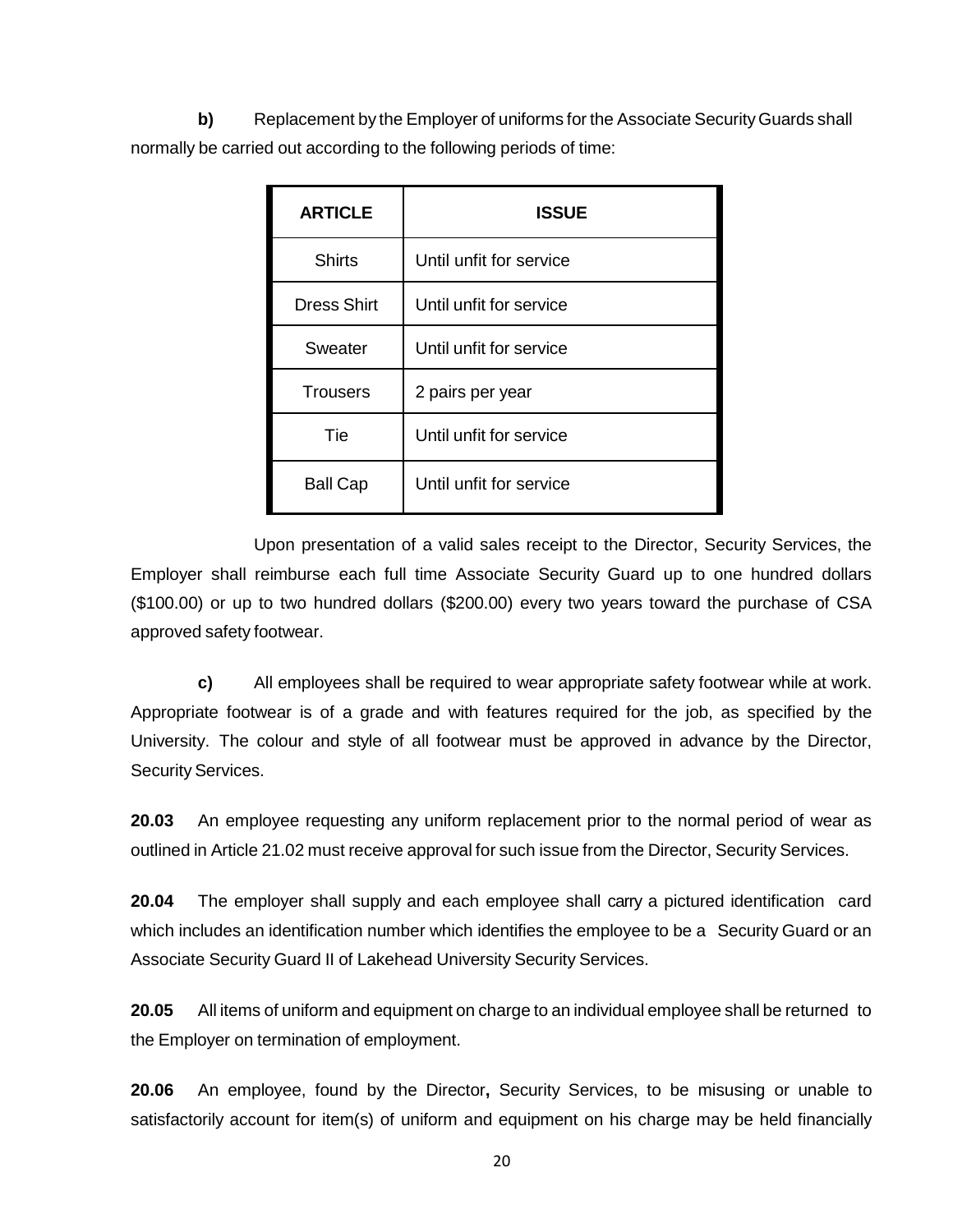liable for replacement or repair of such item(s).

**20.07** *Summer Dress*: Unless requested for a specific purpose, tie and hat are optional for June, July and August. If a tie is not worn, then only the top button may be undone.

## **ARTICLE 21 – BULLETIN BOARDS AND AMENITIES**

**21.01** The Employer will provide a bulletin board for the purpose of posting notices regarding meetings and other matters restricted to Union activity. All such notices must be signed by a Guard of the Union and submitted to the Director, Security Services for approval prior to being posted.

**21.02** The Employer will provide adequate accommodations as close to the main area of duty as possible for the employees within the bargaining unit to have meals, and lockers to keep uniforms and other personal effects separate from other employees and all other persons as where is practical.

## **ARTICLE 22 – TERM OF AGREEMENT**

**22.01** This Agreement shall continue in effect until June 30, 2019 shall continue automatically thereafter for annual periods of one (1) year each, unless either party notifies the other in writing not less than thirty (30) and not more than ninety (90) days prior to the expiration date that it desires to amend or terminate this Agreement.

# **ARTICLE 23 – DISCIPLINARY MEASURES**

**23.01** Discipline of a member shall be only for just cause.

# **ARTICLE 24 – ACCESS TO RECORDS**

**24.01** Employees shall have a right of access to their records administered by the Office of Human Resources for the purpose of ensuring accuracy and completeness. Access is gained through advance written notice of five (5) calendar days to the Associate Vice-President, Human Resources.

**24.02** An employee having had access to his records, may request corrections of, or amendments to, the contents of any such records. If the request is denied he may submit a notation indicating his disagreement.

**24.03** Any reprimand or warnings given in writing and becoming part of an employee's file shall be destroyed after twenty-four (24) months has elapsed, providing another warning or reprimand relating to a similar offence has not been given within that period.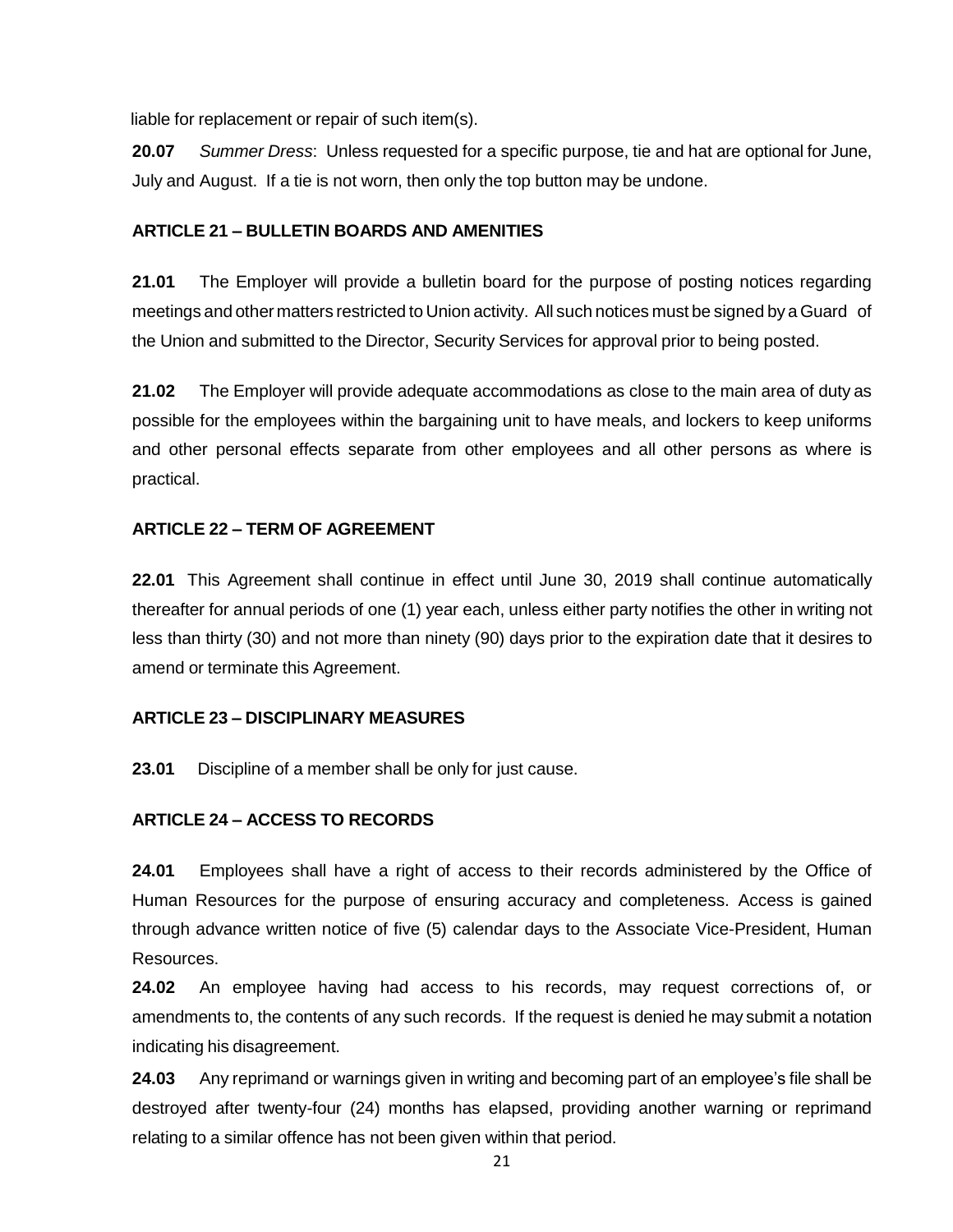## **ARTICLE 25 – POSTINGS AND FILLING VACANCIES**

**25.01** When a vacancy occurs or a new position is created inside the bargaining unit the Employer shall notify the Union Steward in writing and post notice of the position via the University website.

**25.02** The posting shall clearly indicate the date of closing of competition, salary range, and the location or person to whom applications shall be made. The posting period shall be for not less than ten (10) working days from date of posting. Such posting shall not preclude the Employer from advertising outside the University.

**25.03** The posting shall contain:

- i. Job title
- ii. Current hours of work
- iii. Qualifications
- iv. a brief description of the position

**25.04** The Employer will base its selection of the successful applicant to fill a posted vacancyon the applicant's current demonstrated: ability, knowledge, education, skill, experience, physical requirements and previous work record for internal applicants. If the selection is to be made from two (2) or more applicants whose current demonstrated ability, knowledge, education, skill, experience, physical requirements and previous work record are considered to be relatively equal, the applicant from the bargaining unit with the greater seniority will be selected. Outside applicants are considered to have no seniority.

**25.05** The Union shall be notified of all appointments within fifteen (15) working days

**25.06** Any employee on an approved absence shall be entitled to make application for a vacancy.

**25.07** If a full time vacancy is likely or known to exceed thirty (30) days, the Employer may post a term position to fill the vacancy.

#### **ARTICLE 26 – WAGES**

**26.01** The wage grid is set out in "Schedule A" attached to and forming part of the collective agreement.

The Director of Security Services will automatically promote a guard within the steps based on the following: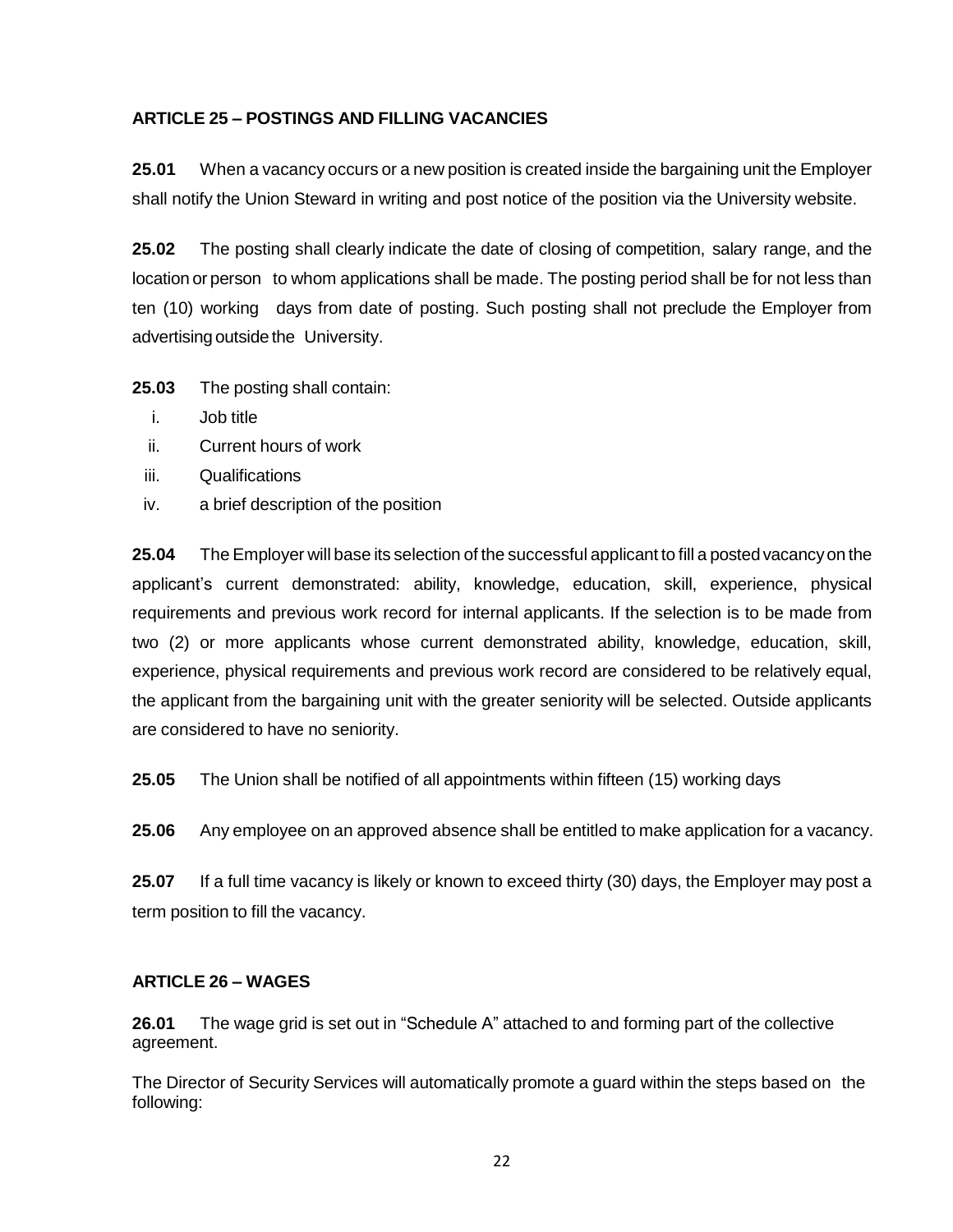- 1) For full time employees, steps in the Salary Scale are based on one (1) year of service on their anniversary date of hire.
- 2) For part time employees, steps in the Salary Scale are based on 2080 hours.

Progression through the grid may be held based on unsatisfactory performance.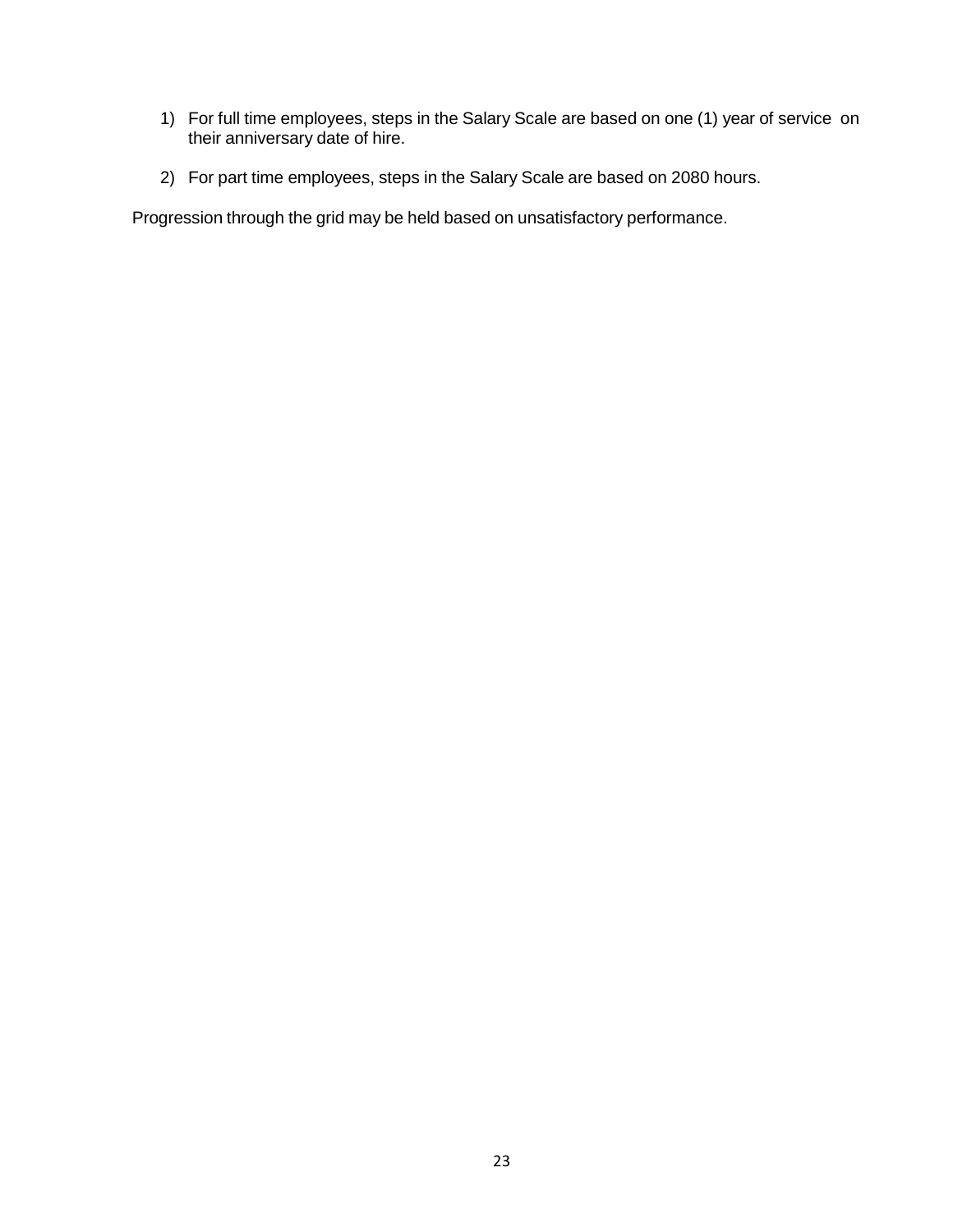## **SCHEDULE "A"**

#### **July 1, 2019 - Rates**

| <b>Classification</b>           | <b>Start</b> | Year 1  | Year <sub>2</sub> | Year <sub>3</sub> |
|---------------------------------|--------------|---------|-------------------|-------------------|
| Cadet                           | \$15.75      | n/a     | n/a               | n/a               |
| <b>Associate Security Guard</b> | \$16.92      | \$17.21 | \$17.50           | \$18.40           |
| <b>Security Guard</b>           | \$18.40      | \$19.02 | \$19.63           | \$22.27           |
| <b>Senior Security Guard</b>    | \$21.50      | \$21.96 | \$22.40           | \$24.54           |

#### **July 1, 2020**

| <b>Classification</b>           | <b>Start</b> | Year 1  | Year <sub>2</sub> | Year <sub>3</sub> |
|---------------------------------|--------------|---------|-------------------|-------------------|
| Cadet                           | \$15.91      | n/a     | n/a               | n/a               |
| <b>Associate Security Guard</b> | \$17.09      | \$17.38 | \$17.68           | \$18.58           |
| <b>Security Guard</b>           | \$18.58      | \$19.21 | \$19.83           | \$22.49           |
| <b>Senior Security Guard</b>    | \$21.72      | \$22.18 | \$22.62           | \$24.79           |

A cadet is a security employee hired as an apprentice to gain the required qualifications and experience of the Associate Security Guard or Security Guard, as set out by the employer.

A Cadet position is limited to three-months duration with an option to extend by mutual agreement.

The Lead-hand rate will be paid to the assigned Security Guard or Associate Security Guard when training the cadet.

There shall be no more than two cadets at any one time.

The cadet position is intended to be a training position and is not a replacement of current complement of Associate and/or Security Guards.

Associate Security Guard - is a Security Guard hired as an "Associate Security Guard" based on the qualifications and responsibilities for the role as set out by the employer. For implementation purposes this will include Part-Time and Security Guard II positions both in Thunder Bay and Orillia.

Security Guard - is a Security Guard hired as a "Security Guard" based on the qualifications and responsibilities as set out by the employer. For implementation purposes this includes full-time Security Guard I positions and any new full-time Security Guard positions developed in Orillia.

Senior Security Guard - is a Senior Security Guard hired as a "Senior Security Guard" based on the qualifications and responsibilities as set out by the employer. For implementation purposes this includes the two individuals currently within this classification.

Payment of required Government testing, licenses and renewals will be paid by the Universityas long as the employee successfully completes the requirements.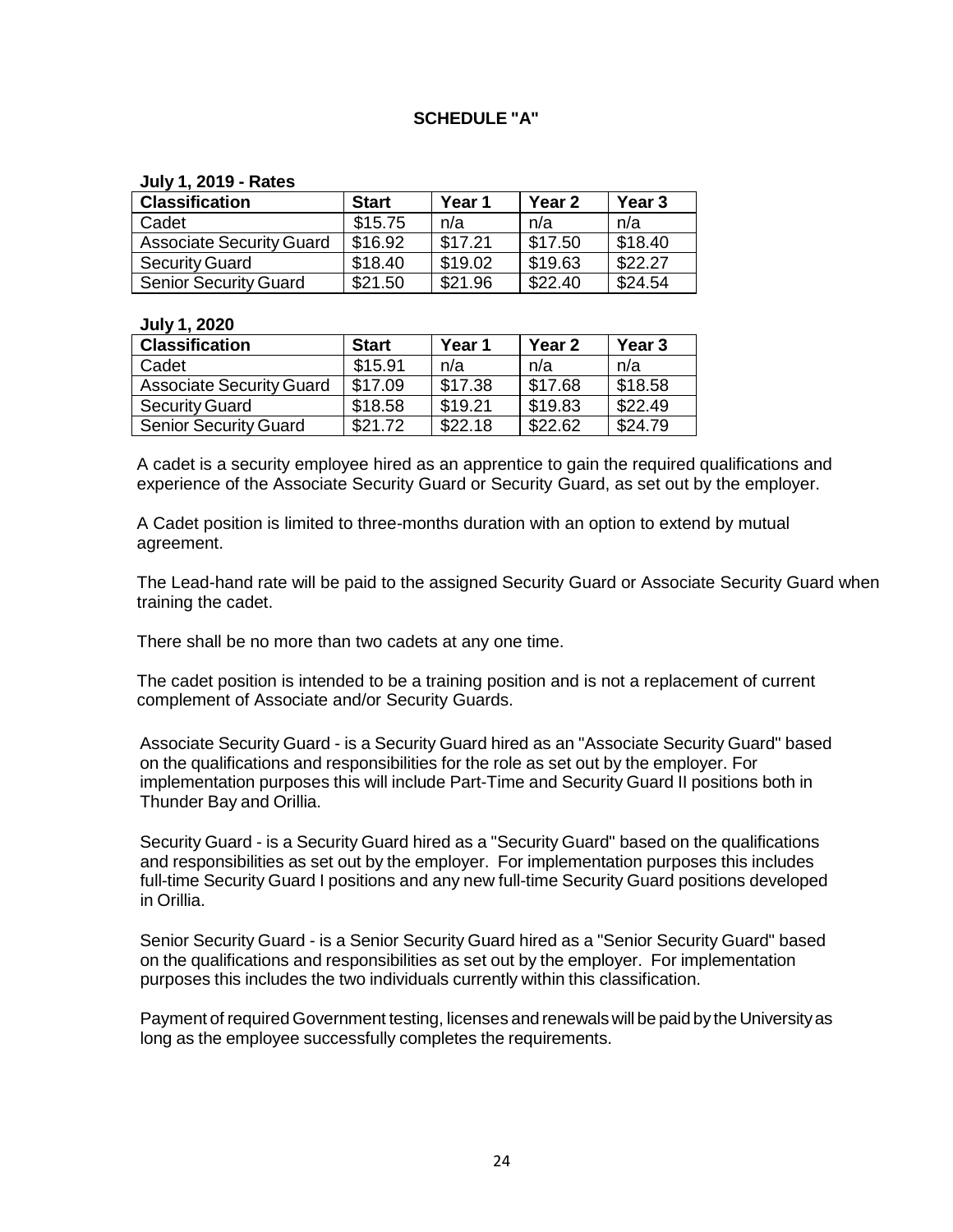IN WITNESS WHEREOF, the parties hereto have caused this Agreement to be executed in the City of Thunder Bay, in the Province of Ontario, by their duly authorized officers and representatives dated this the 7<sup>th</sup> day of October 2019.

Signed For:

LAKEHEAD UNIVERSITY LOCAL 5294

BOARD OF GOVERNORS UNITED STEELWORKERS

Signature on File Signature on File

**Ian Kral Herb Daniher** Herb Daniher Manager, Human Resources & Organizational Staff Representative, USW District #6

Development

Lorne Clifford Greg Croft Director, Security Services Steward

Signature on File Signature on File

Signature on File Signature on File

Adam Shaen Bernie Chasse Associate VP, Human Resources Union Representative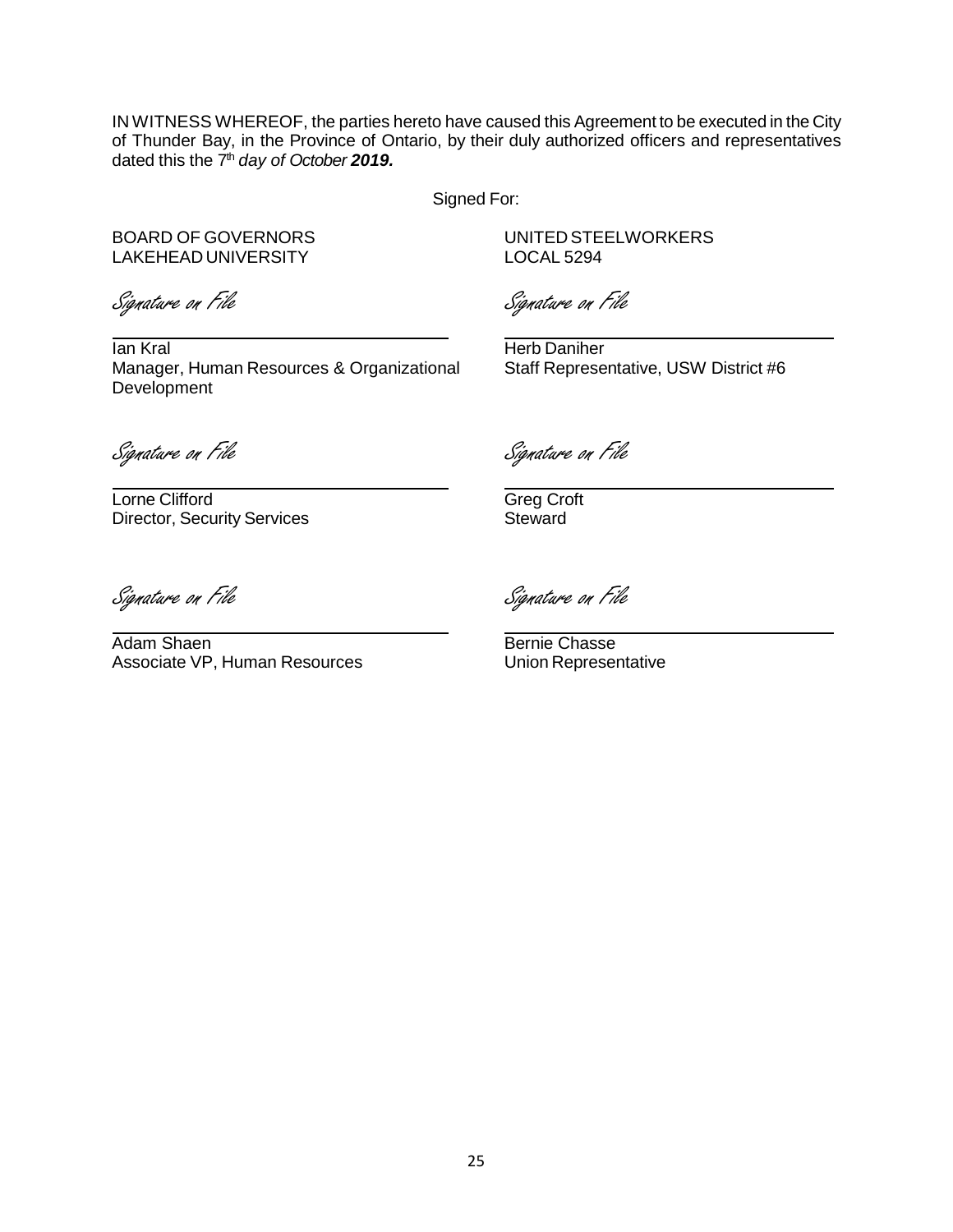#### **LETTER OF UNDERSTANDING #1**

#### **Re: 12/8 Hour Shift Rotation**

Note: It is understood and agreed that the intent of this agreement is to ensure that implementation of the "12" hour shifts schedule results in no increase to the cost of the University's operations nor deterioration of efficiency of productivity. Should problems be identified subsequent to implementation which are not addressed by the agreement, the parties agree to meet and resolve such problems in a manner consistent with this intent.

- 1. A "12" hour shift for employees working 8.00 hours (2080 annual hours) will be 12.00 paid hours to be scheduled at 12.00 hours.
- 2. For full-time employees there shall be twenty (20) regular "12 hour'' shifts in each three (3) consecutive biweekly periods, or a combination of 12 hour and regular shifts as defined in Article 12, during each three (3) consecutive bi- weekly pay period that will equal the regular hours of the classification as defined in Article 12.
- 3. Each "12" hour shift shall be inclusive of two (2) paid thirty (30) minute meal/rest period (s) as assigned by the University.
- 4. Overtime shall be authorized time worked in excess of scheduled hours as defined in #1 & 2 above.
- 5. Shift differential shall be paid in accordance with Article 13.03 of the Collective Agreement. Where an employee works a "12" hour shift, shift differential shall be paid for any hours worked between 4:00 pm and 8:00 am. Rates paid will be in accordance with Article 13.03.
- 6. The paid vacation entitlement received under the "12" hour shift schedule pattern shall correspond exactly in hours to the paid vacation entitlement in Article 14 on regular hours (as defined in Article 12) shift pattern.
- 7. An employee required to work on a Paid Holiday shall be paid at the rate of one and one-half (1-1/2) times the basic rate of pay for scheduled regular hours and in addition full-time employees shall receive an alternate eight (8.00) hours day in lieu at the basic rate of pay.
- 8. Sick leave shall be paid in accordance with the scheduled shift hours.
- 9. In the administration of the twelve (12) Hour Shift Understanding, the provisions of Article 12.01, 12.02 and 12.03 do not apply.
- 10. Whenever the existing collective agreement refers to "a day's pay" or similar terminology, such shall be construed to mean "8 hours pay" or similar compensation calculations.
- 11. Employees not normally working twelve (12) hour shifts can be scheduled twelve (12) hours.
- 12. Upon a minimum of 60 days' notice, the Employer or the Union may discontinue the modified shift schedule.

#### **SIGNED FOR:**

**BOARD OF GOVERNORS UNITED STEELWORKERS LAKEHEAD UNIVERSITY LOCAL 5294**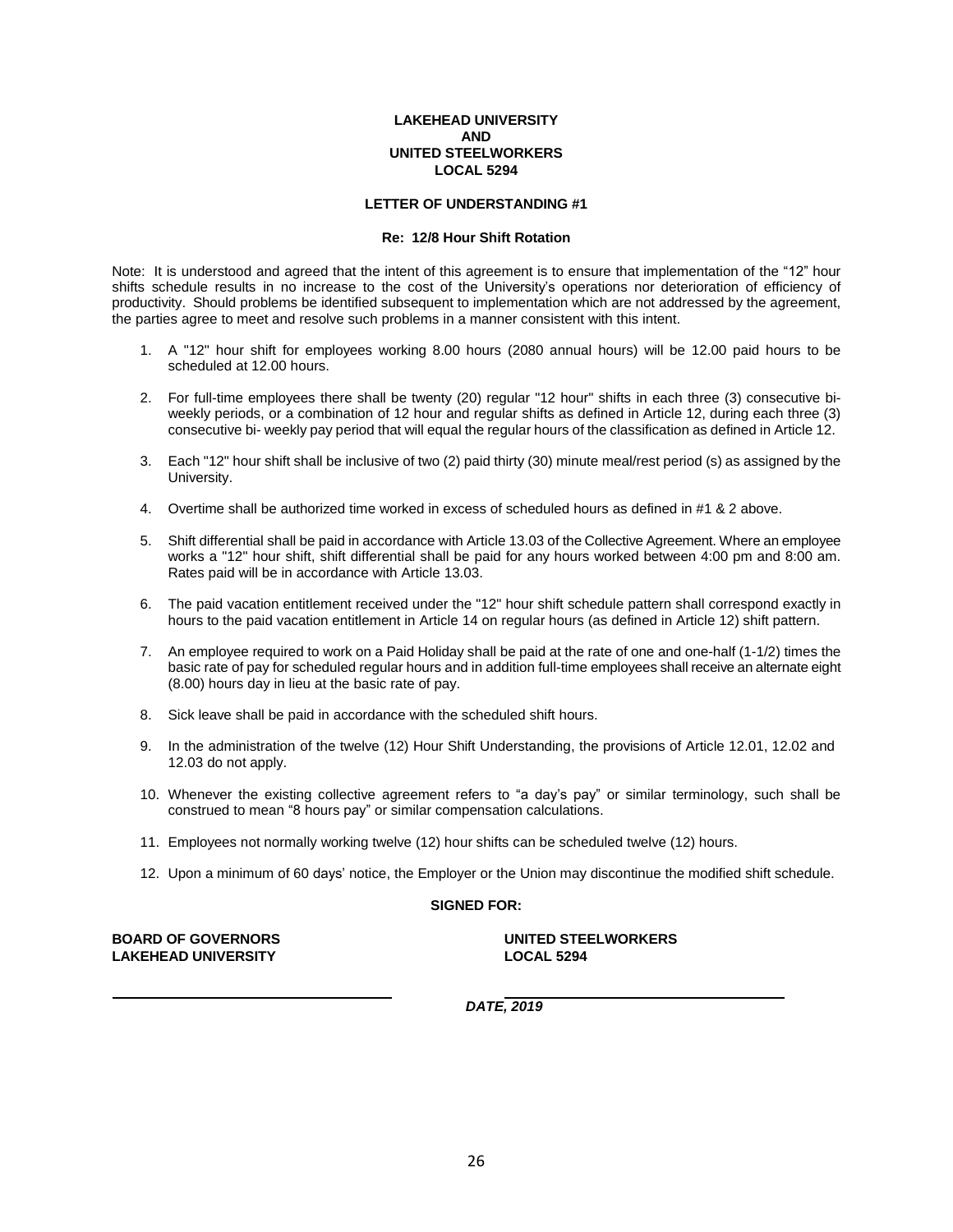#### **LETTER OF UNDERSTANDING #2**

#### **Re: 10/8 Hour Shift Rotation**

Note: It is understood and agreed that the intent of this agreement is to ensure that implementation of the "10" hour shifts schedule results in no increase to the cost of the University's operations nor deterioration of efficiency of productively. Should problems be identified subsequent to implementation which are not addressed by the agreement, the parties agree to meet and resolve such problems in a manner consistent with this intent.

- 1. A "1O" hour shift for employees working 8.00 hours (2080 annual hours) will be 10:00 paid hours to be scheduled at 10.00 hours.
- 2. For full-time employees there shall be twenty-four (24) regular "10 hour'' shifts in each three (3) consecutive biweekly periods, or a combination of 10 hour and regular shifts as defined in Article 12, during each three (3) consecutive bi- weekly pay period that will equal the regular hours of the classification as defined in Article 12.
- 3. Each "1O" hour shift shall be inclusive of one (1) paid thirty (30) minute meal period and two (2) paid ten (10) minute rest periods.
- 4. Overtime shall be authorized time worked in excess of scheduled hours as defined in #1 & 2 above.
- 5. Shift differential shall be paid in accordance with Article 13.03 of the Collective Agreement. Where an employee works a "1O" hour shift, shift differential shall be paid for any hours worked between 4:00 pm and 8:00 am. Rates paid will be in accordance with Article 13.03.
- 6. The paid vacation entitlement received under the "1O" hour shift schedule pattern shall correspond exactly in hours to the paid vacation entitlement in Article 14 on regular hours (as defined in Article 12) shift pattern.
- 7. An employee required to work on a Paid Holiday shall be paid at the rate of one and one-half (1-1/2) times the basic rate of pay for scheduled regular hours and in addition full-time employees shall receive an alternate eight (8.00) hours day in lieu at the basic rate of pay.
- 8. Income Protection shall be paid in accordance with the scheduled shift hours.
- 9. In the administration of the ten (10) Hour Shift Understanding, the provisions of Article 12.01, 12.02, and 12.03 do not apply.
- 10. Whenever the existing collective agreement refers to "a day's pay" or similar terminology, such shall be construed to mean "8 hours pay" or similar compensation calculations.
- 11. Employees not normally working ten (10) hour shifts can be scheduled ten (10) hours.
- 12. Upon a minimum of 60 days' notice, the Employer or the Union may discontinue the modified shift schedule.

#### **SIGNED FOR:**

**BOARD OF GOVERNORS UNITED STEELWORKERS LAKEHEAD UNIVERSITY LOCAL 5294**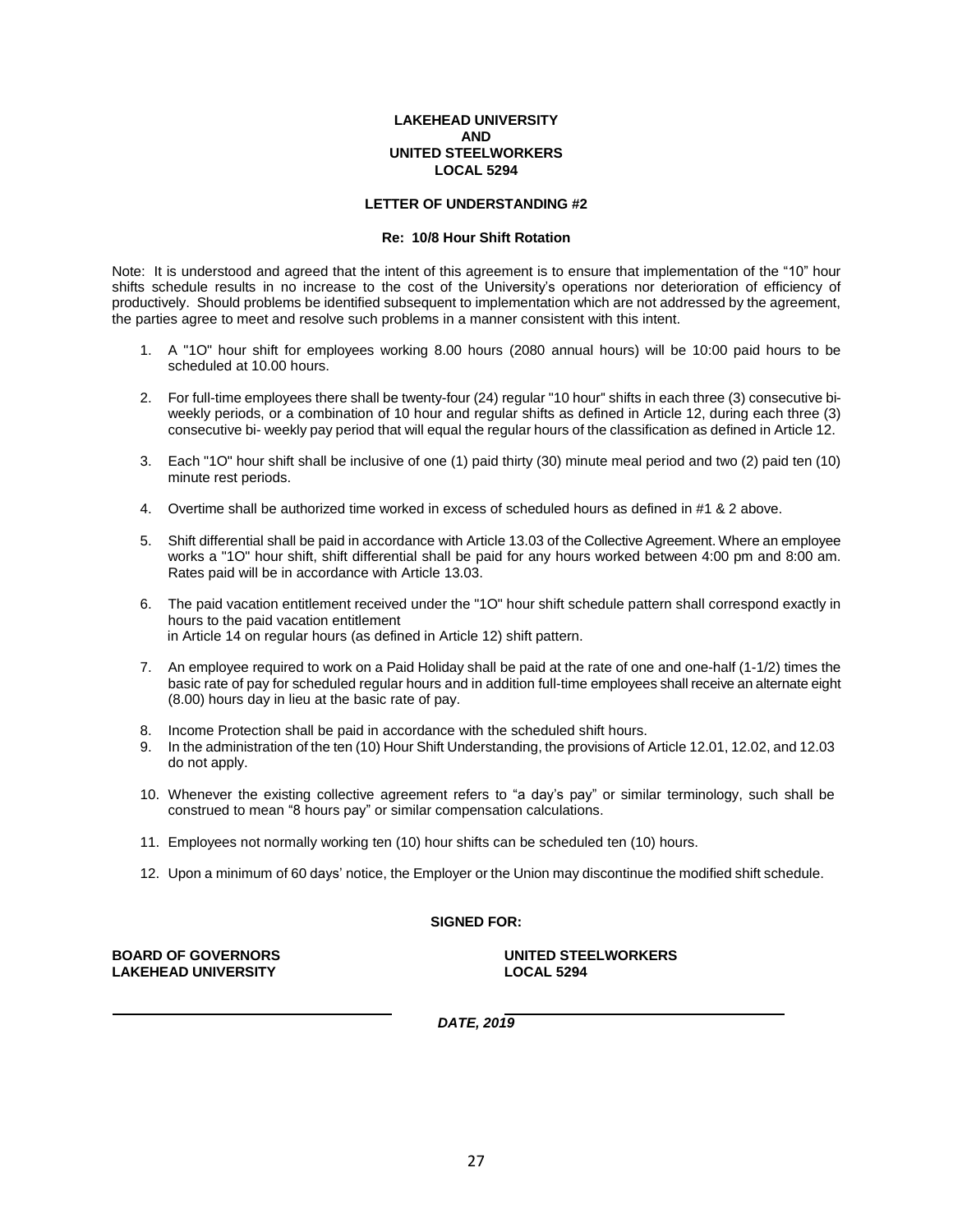### **LETTER OF UNDERSTANDING #3**

#### **Re: Hours of Work**

The current hours of work for Security employees is as follows:

#### 4 hour shifts:

4:00 p.m. to 8:00 p.m. (4 hours)

#### 8 hour shifts:

7:00 a.m. to 3:00 p.m. (8 hours) 8:00 a.m. to 4:00 p.m. (8 hours) 4:00 p.m. to 12:00 midnight (8 hours) 6:00 p.m. to 2:00 a.m. (8 hours) 12:00 midnight to 8:00 a.m. (8 hours) 10:00 a.m. to 6:00 p.m. (8 hours)

#### 10 hour shifts:

8:00 a.m. to 6:00 p.m. (10 hours) 4:00 p.m. to 2:00 a.m. (10 hours) 5:00 p.m. to 3:00 a.m. (10 hours)

12 hour shifts:

7:00 a.m. to 7:00 p.m. (12 hours) 8:00 a.m. to 8:00 p.m. (12 hours) 4:00 p.m. to 4:00 a.m. (12 hours) 6:00 p.m. to 6:00 a.m. (12 hours) 7:00 p.m. to 7:00 a.m. (12 hours) 8:00 p.m. to 8:00 a.m. (12 hours)

These hours of work will not be adjusted without 30 days' notice.

#### **SIGNED FOR:**

**BOARD OF GOVERNORS UNITED STEELWORKERS LAKEHEAD UNIVERSITY LOCAL 5294**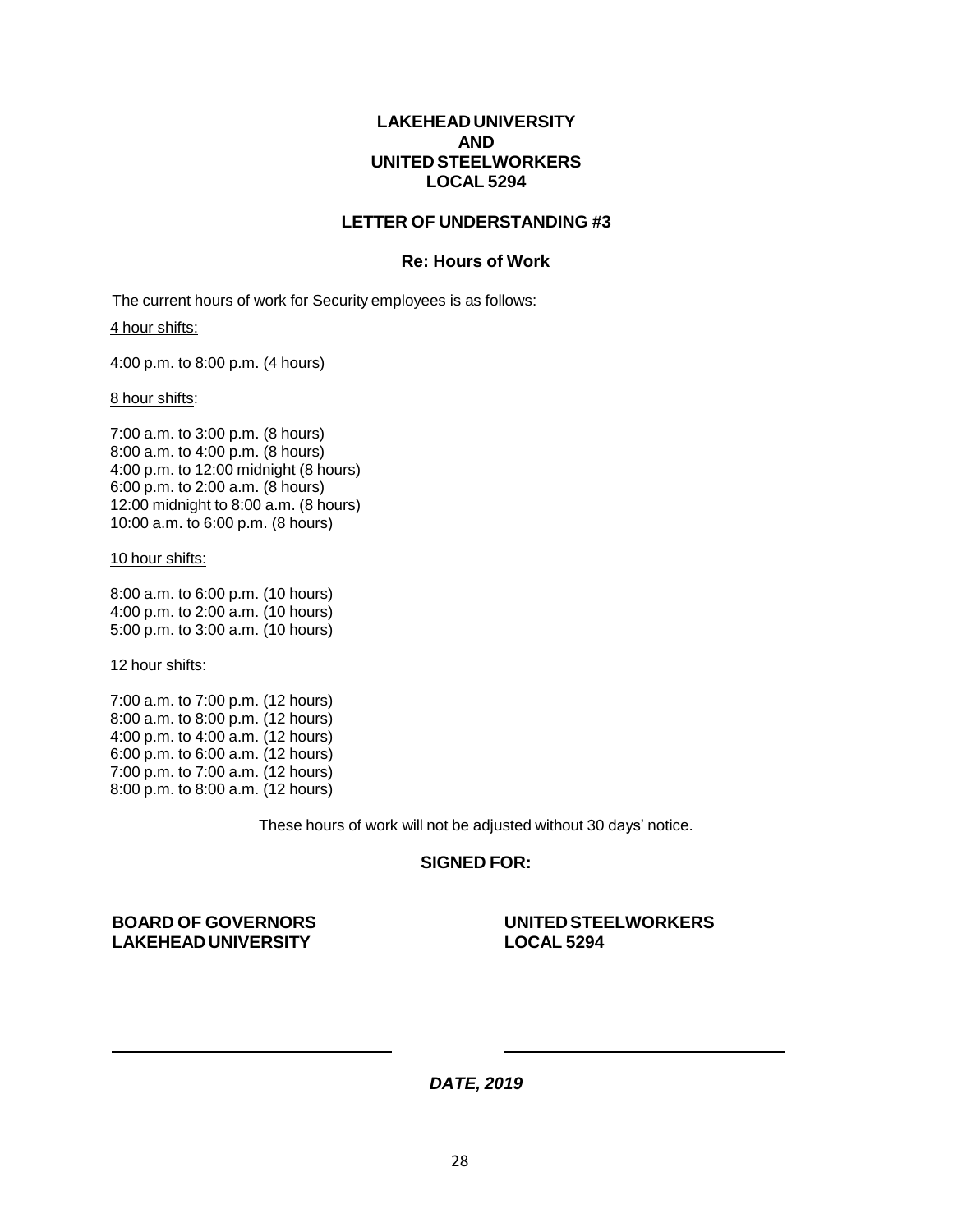## **LETTER OF UNDERSTANDING #4**

#### **Re: University Closure due to Inclement Weather**

Effective February 21, 2014, the parties agree that when the University is closed by the President or designate due to inclement weather, employees who are requested to work to ensure minimum staffing requirements, shall receive equivalent time off at a later date.

An employee who is requested to stay at work or attend at work for any part of their regular scheduled hours by their immediate supervisor or designate shall receive the equivalent hours off with pay within one year of the day of the closure. Scheduling of these hours off with pay shall subject to mutual agreement between the employee and his/her Supervisor.

These hours are subject to time off at straight time and are not eligible for cash payment.

An employee who is on approved vacation or sick leave during the said closure will not receive credit for hours of the closure

**SIGNED FOR:**

**LAKEHEAD UNIVERSITY LOCAL 5294**

**BOARD OF GOVERNORS UNITED STEELWORKERS**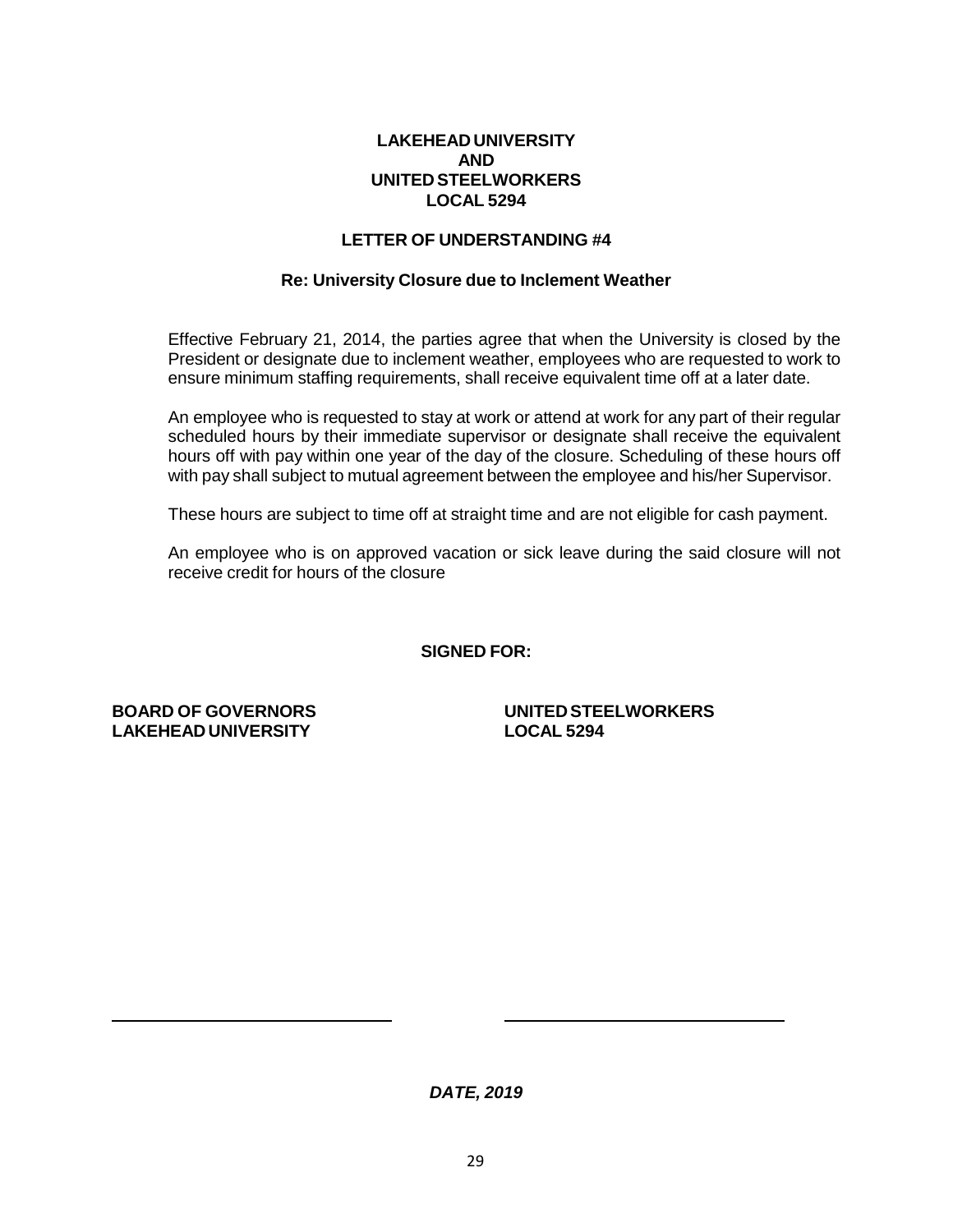## **LETTER OF UNDERSTANDING #5**

#### **Re: Vacation Implementation**

The Employer and Union agree to meet within 60 days of ratification to discuss the implementation of the vacation process. The article that would apply is 14.01 b) and 14.04 and the date of implementation.

#### **SIGNED FOR:**

**LAKEHEAD UNIVERSITY LOCAL 5294**

**BOARD OF GOVERNORS UNITED STEELWORKERS**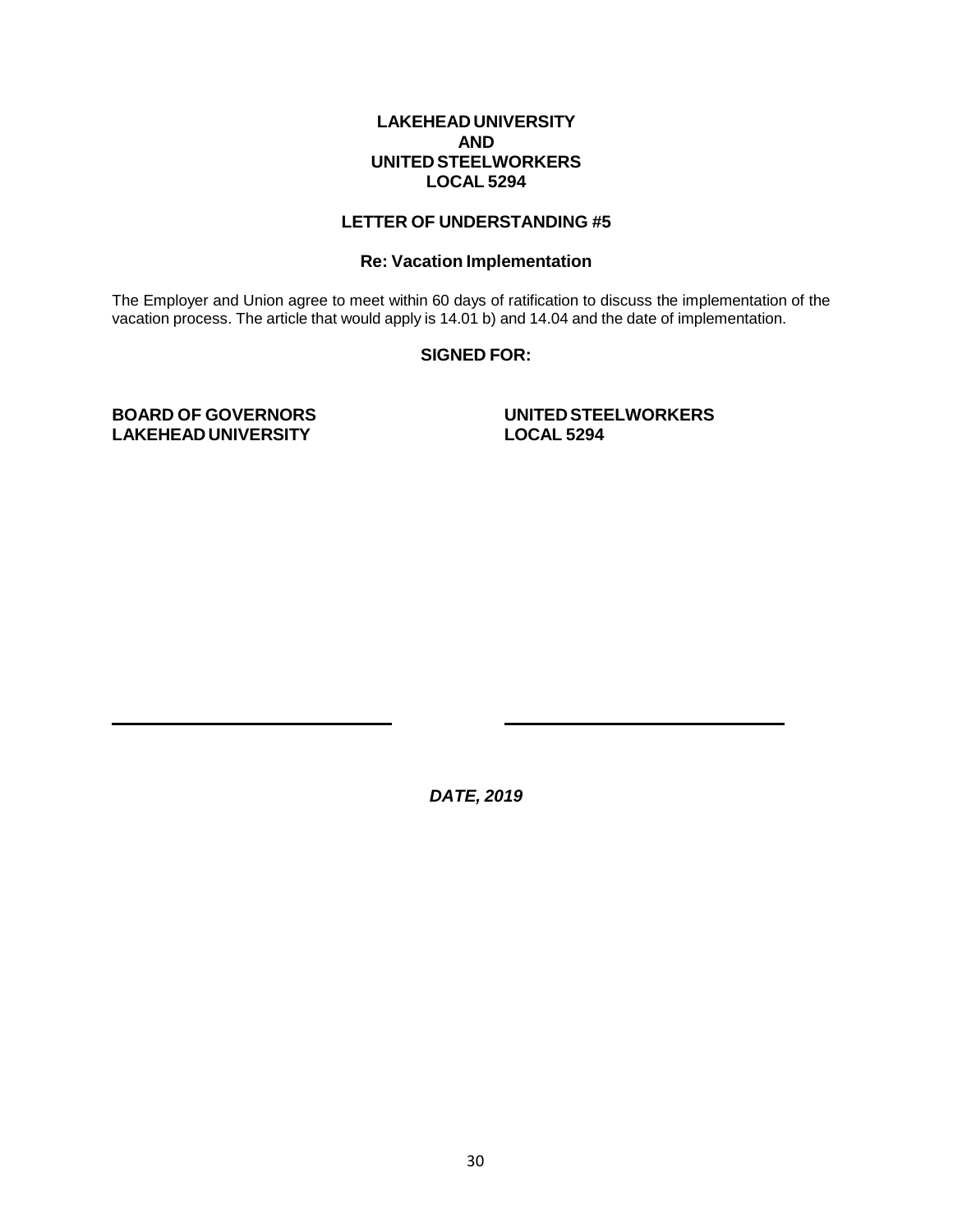## **LETTER OF UNDERSTANDING #6**

## **Re: On-Call Shifts for Senior Security Guards**

The University and the Union agree the Senior Security Guards may be placed on a weekend oncall status.

The on-call status will be rotational with the Director of Security, scheduled at the Director's discretion.

For a two day weekend, generally commencing at 8 p.m. on Friday and ending at 8 a.m. the following Monday, the employee shall receive eight (8) hours at regular time in lieu of pay to be taken within four (4) months at a mutually agreeable time.

For a three day weekend, generally commencing either at 8 p.m. on Thursday and ending at 8 a.m. the following Monday, or, alternatively, generally commencing at 8 p.m. on Friday and ending at 8 a.m. the following Tuesday, the employee shall receive twelve (12) hours at regulartime in lieu of pay to be taken within four (4) months at a mutually agreeable time.

If the lieu time is not taken within the stated time period the Employer will schedule the day off, or pay out the time in lieu.

If the employee is called during this time, they shall receive pay as per the Call-In terms outlined in Article 12.12.

**SIGNED FOR:**

**LAKEHEAD UNIVERSITY LOCAL 5294**

**BOARD OF GOVERNORS UNITED STEELWORKERS**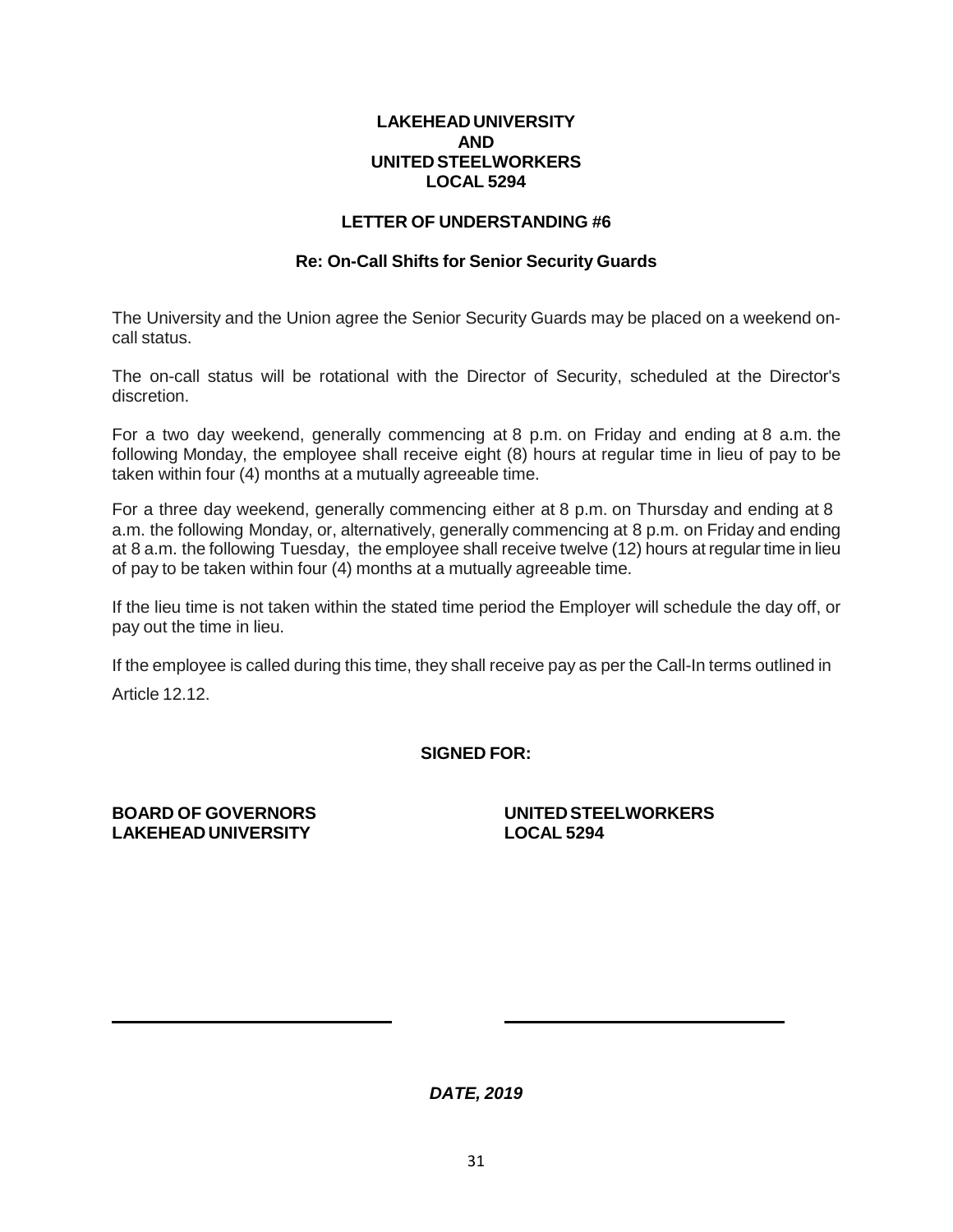# **FOR INFORMATION ONLY**

**This section has been included for information only and is not to be regarded as part of the Collective Agreement.**

- 1. Policy on Harassment and Discrimination
- 2. Policy on Indemnification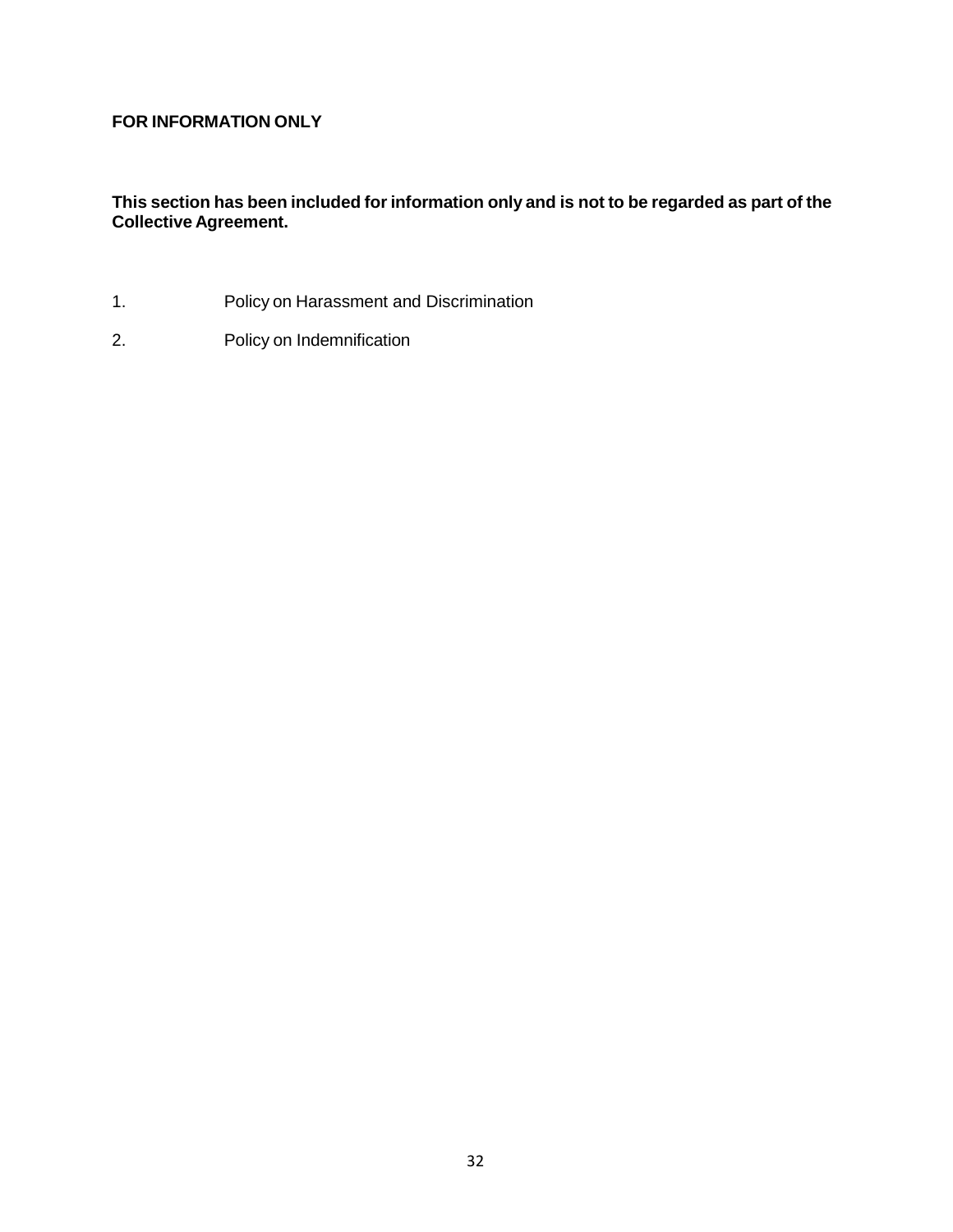## **POLICY**

## **Human Resource: Harassment and Discrimination Policy and Procedures Approved By: Priorities and Planning Group (Policy) Board of Governors (Procedures) Effective Date: September 16, 1994 [Revised 28 February 2008]**

It is the University's intent that, for the duration of this Agreement, the following policy and procedures shall apply with respect to Harassment and Discrimination:

#### 1. Preamble

The Board of Governors of Lakehead University believe that all members of the University community have the right to study, to work, and to live in an environment free from all forms of harassment and discrimination including, but not limited to any or all that are based on the prohibited grounds of the Ontario Human Rights Code. Lakehead University believes in the necessity of providing safeguards for members of the University community against harassment and discrimination.

The Ontario Human Rights Code, provides that every person has a right to freedom from discrimination and harassment on the grounds of race, ancestry, place of origin, colour, ethnic origin, citizenship, creed, sex, sexual orientation, gender identity, visible or not visible disability, age, marital status, family status, the receipt of public assistance and record of offenses or other grounds as may be amended in accordance with the Ontario Human Rights Code.

### 2. Definitions

## 2.1 Harassment

"Harassment" is defined by the Ontario Human Rights Code as a course of comments or conduct consisting of words or actions that disparage or humiliate a person in relation to a prohibited ground contained in the Code. Harassment occurs when the person alleged to have committed an infraction knows or ought reasonably to have known that such comments or conduct would be unwelcome. It can include comments or conduct that is intimidating, threatening or abusive and may be accompanied by direct or implied threats to the individual's grade(s), status or job. Harassment can occur between members of the University Community.

Examples of harassment may include, but are not limited to, gestures, remarks, jokes, taunting, innuendo, display of offensive materials, threats, imposition of academic penalties without just cause, electronic distribution of offensive material, hazing, stalking, shunning or exclusion related to the prohibited grounds.

#### 2.2 Personal Harassment

"Personal Harassment" is behaviour that generally involves a course of comment or conduct directed towards a person or persons:

a) which serves no legitimate educational or work-related purpose; and b) which is known or ought reasonably to be known, to have the effect of creating an intimidating, humiliating, or hostile educational or work environment.

When sufficiently serious, a single incident may be considered personal harassment.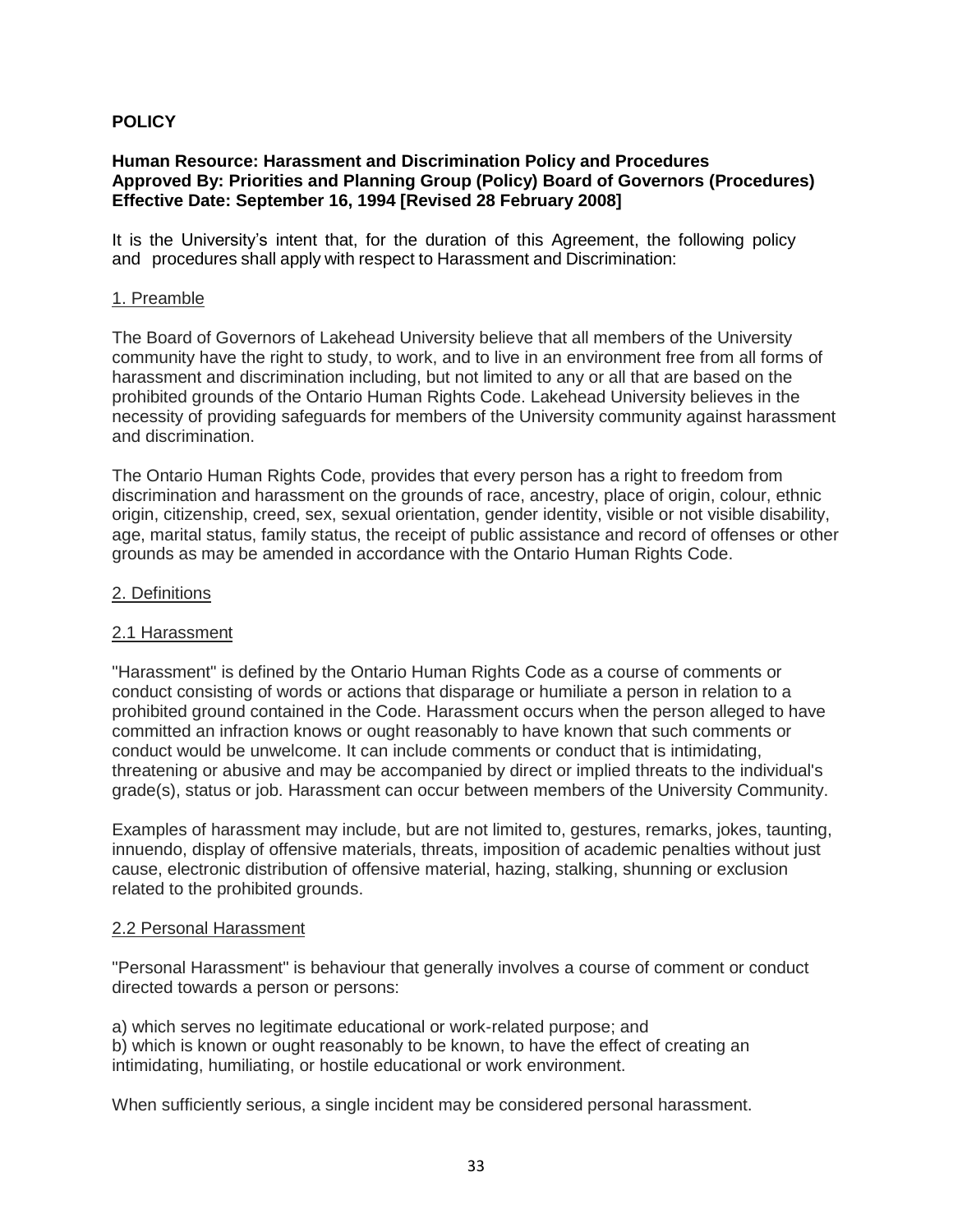Any determination of personal harassment would involve an assessment of the behaviour in question, effect of these behaviours, the reasonableness of that effect, and whether it was known or should have been known that such behaviour would be unwelcome by the person alleging that he/she was harassed.

## 2.3 Sexual Harassment

"Sexual Harassment" is behaviour of a sexual nature by a person who knows or ought reasonably to know that the behaviour is unwanted or unwelcome; and

a) which interferes with another person's participation in an institution-related activity; or b) which leads to or implies employment, educational, or academically-related consequences for the person harassed; or

c) which creates a poisoned environment.

Examples of sexual harassment may include, but are not limited to, unwanted physical contact, unwanted attention, unwelcome demands for dates, leering, inappropriate staring, displays of sexually offensive images or graffiti, repeated and vulgar sexual comments, distribution of pornographic material, inappropriate gender-related comments, unwelcome remarks about a person's appearance, solicitation of sexual favours, demands for sexual favours, implied or express promise of reward or benefit in return for sexual favours, and implied or express threat or act of reprisal if sexual favours are denied.

## 2.4 Discrimination

"Discrimination" includes differences in treatment that results in the unfavourable, adverse, or preferential treatment of individuals, or groups of individuals, on the basis of a prohibited ground under the Ontario Human Rights Code. Discrimination occurs when one or a series of actions, decisions, or educational/workplace structures imposes disadvantages on a person or group of persons protected by human rights legislation.

## 2.5 Poisoned Environment

"Poisoned Environment" means comments or conduct related to the prohibited grounds and of a significant nature or degree that creates ill will, enmity, or malice for individuals or groups. It includes comments or conduct that creates and maintains an offensive, hostile or intimidating climate for work, study or living. Examples of a poisoned environment may include, but are not limited to, graffiti, cartoons, signs, remarks, exclusion and adverse treatment related to one or more of the prohibited grounds.

#### 2.6 Systemic Harassment/Discrimination

"Systemic Harassment/Discrimination" means policies, practices, procedures, actions or inactions that appear neutral but have an adverse impact associated with one of the prohibited grounds.

## 2.7 Vexatious Complaint

"Vexatious Complaint" means a complaint made with the intent to be retaliatory in nature and/or intended to annoy or to damage the reputation of the respondent. This concept is not to be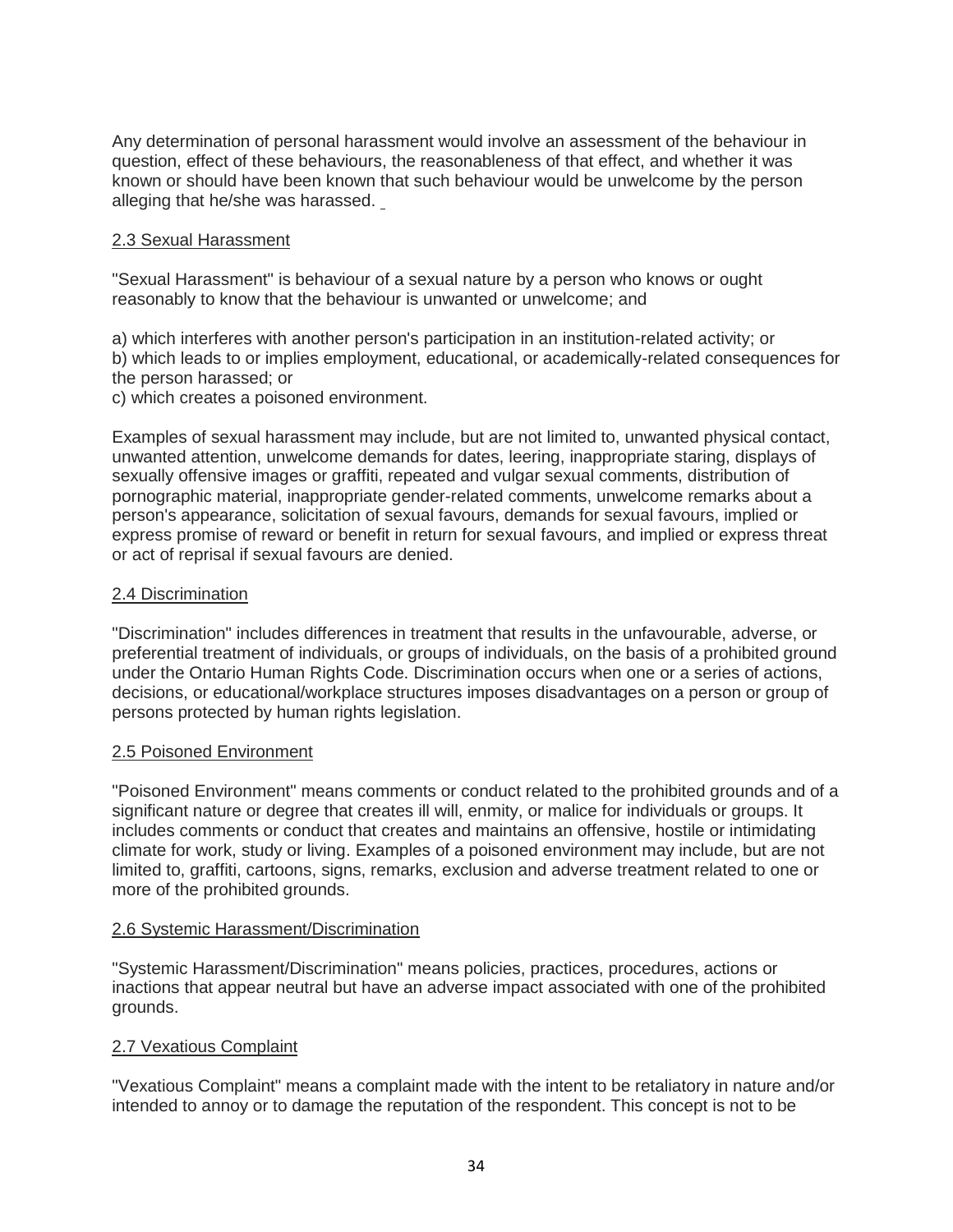confused with a complaint made in good faith with the intent to improve the University that is found to be without merit.

#### 2.8 Third Party Facilitation

"Third Party Facilitation" is part of the informal resolution process that may be applied upon request of a complainant and with the agreement of an alleged respondent.

### 2.9 Members of the University Community

"Members of the University Community" include students, members of the Board of Governors and anyone employed by Lakehead University.

### 2.10 Visitors

Visitors include, but are not limited to, contractors, presenters, prospective students and the families of students.

### 2.11 Harassment and Discrimination Coordinator

The University has a Harassment and Discrimination Coordinator, reporting to the Vice-President (Administration and Finance), who will coordinate educational initiatives and the complaint services related to this policy for the University community.

### 3. Policy Guidelines

As stated in the preamble, the Board of Governors of Lakehead University believes that all members of the University community have the right to study, to work, and to live in an environment free from harassment and discrimination including, but not limited to, any or all that are based on the prohibited grounds of the Ontario Human Rights Code. To provide an environment that supports the University's goals and the dignity and self-esteem of its members, the University's policy constitutes the following:

1) Behaviour from members of the University community that constitutes harassment or discrimination on any of the prohibited grounds as set out in the Ontario Human Rights Code shall not be tolerated.

2) Individuals who believe they have been harassed or discriminated against shall have the right to complain and receive due process under this Policy.

3) Complaints of harassment and discrimination should be directed to the Harassment and Discrimination Coordinator. However, it is recognized that some individuals may wish to complain initially to their supervisor or, in the case of students, to a staff or faculty member. When complaints are initiated at this level, the supervisor, staff, or faculty member shall maintain confidentiality and encourage the complainant to talk with the Harassment and Discrimination Coordinator. It is also the responsibility of the supervisor, staff or faculty member to notify the Coordinator immediately of the nature of the complaint without naming the complainant and the alleged respondent and to consult with the Coordinator about any necessary action or documentation.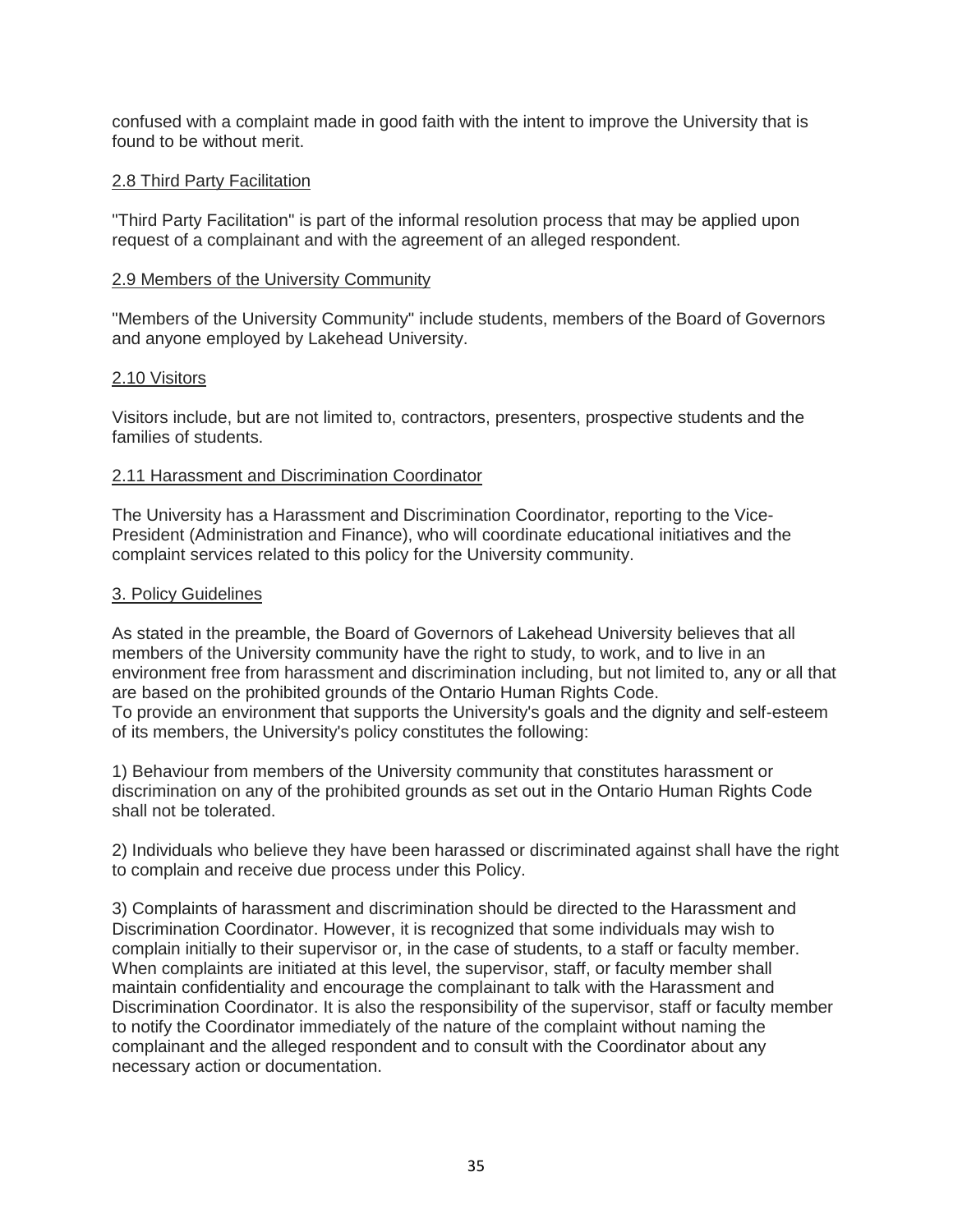4) The scope of harassment and discrimination shall extend to include the poisoned environment and appropriate concerns of a systemic nature.

5) Each member of the University community is responsible for helping to create an environment that is free from harassment and discrimination. It is the University's objective to make the University community aware of what constitutes harassment and discrimination and the procedures that are in place for dealing with allegations of harassment and discrimination, and understands their responsibility to cooperate in the processing of complaints made under this procedure.

All supervisors, both academic and staff, shall seek to create an environment free of harassment and discrimination within their area of responsibility. Supervisors will not condone or ignore activities within their areas of responsibility that violate the rights of students, faculty or staff. Supervisors are expected to make those for whom they have responsibility aware that any form of harassment and discrimination is prohibited; and to ensure that any complaints will be attended to promptly and effectively.

6) Harassment and discrimination are serious offenses and individuals found to have perpetrated such offenses may be required to attend training or be subject to disciplinary action ranging from a verbal apology to dismissal or expulsion.

7) Each member of the University community shall be made aware of this Policy and his/her rights and obligations under the Policy.

8) Individuals who are party to a complaint shall be entitled to confidentiality subject to the conditions of the complaints procedures. University personnel having access to information relating to a complaint of harassment and/or discrimination must hold such information in confidence. However, University personnel shall act and, if necessary, break confidentiality in cases that involve imminent danger, when an institutional response is warranted or when otherwise required by law.

9) The Harassment and Discrimination Coordinator shall maintain records of informal complaints for the purpose of statistical reporting. Such records shall not identify the alleged respondent(s). The Coordinator shall compile a single, complete file on a formal complaint and shall maintain this file for seven (7) years. All records of the complaint placed in any other file for disciplinary purposes shall be in accordance with University policies, practices and respective collective agreements.

10) Complaints will be dealt with expediently, fairly and effectively.

11) When appropriate, an individual will be advised of options to pursue a complaint through an informal resolution process. However, this does not preclude an individual's right to proceed directly to a formal complaint.

12) During formal investigation or a complaint, the Harassment and Discrimination Coordinator shall not be called as a witness related to information released to her/ him through her/his duties under this policy.

13) A third party who has been engaged in facilitation under the informal process, under this policy shall not be called as a witness in any subsequent formal investigation nor be required to produce notes taken at a facilitation process.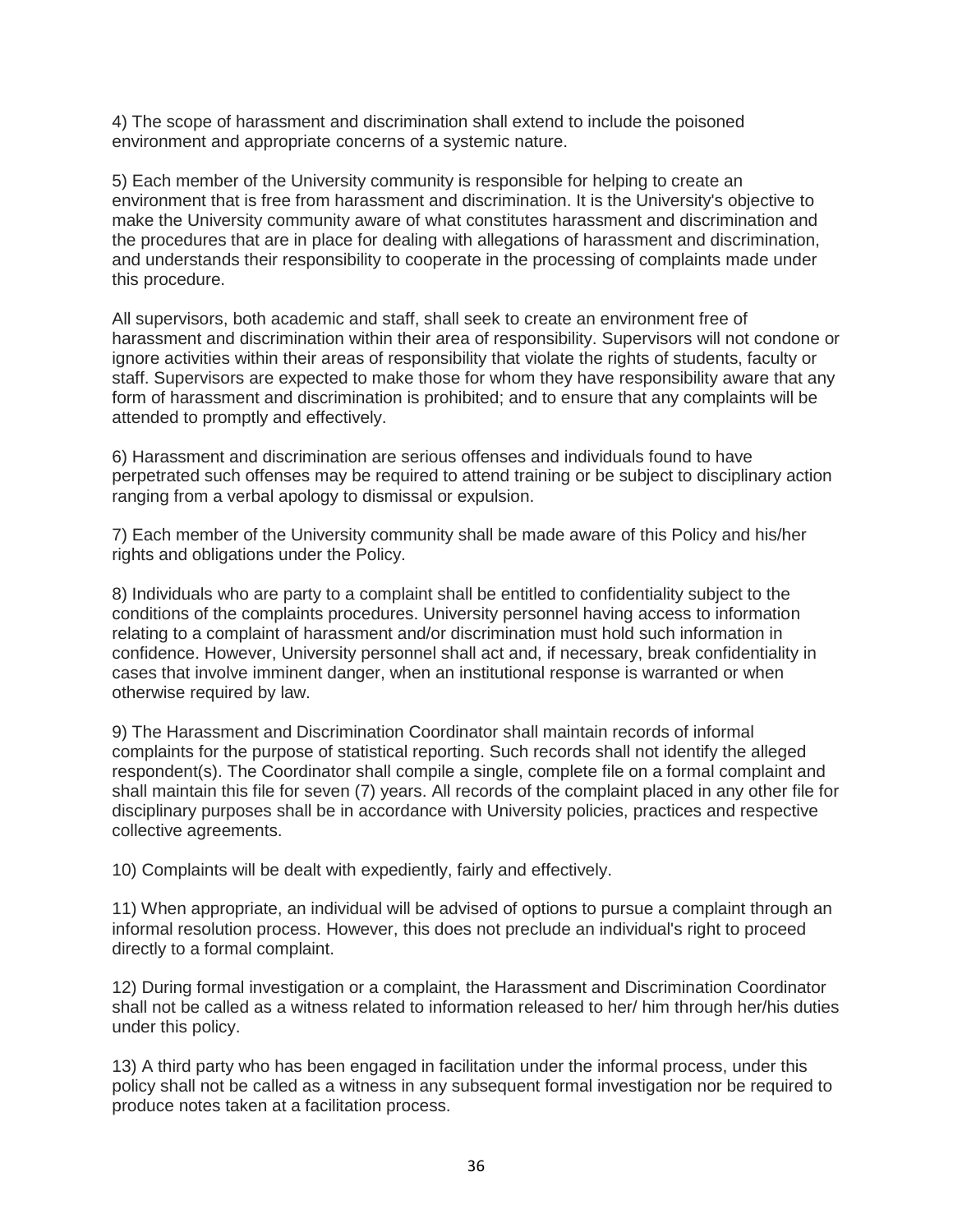14) Vexatious complaints are not condoned and individuals creating such complaints may be subject to disciplinary action.

15) A reprisal or threat of reprisal against a complainant or against a person involved in the complaint process, whether the complaint is substantiated or not, may result in disciplinary action.

16) Visitors to the University or contractors engaged by the University will be expected to adhere to this Policy.

17) A person's right to equal treatment without discrimination is not infringed by the establishment of a special program. The University may implement a special program to relieve hardship or economic disadvantage, assist disadvantaged persons or groups to achieve or attempt to achieve equal opportunity, and/or to contribute to the elimination of discrimination prohibited by the Ontario Human Rights Code.

### 4. Education of University Community

Lakehead University will undertake the following educational initiatives for the University community:

1) There will be broad dissemination of information regarding this policy and procedure. The policy and procedure will be made available to members of the University community and visitors.

2) All members of the University community will be made aware of their responsibilities under the policy and the Code in creating and maintaining an environment free from discrimination and harassment. They will also be made aware of complaint procedures and various internal and external mechanisms available.

3) An awareness and/or training program for members of the University community and visitors will be implemented.

4) A mechanism will be established to solicit feedback on an on-going basis for harassment and discrimination issues.

#### 5. General

1) The Board of Governors of Lakehead University recognizes that some collective agreements contain articles on discrimination, harassment, and academic freedom; these are attached hereto as Appendix A.

2) Nothing in this policy is intended to preclude any person from following any alternate complaint procedure that may be available under the Code of Student Behaviour and Disciplinary Procedures, a Collective Agreement, and the Ontario Human Rights Code, or from initiating any other proceedings in law.

3) The Vice-President (Administration and Finance) in consultation with faculty, staff, and students, will review this policy within five (5) years to ascertain if any amendments are necessary.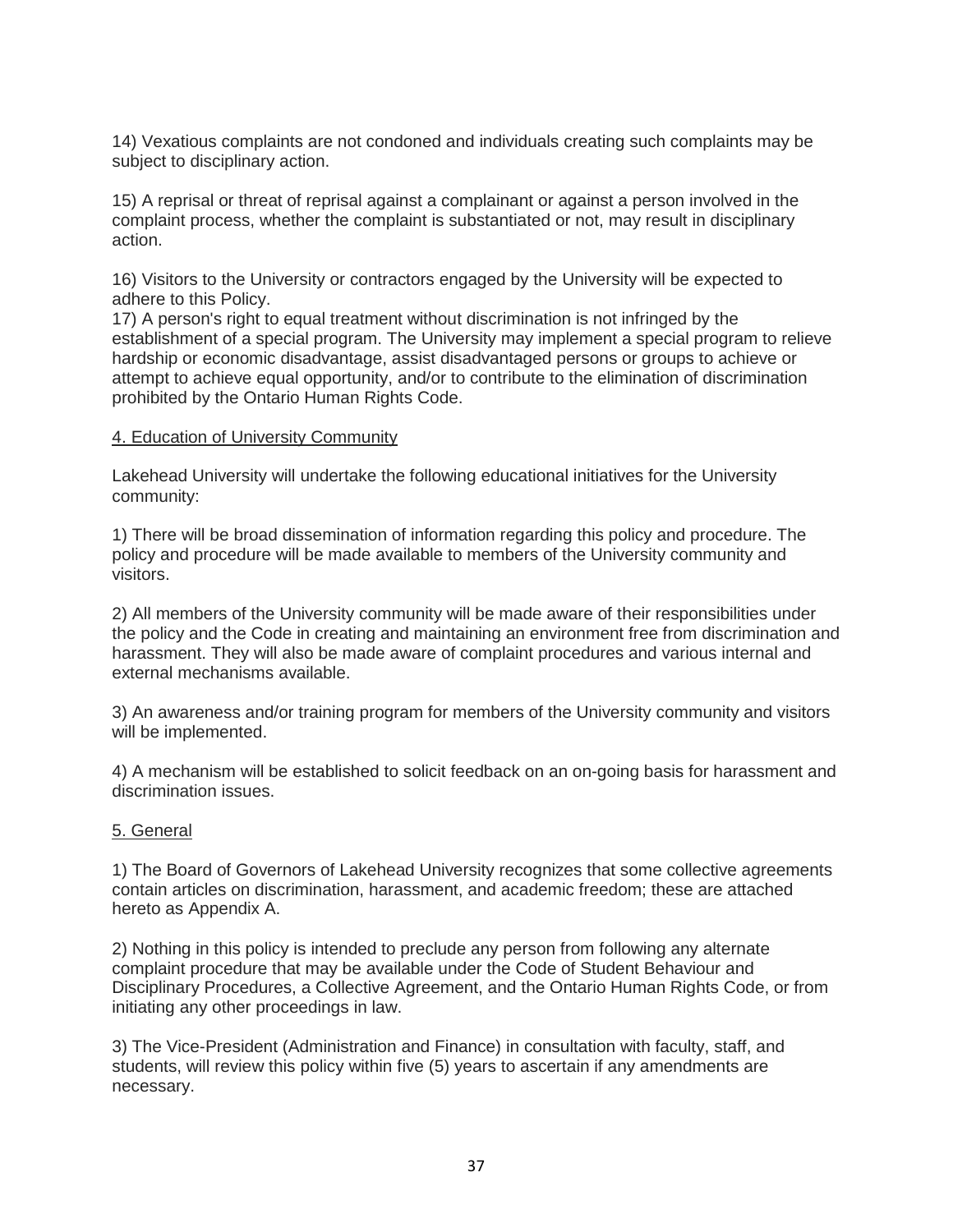## 6. Procedures

## 6.1 Informal Process

1) A member of the University community who feels he or she has been harassed or discriminated against should promptly contact the Harassment and Discrimination Coordinator.

2) In complaints in which the respondent(s) are unknown to the complainant or in situations in which the complaint is of a systemic nature, the complainant should consult with the Harassment and Discrimination Coordinator to seek a remedy through the informal process.

3) The Coordinator will meet with a complainant as soon as possible and do the following:

a)identify options available to the individual;

b) advise the complainant of his/her representation rights, including but not limited to, union representation and collective agreements;

c) review informal means of resolving the problem including speaking or writing to the alleged respondent and/or requesting arrangements be made for a third party to facilitate an informal resolution;

d) provide information on formal means of resolution;

e) determine whether the individual should be encouraged to contact an appropriate body or individual such as the police, counselling services, sexual assault crisis centre;

f) with the permission of the complainant, seek advice from appropriate University personnel without identifying the complainant or alleged respondent.

If the complainant decides to move forward with a complaint the Harassment and Discrimination Coordinator will meet with the respondent(s) as soon as possible and do the following:

a)identify options available to the individual respondent(s);

b) review informal means of resolving the problem including arrangements to have a third party facilitate an informal resolution;

c) advise the respondent(s)concerning his/her rights and responsibilities under this policy; d) assist the respondent(s) in understanding the complaint;

e) advise the respondent of his/her representation rights including, but not limited to, union representatives and collective agreements.

4) No reprisals will be taken against individuals solely because they have sought advice pertaining to incident(s) of harassment and/or discrimination.

5) After a complaint is made the Harassment and Discrimination Coordinator, in consultation with the appropriate supervisory or academic personnel, will determine if any immediate action or interim measures are required to protect the University, its community, or any of its members. These measures may include, but are not limited to, limiting access to facilities, making arrangements for alternative grading or supervisory relationships, or discontinuing contact between the complainant and the respondent during the period of proceedings under this policy.

6) A third party, selected from a pool of qualified facilitators, trained in mediation and or conflict resolution requested to facilitate an informal resolution to a complaint shall attempt to bring about a resolution. At all times he/she shall respect confidentiality and shall understand that he/she cannot impose any form of discipline, sanction or redress. Such party shall not be called as a witness in any subsequent formal investigation under this policy.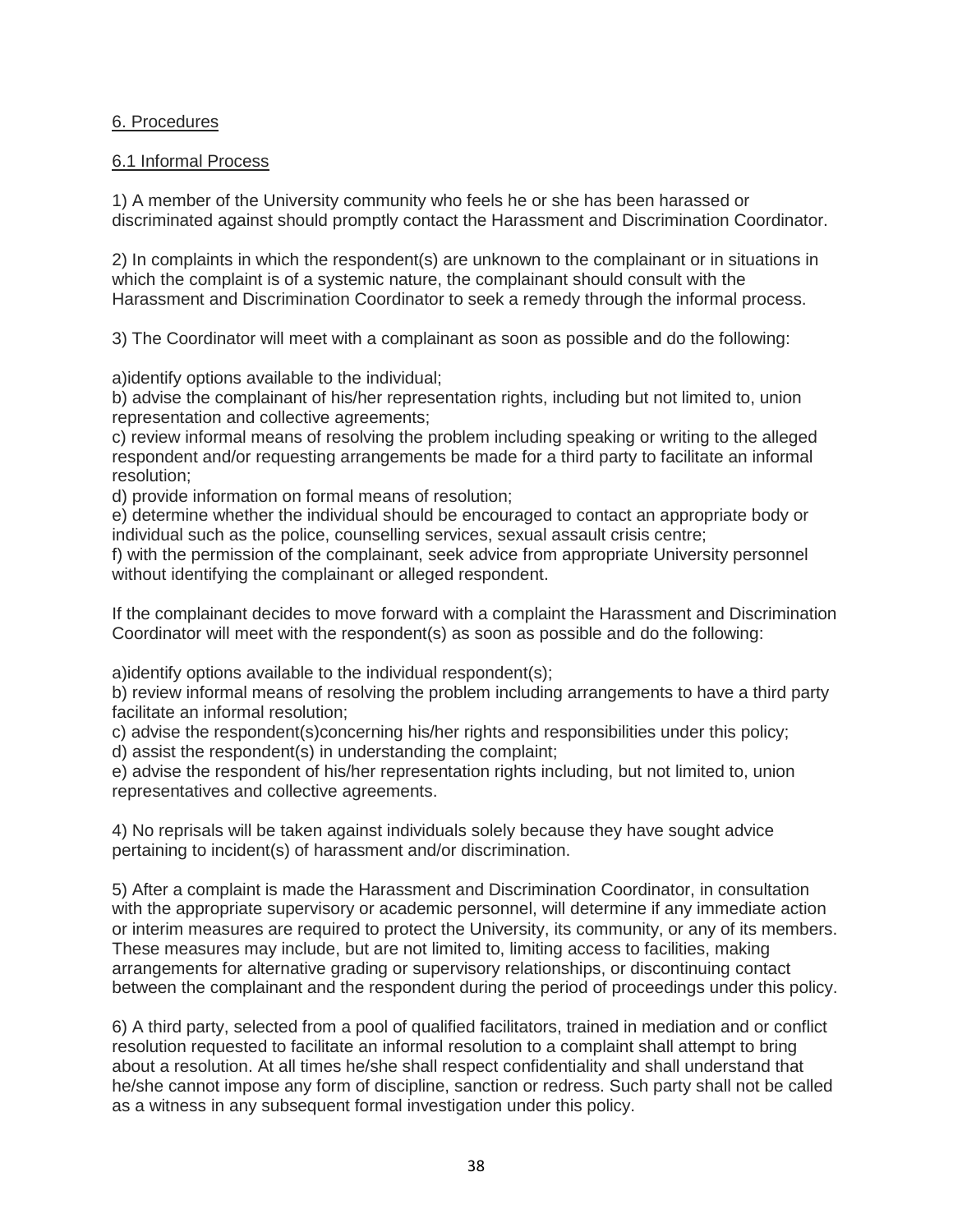7) A complainant may proceed directly to the formal complaint process, pursuant to the Harassment and Discrimination Policy, without having attempted an informal resolution.

8) A complainant may choose not to proceed to the formal complaint process, pursuant to the Harassment and Discrimination Policy, even if the informal resolution has proven to be unsuccessful.

9) A complainant may choose to proceed under the terms of the Ontario Human Rights Code, with a complaint either with or without attempting resolution as provided under this policy.

A complainant may choose to institute criminal or civil proceedings with respect to the subject matter of a complaint being dealt with under this policy.

Commencement of proceedings in the courts under the criminal or civil law with respect to the subject matter being dealt with under this policy will not necessarily affect the processing of complaints under this procedure.

The right to institute civil proceedings as stated above shall not bar either the complainant or University from taking the position in any civil proceedings that the complainant's right to seek redress for the alleged harassment/discrimination is restricted to the procedures under the Harassment and Discrimination Policy and that a Court has no jurisdiction to hear such claim.

#### 6.2. Formal Process

1) In a formal investigation of a complaint, the following time lines will apply:

a) All references to days mean working days.

b) All references to months mean calendar months.

c) All deadlines are binding, except in situations in which the parties mutually agree to extend them or the President determines the circumstances justify an extension of the time limit in accordance with paragraph 6.2.9 below.

d) A formal complaint must be made as soon as possible, normally no later than six (6) months after the incident, or most recent incident. (See 6.2.9)

2) The President will identify five (5) persons from outside the University community who are qualified to serve as investigators in formal harassment and discrimination complaints. The names and backgrounds of these individuals will be available, upon request, to members of the University community.

3) A formal letter of complaint must be in writing and signed by the complainant before a formal investigation will be initiated. Emailed complaints will not be accepted.

4) A formal letter of complaint must be addressed to the Harassment and Discrimination Coordinator and should be delivered by hand or in a sealed envelope marked "Confidential".

5) A letter of complaint must contain to the best knowledge of the complainant, the following information about the alleged incident(s) of harassment/discrimination: the name of the respondent(s), the place(s) the incident(s) occurred, date(s) of the incident(s), the prohibited ground(s) and nature of the harassment/discrimination, and any other relevant information.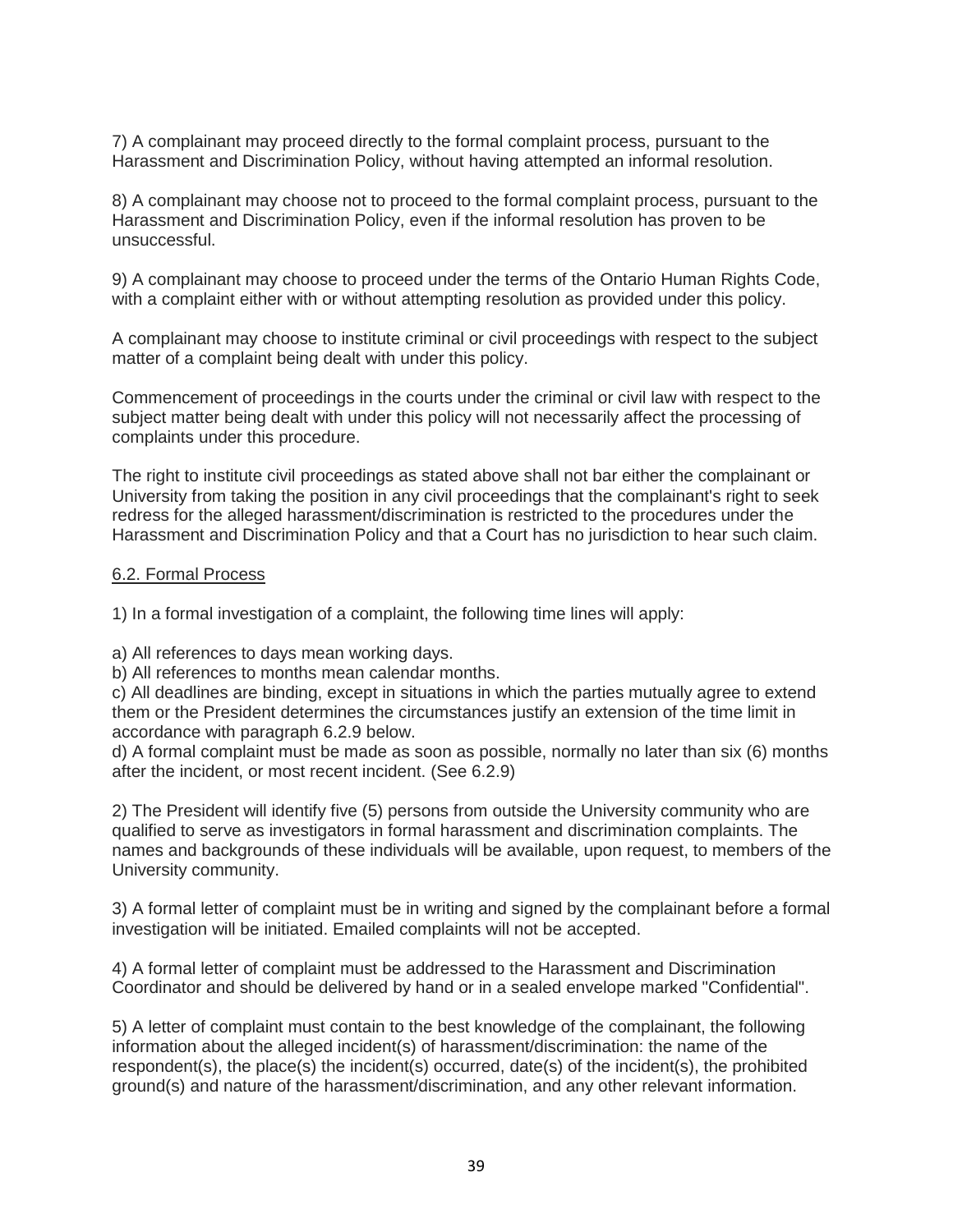6) The Harassment and Discrimination Coordinator will supply the respondent(s) with a copy of the complaint within five (5) days of receiving it from the complainant.

7) The Harassment and Discrimination Coordinator will supply the President with a copy of the complaint within five (5) days of receiving it from the complainant. Within five (5) days of receiving a copy of the complaint from the Harassment and Discrimination Coordinator, the President will select an investigator on a rotation basis in order of their listing subject to availability and will advise the Coordinator of the name of the investigator.

8) The Coordinator shall inform both parties of the investigator and his/her background.

9) A formal investigation may proceed, notwithstanding that such complaint is made after the six (6) month time period, if in the opinion of the President in consultation with the Harassment and Discrimination Coordinator, the circumstances justify doing so.

10) The investigation will be carried out as expediently and effectively as possible. The University will endeavour to have the investigation concluded within ninety (90) days of receipt of the complaint.

11) The investigation will normally include interviews with the complainant, interviews with the respondent(s), and interviews with others considered by the investigator to have information relevant to the complaint. The investigation will be conducted pursuant to rules of natural justice.

12) Upon completion of the investigation, the investigator shall give a written report of the investigation to the President with a copy to the Coordinator.

13) The report to the President shall include: determination on whether the complainant has established that harassment and/or discrimination as defined in the policy has occurred, a review of the facts, findings on the facts and the reasons/grounds on which such determination was based, recommendations on sanctions and/or redress if appropriate, and other such relevant information.

14) Where the complaint involves allegations against President, the Chair and Vice-Chairs of the Board of Governors will perform the role assigned to the President in paragraphs, 2.7, 2.9, 2.12, 2.13, 2.15 and 2.16 of the Procedures.

15) Within ten (10) days of receiving the investigator's report, the President will give a copy of the investigator's report to the complainant and the respondent and will advise them of his/her decision regarding resolution of the complaint.

16) The President may elect not to appoint an investigator to a complaint of alleged harassment and discrimination for reasons which include but are not limited to the following:

a) the complaint is not based on a protected ground under the Ontario Human Rights Code; b) the complaint is not based on conduct or comment that fits the definition of harassment or discrimination set out under this policy;

c) the complaint is malicious, trivial, vexatious or made in bad faith;

d) the complaint has been addressed or is being addressed through another resolution process available to the parties;

e) the complaint has been subject of a formal complaint to the police or the Ontario Human Rights Commission.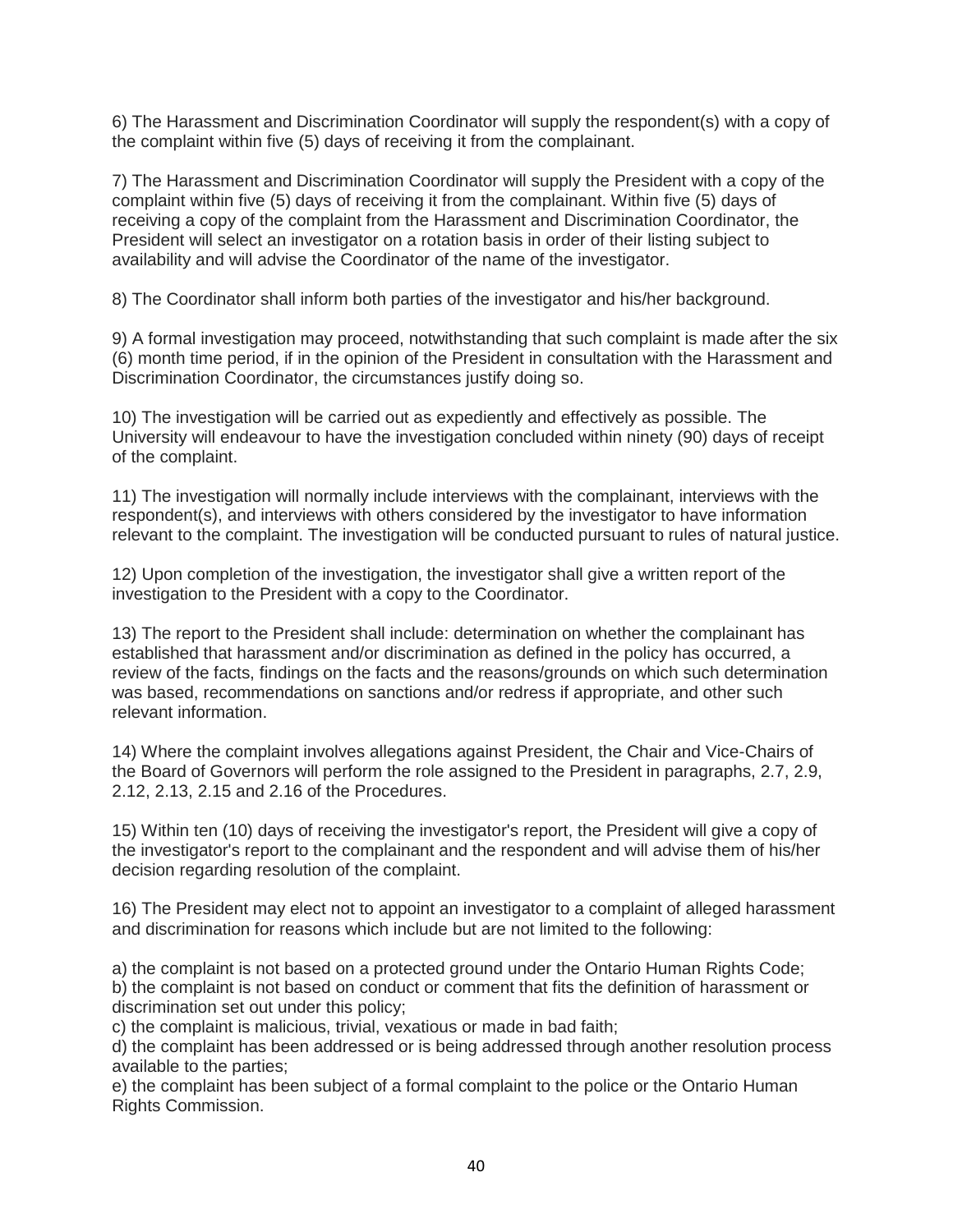When the President elects not to appoint an investigator to a formal complaint written notice will be provided to the complainant stating the reasons for the decision not to appoint an investigator.

## 6.3 Systemic Complaint/Unknown Respondent Process

- 1. If there is no remedy through the informal process, the complainant may request a formal investigation into the complaint.
- 2. The complainant will write a letter of complaint according to the formal procedures outlined in section 6.2 (Formal Process). The letter of complaint should contain as much of the relevant information regarding the dates, place, nature and grounds of the allegation of harassment/discrimination as possible.
- 3. The Harassment and Discrimination Coordinator will give a copy of the letter of complaint to the President, who will appoint an investigator or team of investigators not necessarily from the list of five as established under 6.2.2.
- 4. Due to the difficulty in identifying and investigating complaints of a systemic nature, there may be an extension in the time lines established in section 6.2 as necessary, with the exception of 6.2.1 (d), which requires that the complaint normally be made no later than six (6) months of the most recent incident.
- 5. The President will communicate the findings of the investigation and any resulting remedies to the complainant with a copy to the Coordinator.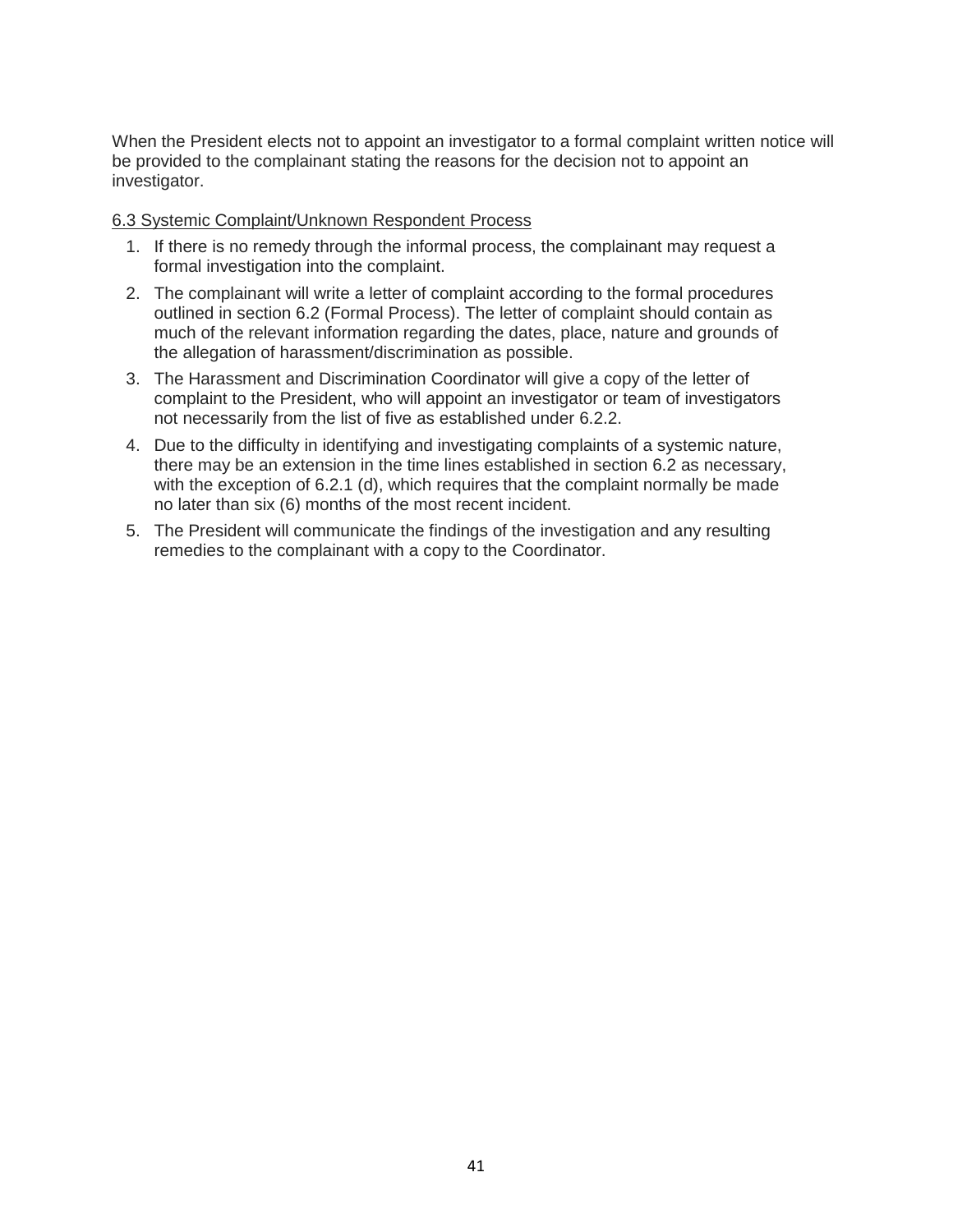## **POLICY**

**Legal: Indemnification Approved By:** Board of Governors **Effective Date:** September 5, 1991 [Revised 18 September 1998; 17 June 1999]

## 1. RATIONALE

There is an increasing occurrence of legal claims and actions against organizations and their employees, with significant costs of defending against such claims and actions. This has given rise to Lakehead University (the "University") establishing a policy (the "Policy") to assist its employees in understanding the extent of the University's indemnification for legal costs incurred by its employees as a result of claims and actions brought against the University and/or its employees, and arising out of employees' employment duties.

### 2. POLICY

It is the policy of Lakehead University to provide a legal defence and to pay for the legal costs in the event that an employee has need for legal representation as a result of proceedings arising from her/his employment duties, subject to the following guidelines.

### 3. GUIDELINES

3.1 Employees of the University are expected to exercise their employment duties in conformity with government legislation and regulations, in good faith, in a reasonable manner, and in accordance with other University policies, procedures and practices.

3.2 The University cannot support nor condone activities by its employees which are illegal, malicious or in deliberate contravention of recognized policies, procedures and practices of the University and any relevant legislation applicable to employees of the University.

3.3 The Policy is not intended to provide any legal representation to an employee who asserts a claim or action against the University and/or another employee of the University.

3.4 The University carries a general liability insurance policy, an errors and omissions liability insurance policy and an automobile liability policy (the "Insurance Policies") under which the insurers (the "Insurers") will provide a legal defence to any action or claim commenced against the University or its employees and will pay all sums that the University and/or its employees are obligated to pay as damages in respect of any claim or action made against the University and/or its employees provided that the claim or action is covered under the terms of the Insurance Policies and, in addition, only to the extent of the limits of the Insurance Policies. The Insurance Policies specifically do not cover criminal or quasi-criminal action rising from an employee's employment duties.

3.5 Where the action or claim against the employee of the University is covered under any of the Insurance Policies, legal counsel and representation will be provided to the employee in accordance with the terms of the applicable Insurance Policy.

3.6 In the event that a claim or action of a criminal or quasi-criminal nature or any other claim outside the terms of the coverage provided to the University employees under the Insurance Policies, and arising out of employment duties, is made against an employee of the University, the University will determine whether or not a legal defence will be provided under the Policy. In instances where the University does not provide a legal defence, and where the event would be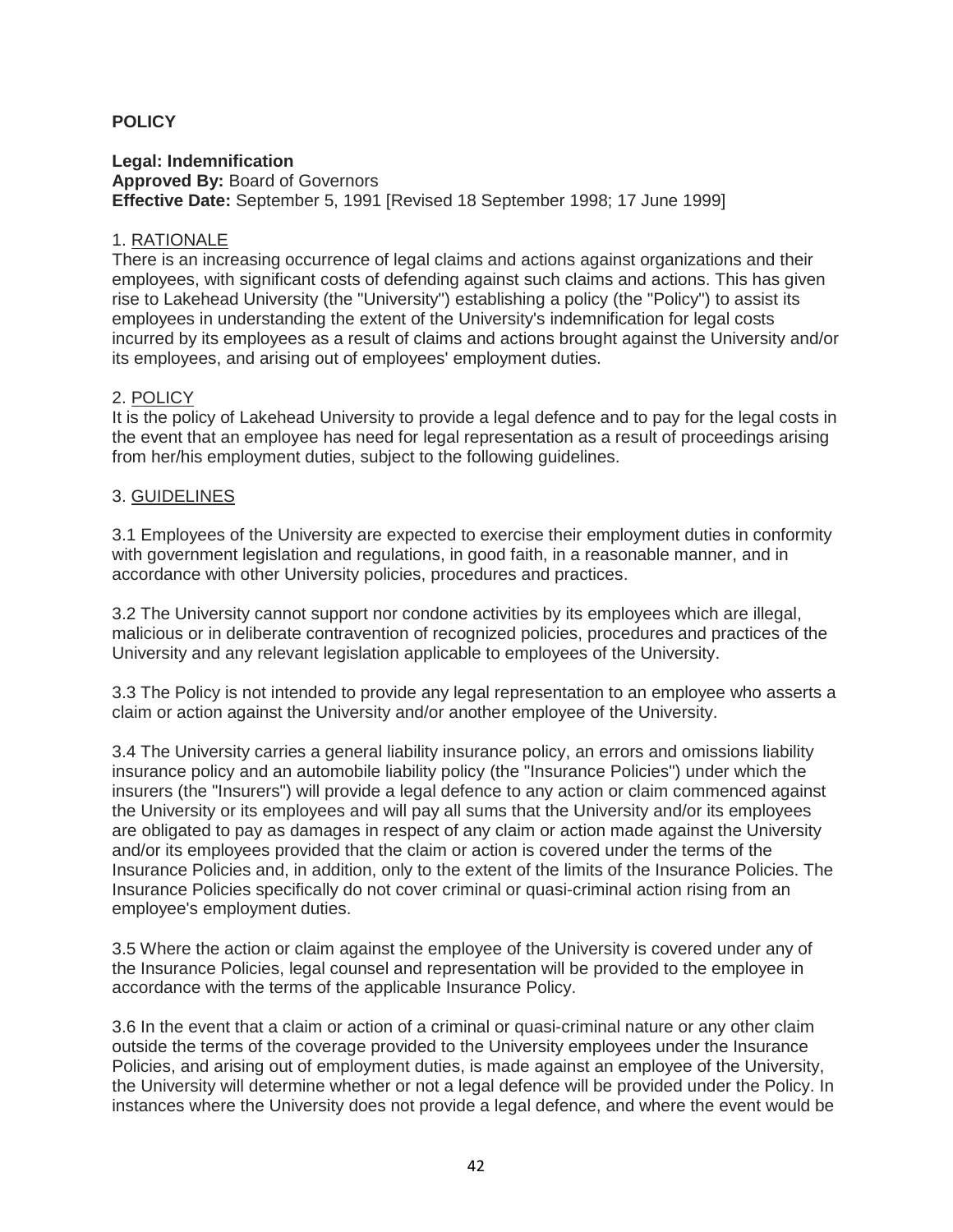of a nature that would normally fall under the Policy, and the employee is subsequently found not guilty or not responsible in respect to the claim or action, the University will pay the employee's legal costs as agreed to by the University or alternately as assessed by the appropriate Assessment Officer.

3.7 Nothing under this Policy shall be construed to obligate the University to provide any legal defence to the employee or to pay any fines or damages that may be assessed against the employee in respect of any claim or action except to the extent of its obligations under this Policy.

3.8 In the event that an employee is named by a student(s) as a respondent in a matter to be adjudicated by an internal tribunal of the University and, where the student(s) has legal representation, the University will provide legal counsel upon the request of the employee.

3.9 Subject to the terms of this Policy, the University is under no obligation to assume the costs for legal defence of an employee when the legal counsel has been secured by the employee without the permission of the University.

## PROCEDURE

4.1 The employee named in a claim or action shall, within three (3) working days of receipt of the claim or action, report the matter in writing to the Department Chair/School Director or Dean (in the case where the employee is a member of the Faculty) and to the appropriate Supervisor or Director (in the case of other employees) who will then refer the matter immediately to the appropriate Vice-President. When providing notice to the University in this regard, the employee will provide the University with a copy of any court or other documents served on the employee. Any failure on the part of the employee to report the claim or action on a timely basis may result in the Insurer denying coverage under the Insurance Policies. If the Insurer does not respond to provide a legal defence and coverage and it is felt by the University that its position has been prejudiced as a result of the delay on the part of the employee, it may, in its discretion, deny the application of this Policy to the claim or action.

4.2 The occurrence will then be reviewed by the Vice-President and the Risk Manager (Director of Finance) who will report the occurrence immediately to the Insurers under the Insurance Policies, requesting a prompt reply as to the assumption of responsibility for legal defence for the employee.

4.3 In the event that the Insurers under the Insurance Policies do not provide a legal defence to the employee, the Vice-President will determine, in her/his sole discretion, whether or not a legal defence will be provided to the employee by the University. If the decision is made to provide the legal defence to the employee, legal counsel will be selected at the discretion of the University. The decision of the University in this regard will be provided to the employee in writing as soon as reasonably possible after receipt of the notice of claim or action from the employee and after receipt of a response from the Insurers under the Insurance Policies.

4.4 Where a legal defence is provided by the University and/or the Insurers, the employee will fully co-operate with respect to all matters pertaining to the claim or action and will assist the University and legal counsel with respect to a defence of the claim or action. Where the University determines that the employee has failed on a reasonable basis to provide the cooperation and assistance with respect to the defence of the claim or action, or has failed to disclose or has misrepresented relevant information concerning the claim or action, then the